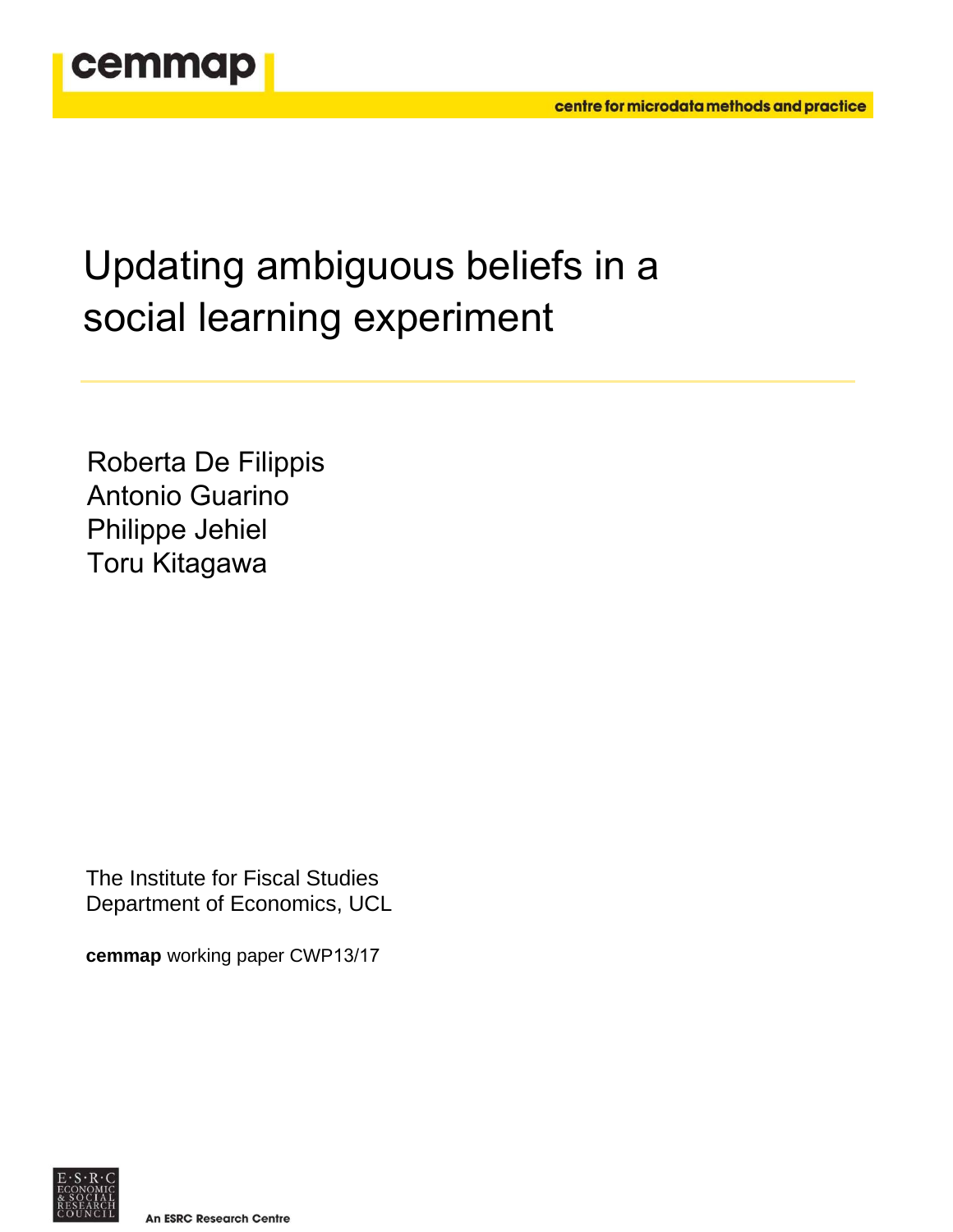# Updating Ambiguous Beliefs in a Social Learning Experiment

Roberta De Filippis, Antonio Guarino, Philippe Jehiel and Toru Kitagawa<sup>\*</sup>

#### Abstract

We present a social learning experiment in which subjects predict the value of a good in sequence. We elicit each subject's belief twice: first ("first belief"), after he observes his predecessors' prediction; second, after he also observes a private signal. Our main result is that subjects update on their signal asymmetrically. They weigh the private signal as a Bayesian agent when it confirms their first belief and overweight it when it contradicts their first belief. This way of updating, incompatible with Bayesianism, can be explained by ambiguous beliefs (multiple priors on the predecessor's rationality) and a generalization of the Maximum Likelihood Updating rule. Our experiment allows for a better understanding of the overweighting of private information documented in previous studies.

### 1 Introduction

In many economic and social situations we make decisions having our own information about which action may be the best one and also observing the decisions of others who faced a similar problem in the past. An investment decision or the purchase of a new product or service are just among the many examples of these situations. It is in fact difficult to think of cases in which we are the first to make a decision and have no information about how others have decided in the past. Observing the decision of others is useful, since we learn what others thought the best action was on the basis of the information they had.

Given the pervasiveness of the phenomenon, it is of course of crucial importance to answer questions such as: how do people make inferences from the

<sup>¤</sup>De Filippis: Department of Economics, University College London (e-mail: roberta.…lippis.10@ucl.ac.uk); Guarino: Department of Economics, University College London (e-mail: a.guarino@ucl.ac.uk); Jehiel: Paris School of Economics and Department of Economics and ELSE, University College London (e-mail: jehiel@enpc.fr); Kitagawa: Department of Economics, University College London (e-mail: t.kitagawa@ucl.ac.uk). We thank participants in seminars at New York University, University College London, European University Institute, New Economic School, Bocconi, Vienna, Stanford, Berkeley, San Diego, Michigan and Wisconsin for useful comments and suggestions.Guarino gratefully acknowledges the financial support of the ERC and of the INET, and the hospitality of the EIEF.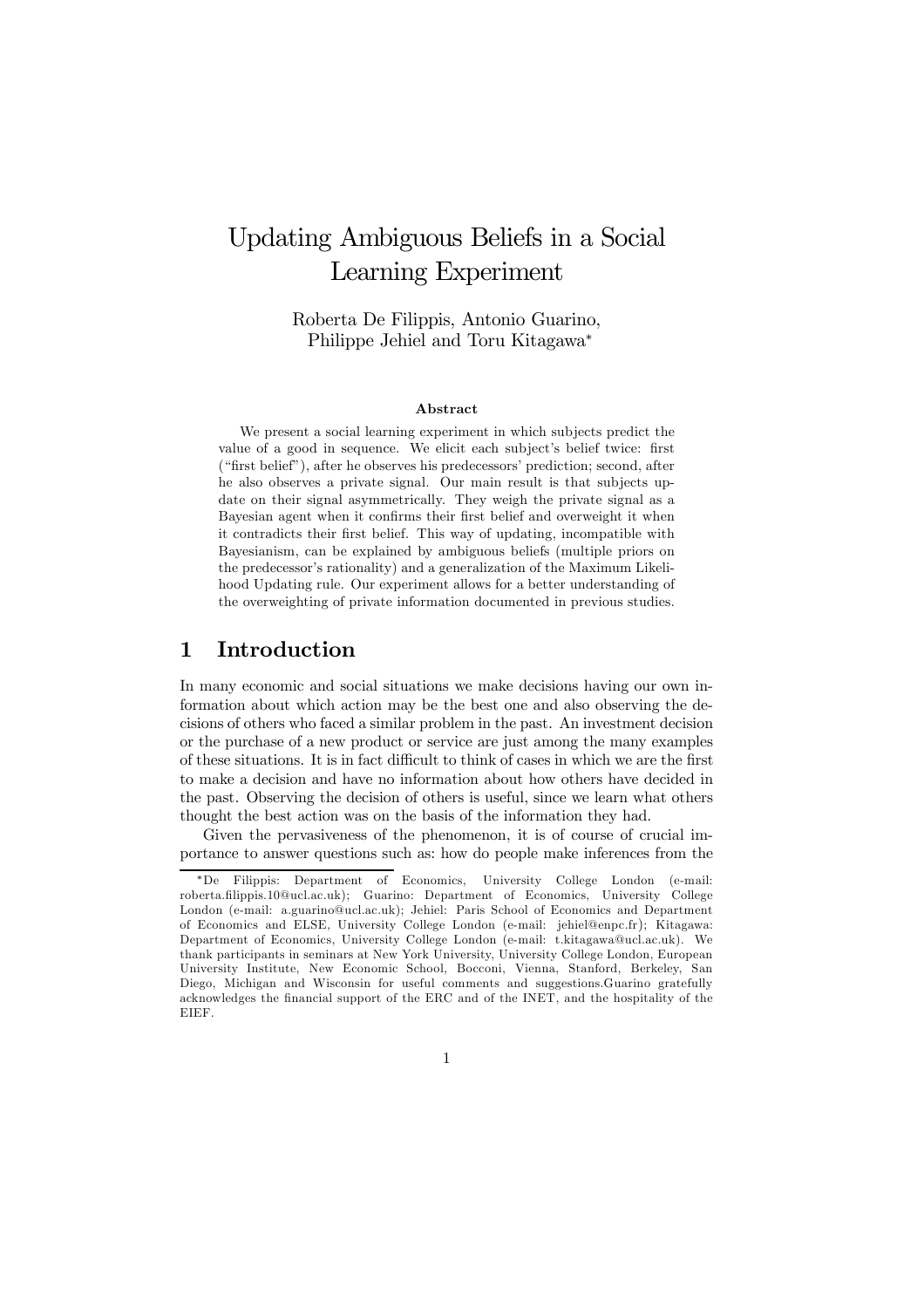decision of other agents? How do they combine the information coming from that observation with their own private information?

A large literature, starting with the seminal work of Banerjee (1992) and Bikhchandani *et al.* (1992), has investigated this type of issues and pointed out that observational learning can lead to phenomena such as herding and informational cascades. Theories of observational learning, typically relying on the assumption of full rationality, have been extensively tested through laboratory experiments, since the experiment of Anderson and Holt (1997). A common finding of these experiments is that participants tend to put relatively more weight on their private information than on the public information contained in the choices of other participants, as compared with the rational benchmark as well as with what would have been optimal given the actual behavior of participants in the laboratory. Nöth and Weber (2003), for instance, using an ingenious design in which subjects observe signals of different precision, conclude that "participants put too much weight on their private signal compared to the public information which clearly indicates the existence of overconfidence." Çelen and Kariv (2004), in a study aimed at distinguishing informational cascades from herd behavior, also find that "subjects give excessive weight to their private information relative to the public information revealed by the behavior of others." Goeree et al. (2007), revisiting the original Anderson and Holt (1997) experimental design with longer sequences of decision makers, analyze the data through the lenses of the Quantal Response Equilibrium (QRE) and also conclude that there is strong evidence of overweighting of the private information.

These experiments were designed to analyze herding or informational cascades. The observation of the overweighting of the private signal was a byproduct of this analysis. In this paper we propose a new experiment, designed to elicit the beliefs of a subject after he observes another subject's decision, and the updated belief after he receives private information. With this novel design, we can study in detail how people combine the information coming from the observation of others' decisions with their private information. Our purpose is to analyze how well human subjects' behavior conforms to Bayesian updating when they have to make inferences from a private signal and from the decision of another human subject, and to understand the determinants of the overweighting of the own information documented in previous studies (to the extent it shows up in our experiment too).

To be specific, in our experiment, we ask subjects to predict whether a good is worth 0 or 100 units, two events that are, *a priori*, equally likely. A first subject receives a noisy symmetric binary signal about the true value realization: either a "good signal", which is more likely if the value is 100; or a "bad signal", which is more likely if the value is 0. After receiving his signal, the subject is asked to state his belief on the value being  $100<sup>1</sup>$  To elicit his belief we use a quadratic scoring rule. We then ask a second subject to make the same type of prediction

<sup>&</sup>lt;sup>1</sup> Specifically, subjects are asked to choose a number between 0 and 100. The number is the probability (expressed as a percentage) that the value is 100.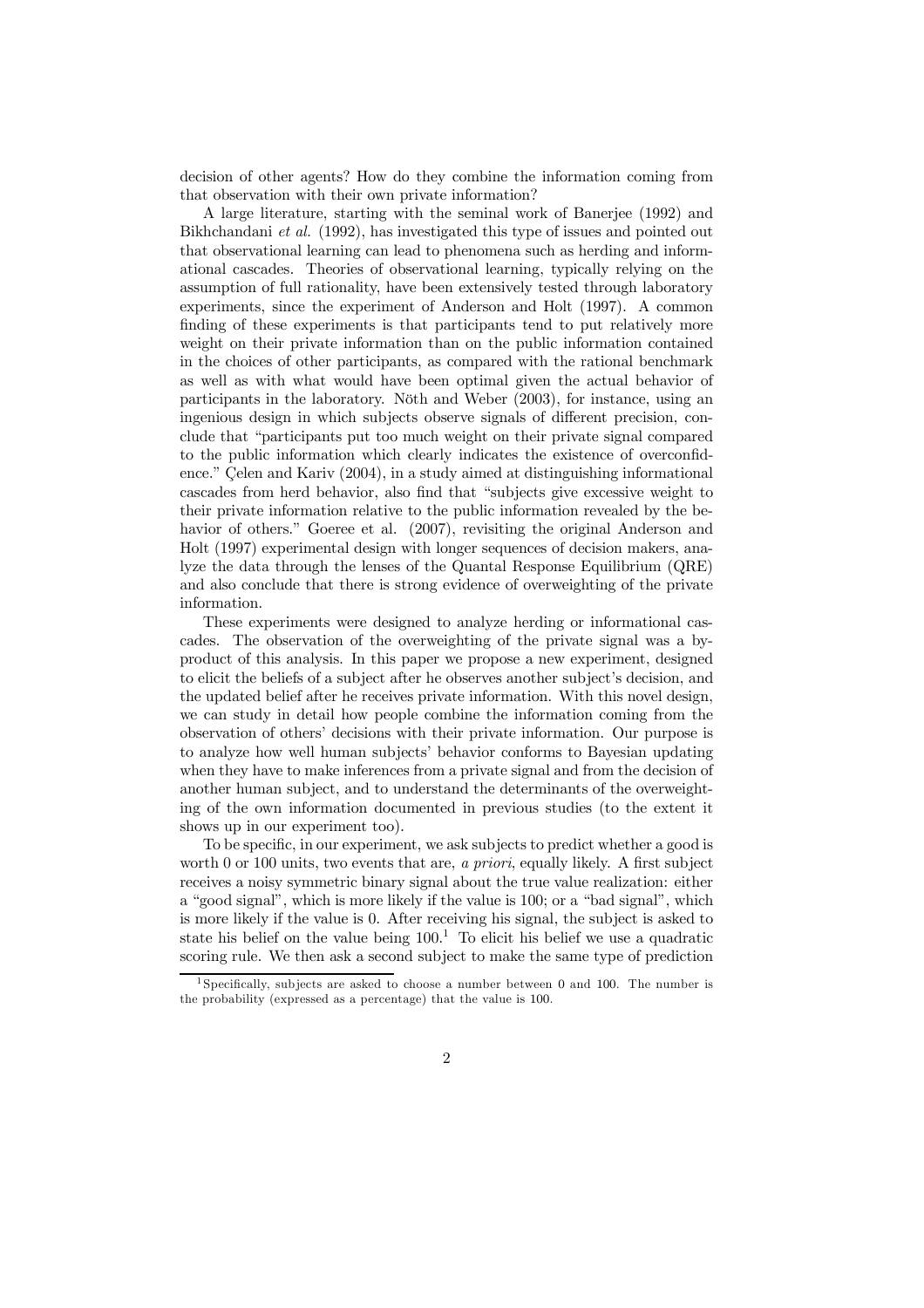based on the observation of the first subject's decision only. Finally, we provide the second subject with another, conditionally independent, signal about the value of the good and ask him to make a new prediction.

Whereas in previous experiments, subjects' beliefs are hidden under a binary decision, in our experiment we elicit them The belief of the first subject tells us how he updates from the observation of a private signal. The first action of the subject at time 2 gives us the "first belief" that he forms upon observing the predecessor's action only. His second decision gives us the "posterior belief" that he forms by observing his private signal. Asking subjects to make decisions in a continuous action space and eliciting a subject's beliefs both before and after receiving the private signal are novel features in the experimental social learning literature, which allow us to separately observe how a subject updates from observing others' actions and how this is combined with the subject's own private information.

The main results of our investigation are the following. First, after observing a private signal only, subjects do not show a particular bias in updating their beliefs. In particular, there is no systematic overweight of the signal. While there is a lot of heterogeneity in updating, the median subject's update is in line with Bayesian updating. Second, at time 2, after observing the predecessor's decision at time 1 only, subjects "discount" the informativeness of the predecessor's action, attaching to it a lower weight (as if the action were less informative than the signal on which it is based). This is so despite the fact that an action at time 1 above (respectively, below) 50 is almost as informative as the original signal observed by the time 1 subject (since subjects update very rarely in the wrong direction). Third, and most importantly, when at time 2 subjects observe their private signal, they update their belief in an asymmetric way. When the signal is in agreement with their first belief  $(e.g.,$  when they first state a belief higher than 50% and then receive a signal indicating that the more likely value is 100), they weigh the signal as a Bayesian agent would do. When, instead, they receive a signal contradicting their first belief, they put considerably more weight on it.

In previous experiments on social learning, this asymmetry could not be observed. When subjects had a signal in agreement with the previous history of actions, they typically followed it. This decision is essentially uninformative for the experimenter on how subjects update their private information. In fact, on the basis of previous experimental results, one could have thought that overweighing private information is a general feature of human subjects' updating in this type of experiments. Our work shows that this is not the case, since it only happens when the private information contradicts the first belief.

This asymmetric updating, not identified in the previous literature, is incompatible with standard Bayesianism. The subject's "first belief" (i.e., his belief after observing the predecessor but before receiving the private signal) may differ from the theoretical (Perfect Bayesian Equilibrium) one if the subject at time 2 has a misconception of the precision of the signals or if he conceives the possibility that his predecessor's action may not perfectly reveal the private information he received, e.g., because of mistakes or boundedly rational behavior (no matter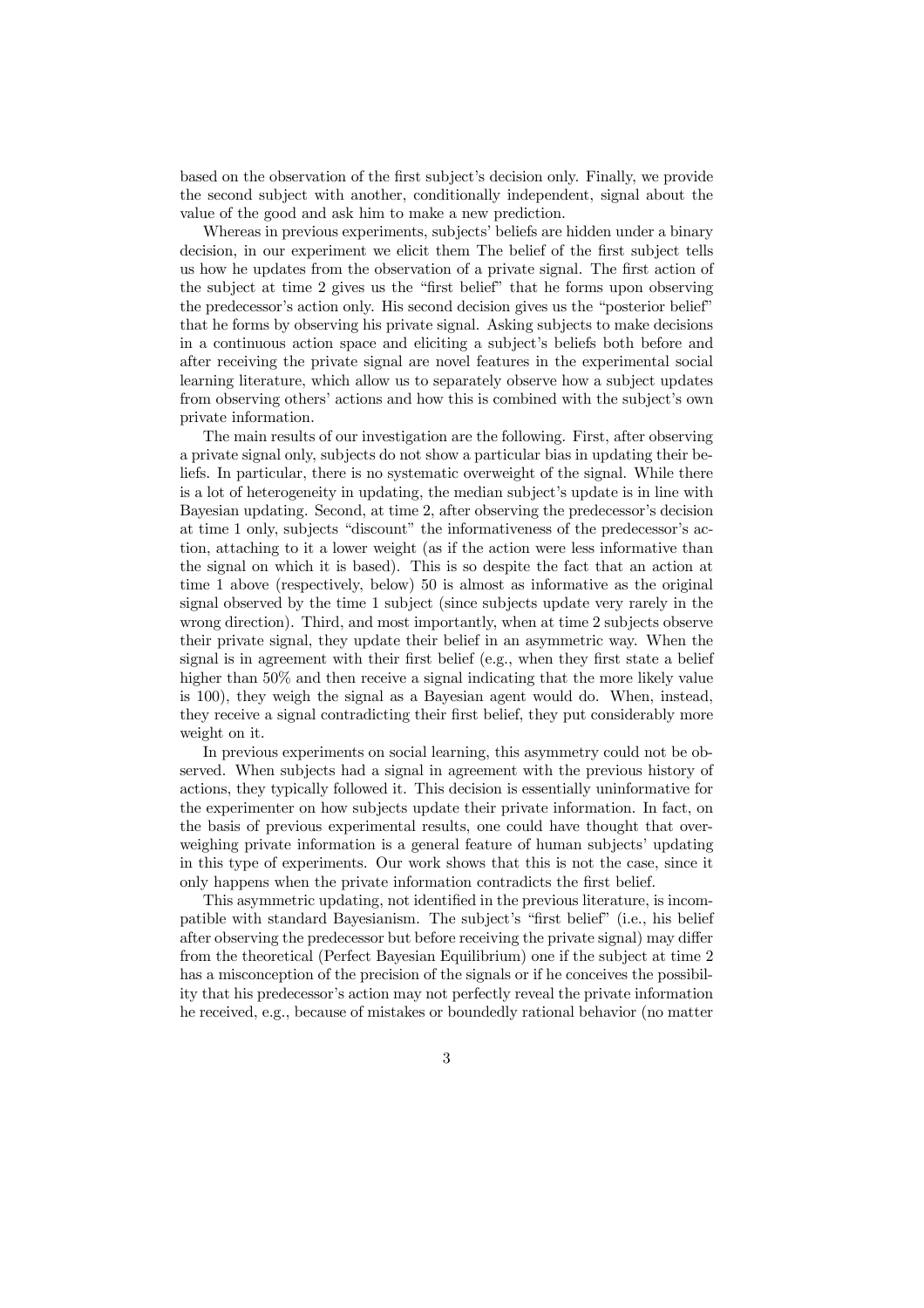how bounded rationality is modelled, e.g., including the approaches of level k, cursed equilibrium or analogy-based expectation equilibrium). Whatever this "first belief", however, the subject should simply update it on the basis of the new information, giving the same weight to the signal, independently of its realization (whether or not it goes against the first belief), as this is a mere implication of the signals at time 1 and time 2 being independent conditional on the realization of the value of the good.<sup>2</sup>

It should be stressed that the asymmetry we observe cannot be explained in terms of standard psychological biases such as the confirmation bias, according to which subjects have a tendency to discount (maybe ignore with positive probability) new information in disagreement with their original view. Indeed, confirmation bias would imply that upon receiving a private information that contradicts the first belief, that information should be discounted (as compared to when the private information agrees with the first belief), but we observe the opposite asymmetry. In order to rule out any form of psychological bias (including confirmation bias and base rate neglect) that would be purely based on errors in signal processing and not on the multi-player aspect of our social learning experiment, we ran a control (individual decision making) treatment in which the same subject received two signals in sequence drawn according to the same process as in our social learning treatment, and reported his belief on the value of the good after the first and after the second signal. In this treatment, we observed heterogeneity (thereby supporting the view that subjects may attach subjective and dispersed beliefs to the precision of signals) but not the asymmetry in updating (thereby supporting the view that subjects had a reasonable understanding of the conditional independence feature highlighted above). This control treatment thus establishes experimentally that the asymmetric updating is intrinsically related to the social learning aspect of our experiment.

To explain the asymmetric updating we observe in our social learning experiment, we propose that, like in models of ambiguity, the subject at time 2 may entertain several possible theories about time 1 subject's "rationality" (where a subject is considered "rational" if he chooses an action higher than 50 when he receives a good signal and lower than 50 when he receives a bad signal; a "noise" subject, in contrast, chooses any action independently of the signal).<sup>3</sup> Moreover, each time he has to make a decision, he selects the theory that maximizes the likelihood of the realized observations. Based on this selected theory about the rationality of the predecessor, subject 2 updates his belief in a stand-

 $2 \text{ In other words, even if subject 2 may perceive subject 1 as being irrational, there should be}$ no asymmetric updating as long as the cognitive type of subject 1 is determined independently of the realization of the state and of the signal drawn by subject 2. This is so since, conditional on the state, the first action and the second signal are independent events. The conditional independence should be clearly understood by the subjects given that in the instructions we indicate that the balls at times 1 and 2 are drawn (with replacement) from an urn whose composition depends only on the value of the good. We discuss this issue in more detail in the following pages, when we describe the control treatment and the results.

 $3As$  we will discuss in the next section, we use this minimal requirement in our definition of rationality, since it is enough to infer the signal from the subject's action, which is the only thing that matters.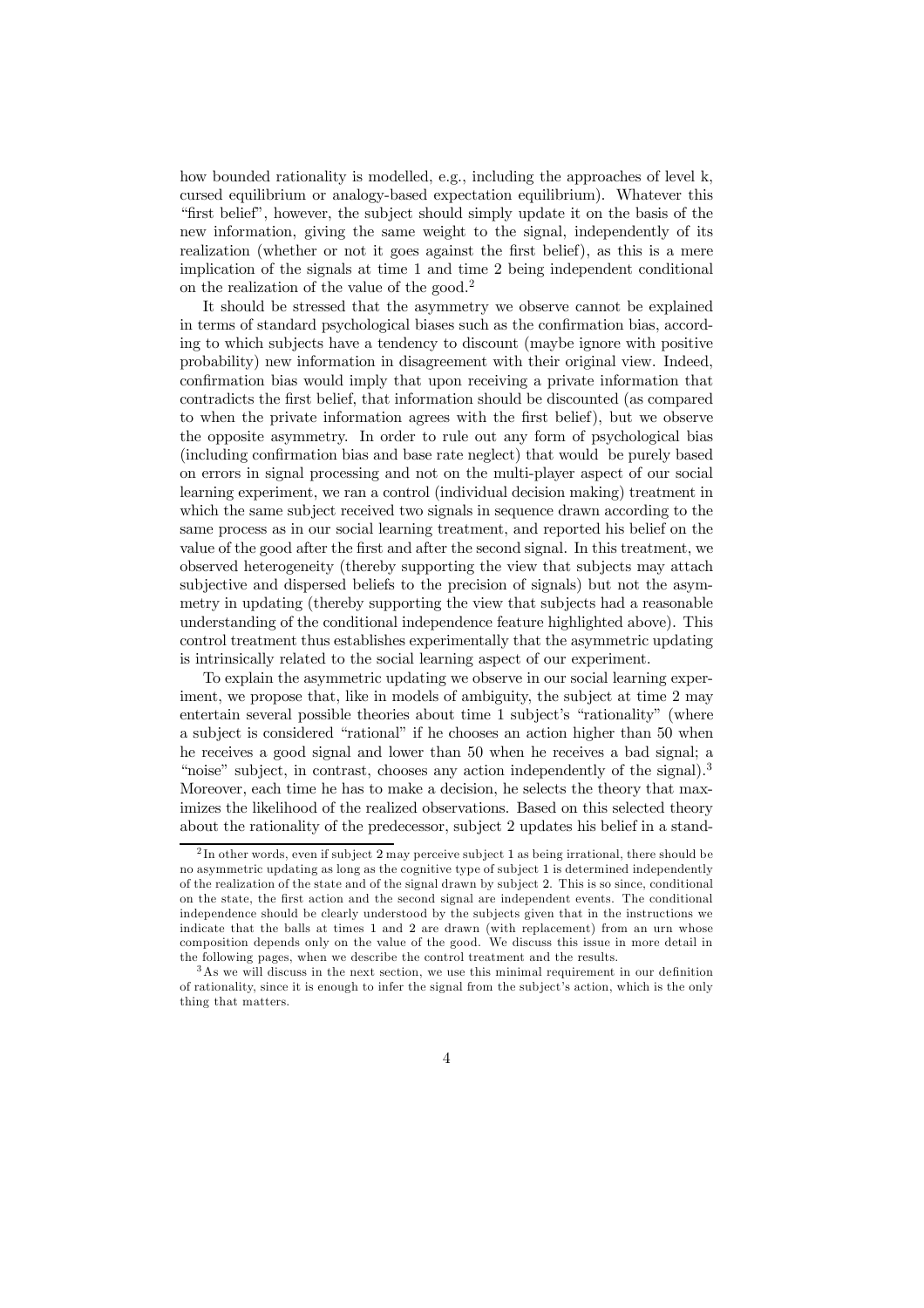ard Bayesian fashion (possibly using subjective representations of the precision of the signals).

Intuitively, this explains the asymmetry we observe for the following reason. Imagine a subject observing the predecessor taking an action greater than 50 (i.e., an action that presumably comes from a good signal, indicating the value is 100). Suppose he considers that the event is most likely under the prior that the predecessor is rational and, therefore, chooses his own action (his "first belief") accordingly. After he observes a private signal confirming his first belief (that the value is more likely to be 100), the subject remains confident that the predecessor was rational, that is, sticks to the same prior on the predecessor's rationality. He updates on that prior belief and so the weight he puts on the signal seems identical to that of a Bayesian agent. Consider now the case in which he receives a signal contradicting his first belief (i.e., a bad signal, indicating that the more likely value is 0). In such a case he now deems it an unlikely event that the predecessor was rational. In other words, he selects another prior belief on the predecessor's rationality, giving a much higher probability to his predecessor being noise. Once he has selected this new prior on the predecessor's rationality, he updates on the basis of the signal realization. This time it will look like he puts much more weight on the signal, since the signal first has made him change the prior on the rationality of the predecessor (becoming more distrusting) and then update on the basis of that prior.

Going back to our original research question, the overweighting of private information documented by previous social learning experiments seems to be not just the result of distrust of predecessors' rationality, but the result of ambiguity entertained by subjects about such rationality. This is true since a single prior of distrust would not explain the asymmetry in updating that we observe in our social learning treatment, an asymmetry that, instead, we do not observe in the individual decision making treatment. The idea that there is some distrust about others' rationality and some uncertainty about it, seems intuitively appealing to us. We are not aware of any alternative explanation to the observed asymmetry in updating.

Given our proposed explanation in terms of multiple priors (on the predecessor's rationality), our experiment is also relevant for the debate in decision theory on how to update multiple priors. There are two main models of updating that have been proposed and axiomatized in the multiple prior setting (see Gilboa and Marinacci, 2013 for a survey). One is the Maximum Likelihood Updating (MLU) rule (axiomatized by Gilboa and Schmeidler, 1993) on which our method of updating that we refer to as "Likelihood Ratio Test Updating" builds. The other is the Full Bayesian Updating (FBU) model, in which agents have multiple priors and update prior by prior. Typically, after updating all priors, an agent makes his decision by using Maxmin Expected Utility (see Pires, 2002 for an axiomatization).

In our structural econometric analysis—another methodological contribution of our paper—we compare the Bayesian Updating (BU) model to the Likelihood Ratio Test Updating (LRTU) model (a generalization of MLU) and to the FBU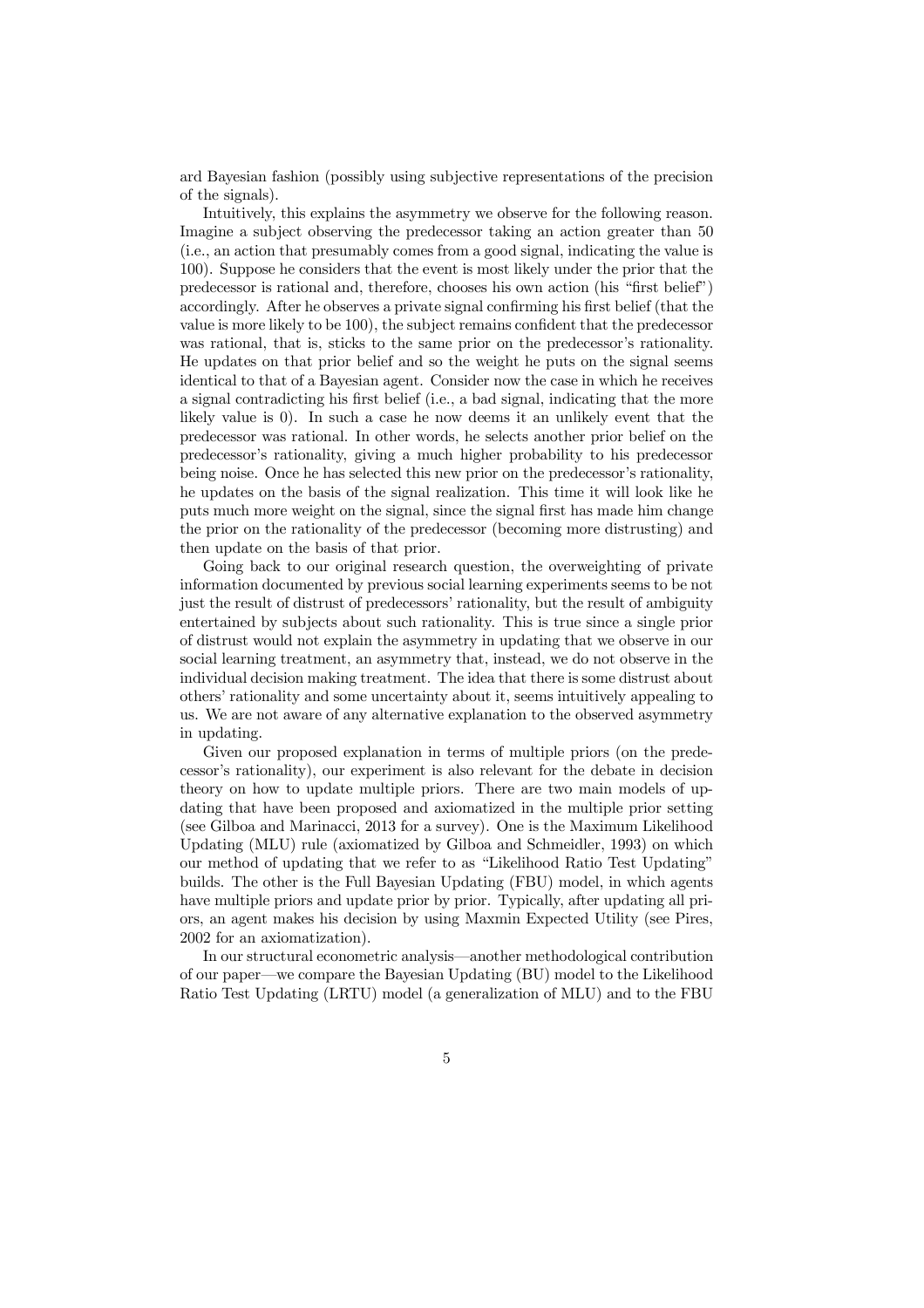model.<sup>4</sup> We show robust statistical evidence that the LRTU's model fits our data significantly better than the other two models. A novelty of our econometric analysis is that we make use of the observations in the control treatment to identify non-parametrically the distribution of unobserved heterogeneity in the subjective beliefs about the precision of the signal. We can perform a robust statistical comparison of the three models without relying on any distribution specification of heterogeneity. To the best of our knowledge, using a control treatment to account for heterogeneity in individual decisions in the laboratory has not been done in previous experimental work.

From a decision theory viewpoint, it is important to remark that our LRTU model differs from the MLU model axiomatized by Gilboa and Schmeidler (1993) in a crucial aspect. Whereas in Gilboa and Schmeidler (1993) it is assumed that, once the prior is selected, the agent sticks to it (as if ambiguity were totally eliminated after the agent receives a first piece of information), in our model we let the agent change the prior after receiving extra information (as a statistician would do, using new data to select the most likely prior  $-$  in the statistics literature this dates back, among others, to Good, 1965). The possibility that the set of priors does not collapse to a single prior is contemplated in Epstein and Schneider (2007)'s model of dynamic updating. Such a method of updating appears also in a more recent work by Ortoleva (2012), who obtains it as one possible representation theorem by relaxing dynamic consistency. We will further discuss Ortoleva (2012)'s model in Section 7.

We believe the results of our experiment should inform future work on the updating of multiple priors and belief dynamics. We also find it interesting that our work shows an experimental application of the ambiguous beliefs literature beyond the classical Ellsberg experiment.<sup>5</sup>

The paper is organized as follows. Section 2 describes the theoretical model of social learning and its (Perfect Bayesian) equilibrium predictions. Section 3 presents the experiment. Section 4 contains the results. Section 5 illustrates

When we designed the experiment, we were interested in testing the BU model. Since the results were at odds with the BU model (even allowing for subjective beliefs), we considered these alternative theories which dispense with the assumption of one prior and which preexisted our experimental work.

<sup>5</sup>We cannot compare our results to other work, since the experimental literature on updating in a context of ambiguity is still to be developed. To our knowledge, there are only two related experiments, (Cohen *et al*., 2000 and Dominiak *et al*., 2012), but they are very different from ours and a comparison is difficult. Both studies consider Ellsberg's original urn experiment in which the proportion of yellow balls is known but only the aggregate proportion of blue and green balls is known. Cohen *et al.* (2000) ask subjects to choose between acts (specifying rewards as a function of the drawn ball color) conditional on learning that the drawn ball is not green. Dominiak et al. (2012) conduct a similar experiment, although their focus is on whether subjects violate dynamic consistency and/or consequentialism (consequentialism is assumed in Cohen  $et al., 2000$ . Both experiments find that the proportion of subjects whose behavior is compatible with FBU is higher than that compatible with to MLU. Our findings derived in social learning environments do not support FBU. In our experiment, two pieces of information (predecessor's action, then private signal) arrive over time, and this is a crucial ingredient of our design which has no counterpart in these other two experiments (in which the first choice does not require any inference). Since the action space is rich in our experiment, we can observe beliefs, which is impossible in the other experiments.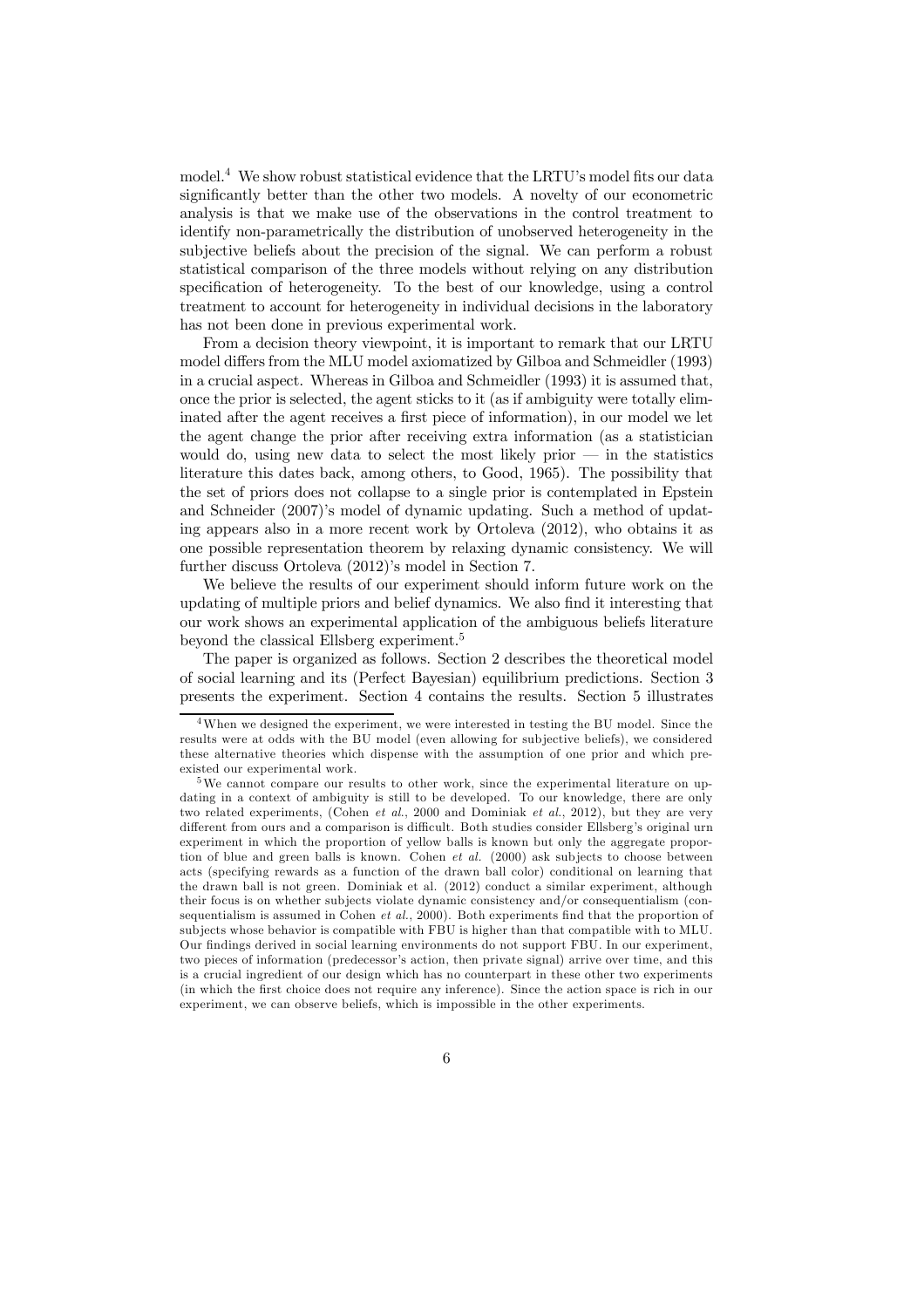how multiple priors can, theoretically, lead to asymmetric updating. Section 6 illustrates the econometric analysis. Section 7 offers further discussion of our findings. Section 8 concludes. An Appendix contains additional material.

### 2 The Theoretical Model

We now describe the simple theoretical social learning model on which the experiment is based and then illustrate the experimental procedures.

In our economy there is a good that can take two values,  $V \in \{0, 100\}$ . The two values are equally likely. There are two agents who make a decision in sequence. The decision consists in choosing a number in the interval  $[0, 100]$ . Each agent  $t$   $(t = 1, 2)$  receives a private signal  $s_t \in \{0, 1\}$  correlated with the true value  $V$ . Specifically, each agents receives a symmetric binary signal distributed as follows:

$$
Pr(s_t = 1 | V = 100) = Pr(s_t = 0 | V = 0) = 0.7.
$$

This means that, conditional on the value of the good, the signals are identically and independently distributed over time, with precision 07. Since the signal  $s_t = 1$  increases the probability that the value is 100, we will also refer to it as the good signal, and to  $s_t = 0$  as the bad signal. Agent 1 (randomly chosen) observes the signal  $s_1$  and takes an action  $a_1$ . At time 2, agent 2 observes  $a_1$  and takes a first action  $a_2^1$ . He then observes the private signal  $s_2$  and takes a second action  $a_2^2$ . The agent's payoff from each choice depends on his choice and on the value of the good. The payoff is quadratic and, in particular, equal to  $-(V - a_t^j)^2$ .<sup>6</sup> Given his information  $I_t^j$ , the agent chooses  $a_t^j$  to maximize his expected payoff  $E^S[-(V-a_t)^2]I_t^j]$  (where the superscript S stands for "subjective"). Therefore, his optimal action is  $a_t^{j*} = E^S\left(V|I_t^j\right)$ . When the subjective beliefs coincide with correct beliefs, what we are describing coincides with a Perfect Bayesian Equilibrium (PBE). In the PBE, agent 1 chooses 70 upon observing  $s_1 = 1$  and 30 upon observing  $s_1 = 0$ . Since each action perfectly reveals the signal realization, observing the action is identical to observing the signal. Therefore, agent 2 chooses his first action such that  $a_2^1 = a_1$ . After observing the private signal  $s_2$ , the agent updates his belief and chooses  $a_2^2 = E(V|a_1 = 70, s_2 = 1) = 84.48, a_2^2 = E(V|a_1 = 30, s_2 = 0) =$ 15.52 and  $a_2^2 = E(V|a_1 = 30, s_2 = 1) = E(V|a_1 = 70, s_2 = 0) = 50.$ 

Allowing agents to have subjective views about the precisions  $q_t^S \in (0.5, 1]$ of signals (which we will later use to explain the observed heterogeneity of behavior) does not change the analysis qualitatively. As long as agent 1 thinks the signal is informative  $(q_1^S > 0.5)$ , he updates in the "correct direction" although not exactly as in the PBE. Agent 2 is still able to infer the signal realization from the action, and can form his own belief,  $a_2^1/100$ , which again may depend

<sup>&</sup>lt;sup>6</sup> Here, and in the following analysis, we use the subscript  $t = 1, 2$  to indicate the first and second period, and the superscript  $j = 1, 2$  to indicate the first and second subperiod in which agent 2 makes a decision; the superscript  $j$  is immaterial when  $t = 1$ .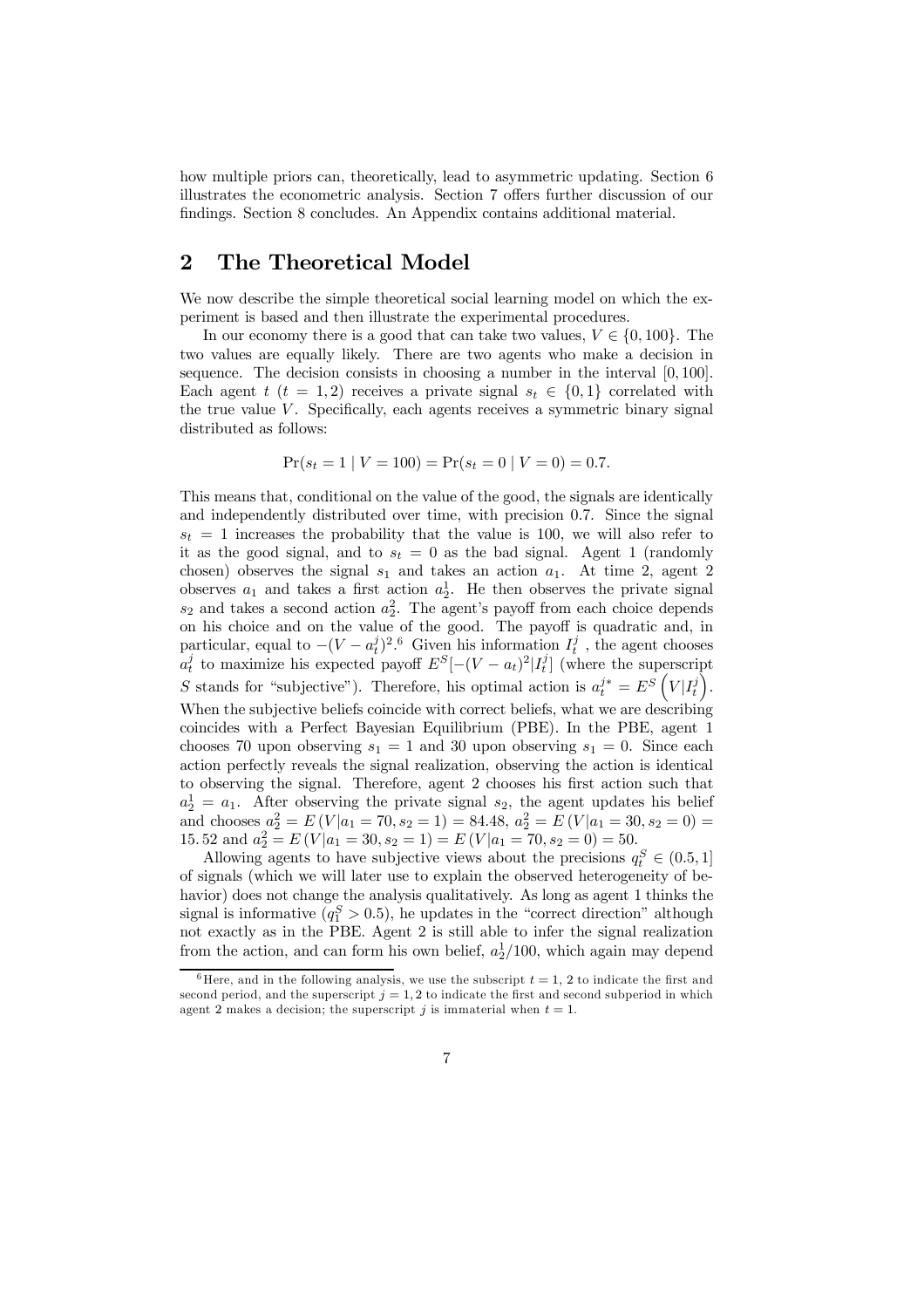on his subjective belief on the precision of signal 1. Note that agent 2 may also have subjective beliefs on the "rationality" of agent 1, that is, on his ability to read the signal correctly and update in the correct direction, above or below 50. If the subject entertains the possibility that, with some probability, the predecessor updates incorrectly, he will form the expectation on the value of the good accordingly. We are qualifying a subject as "rational" as long as he updates in the correct direction, since the only thing that agent 2 has to learn from subject 1 is indeed the signal realization (since the objective precisions of the signals are known and do not have to be learned), and this is revealed under the minimal requirement that the agent updates in the right direction. In any case, whatever model of reasoning agent 2 uses to compute his expected value, that is what he expresses by stating  $a_2^1/100$ . Once he has stated this belief, he then updates it, possibly using a subjective precision  $q_2^S$ .

One can, of course, go beyond the Bayesian paradigm just discussed (even allowing for subjective views both about the precisions of signals and about the rationality of the predecessor). Specifically, one can consider a model in which subject 2 may have ambiguous beliefs on subject 1's rationality (along the line of the literature with multiple priors).<sup>7</sup> In such a case, as we anticipated in the Introduction, it is important to specify how a subject updates beliefs. For exposition motives, we find it convenient to postpone this discussion to Section 5, after we will have presented the main results.

### 3 The Experiment and the Experimental Design

### 3.1 The Experiment

This work is part of a larger experimental project, designed to answer several research questions. The experiment was conducted with multiple, rather than with just two periods of decision making. We describe the entire experiment subjects participated in, even though we will then only focus on their decisions in the first two periods.

We ran the experiment in the ELSE Experimental Laboratory at the Department of Economics at University College London (UCL) in the fall 2009, winter 2010, fall 2011 and spring 2014. The subject pool mainly consisted of undergraduate students in all disciplines at UCL. They had no previous experience with this experiment. In total, we recruited 267 students. Each subject participated in one session only.

The sessions started with written instructions given to all subjects. We explained to participants that they were all receiving the same instructions. Subjects could ask clarifying questions, which we answered privately. The experiment was programmed and conducted with a built-on-purpose software.

<sup>&</sup>lt;sup>7</sup> Another departure from Bayesianism would be to allow for ambiguity on the precision of signals. This would be a more far fetched hypothesis, since the composition of the urns is known. In contrast, nothing is known about the rationality of subjects, which, potentially, leaves subject 2 in a situation of uncertainty about the rationality of the predecessor.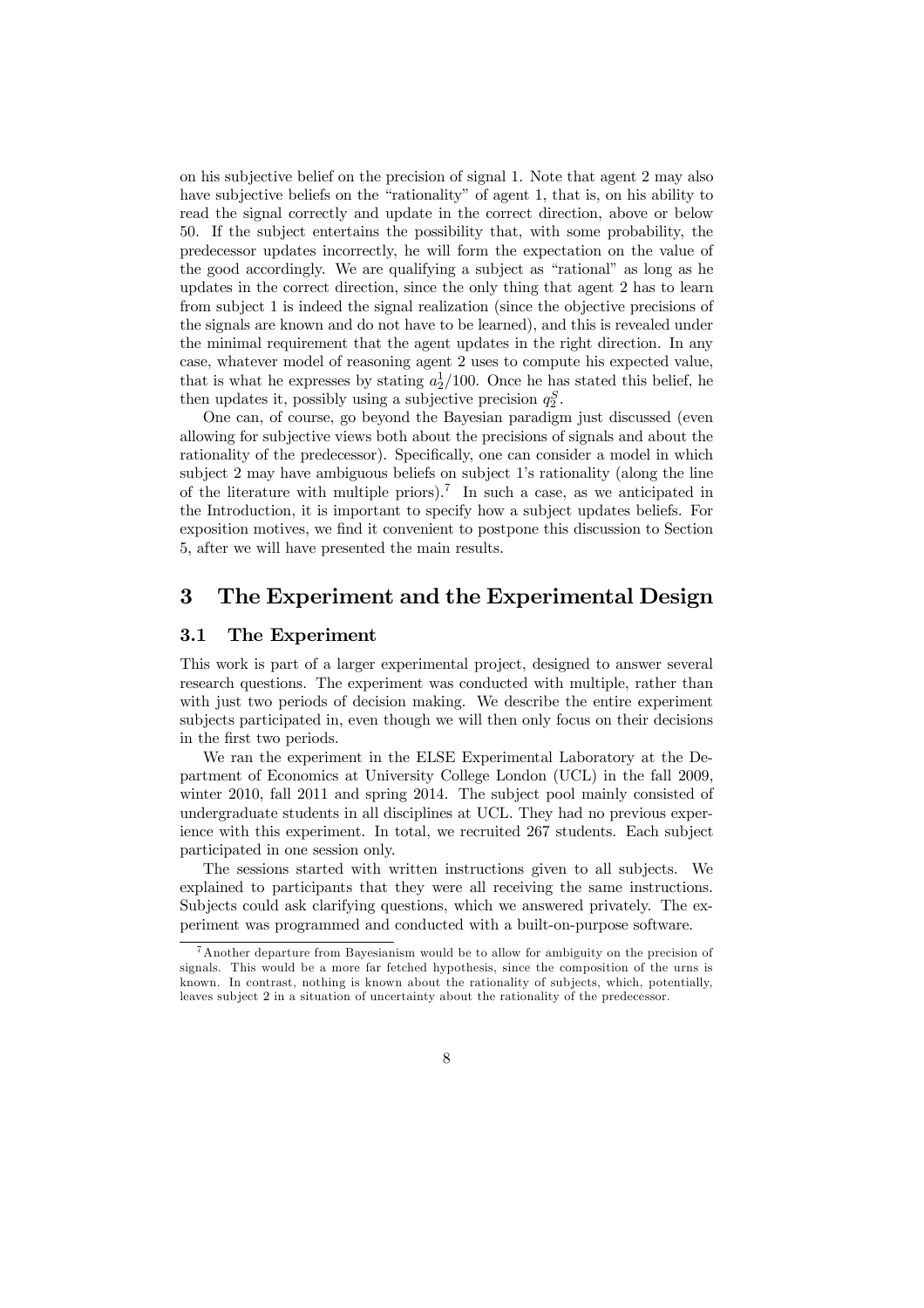Here we describe the baseline treatment (SL1). In the next section, we will explain the experimental design. We ran five sessions for this treatment. In each session we used 10 participants. The procedures were the following:

- 1. Each session consisted of fifteen rounds. At the beginning of each round, the computer program randomly chose the value of a good. The value was equal to 0 or 100 with the same probability, independently of previous realizations.
- 2. In each round we asked all subjects to make decisions in sequence, one after the other. For each round, the sequence was randomly chosen by the computer software. Each subject had an equal probability of being chosen in any position in the sequence.
- 3. Participants were not told the value of the good. They knew, however, that they would receive information about the value, in the form of a symmetric binary signal. If the value was equal to 100, a participant would receive a "green ball" with probability 07 and a "red ball" with probability 03; if the value was equal to 0, the probabilities were inverted. That is, the green signal corresponded to  $s_t = 1$  and the red signal to  $s_t = 0$ , the signal precision  $q_t$  was equal to 0.7 at any time.
- 4. As we said, each round consisted of 10 periods. In the first period a subject was randomly chosen to make a decision. He received a signal and chose a number between 0 and 100, up to two decimal points.
- 5. The other subjects observed the decision made by the first subject on their screens. The identity of the subject was not revealed.
- 6. In the second period, a second subject was randomly selected. He was asked to choose a number between  $0$  and  $100$ , having observed the first subject's choice only.
- 7. After he had made that choice, he received a signal and had to make a second decision. This time, therefore, the decision was based on the observation of the predecessor's action and of the private signal.
- 8. In the third period, a third subject was randomly selected and asked to make two decisions, similarly to the second subject: a first decision after observing the choice of the first subject and the second choice of the second subject; a second decision after observing the private signal too. The same procedure was repeated for all the remaining periods, until all subjects had acted. Hence, each subject, from the second to the tenth, made two decisions: one after observing the history of all (second) decisions made by the predecessors; the other after observing the private signal too.<sup>8</sup>

<sup>&</sup>lt;sup>8</sup>As we explained above, the experiment was designed to address many research questions. Here we describe the entire experiment subjects participated in, although we focus our analysis on periods 1 and 2 only.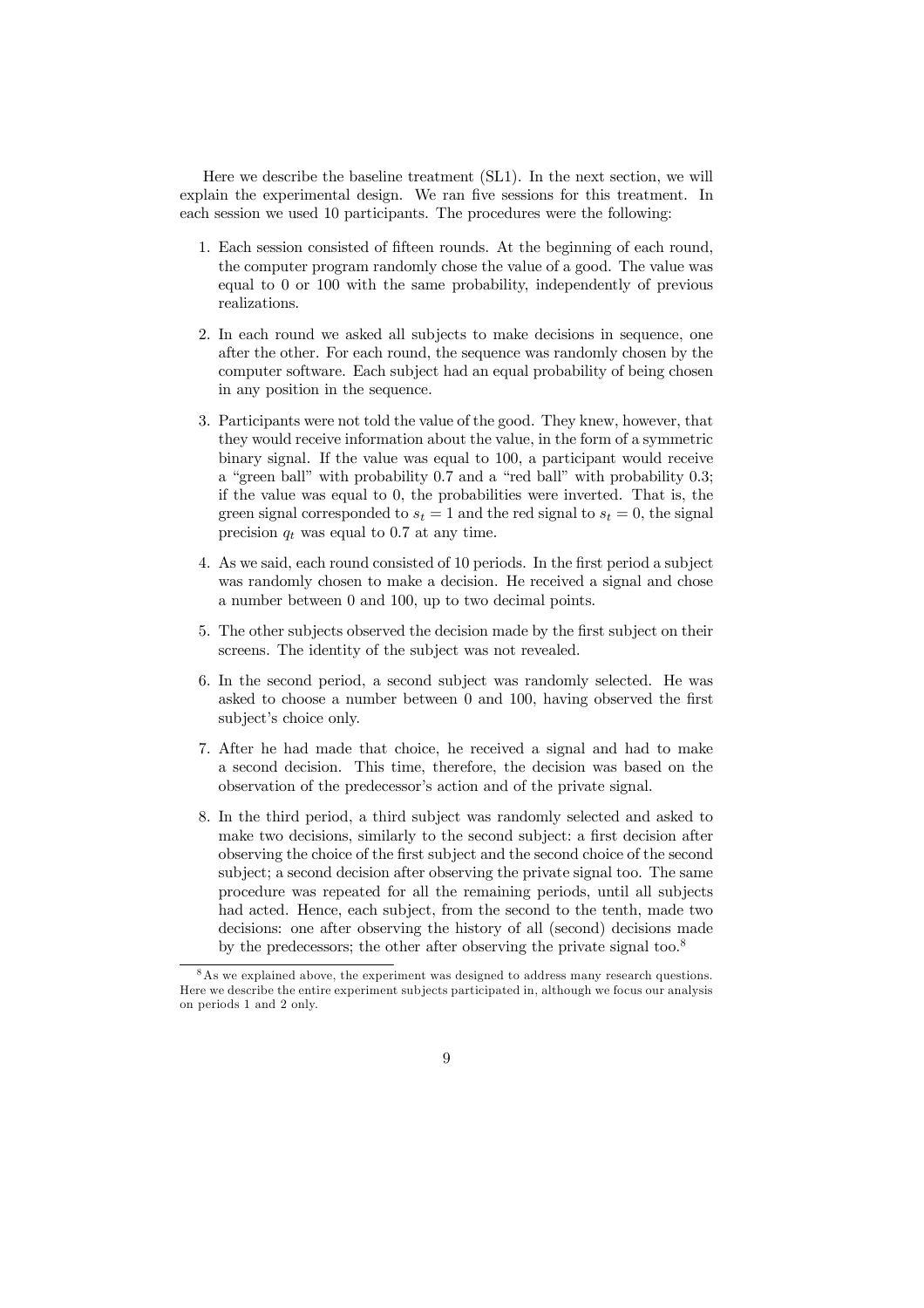9. At the end of the round, after all 10 subjects had made their decisions, subjects observed a feedback screen, in which they observed the value of the good and their own payoff for that round. The payoffs were computed as  $100 - 0.01(V - a_t)^2$  of a fictitious experimental currency called "lira." After participants had observed their payoffs and clicked on an OK button, the software moved to the next round.

Note that essentially we asked subjects to state their beliefs. To elicit the beliefs, we used a quadratic scoring function, a quite standard elicitation method. In the instructions, we followed Nyarko and Schotter (2002) and explained to subjects that to maximize the amount of money they could expect to gain, it was in their interest to state their true belief.<sup>9</sup>

As should be clear from this description, compared to the existing experimental literature on social learning / informational cascades / herd behavior, we made two important procedural changes. First, in previous experiments subjects were asked to make a decision in a discrete (typically binary) action space, whereas we ask subjects to choose actions in a very rich space which practically replicates the continuum. This allows us to elicit their beliefs, rather than just observing whether they prefer one action to another.<sup>10</sup> Second, in previous experiments subjects made one decision after observing both the predecessors and the signal. In our experiment, instead, they made two decisions, one based on public information only and one based on the private information as well.<sup>11</sup>

To compute the final payment, we randomly chose (with equal chance) one round among the first five, one among rounds  $6 - 10$  and one among the last five rounds. For each of these round we then chose either decision 1 or decision 2 with equal chance (with the exception of subject 1, who was paid according to the only decision he made in the round). We summed up the payoffs obtained in these decisions and, then, converted the sum into pounds at the exchange rate of 100 liras for 7 GBP. Moreover, we paid a participation fee of *\$*5. Subjects were paid in cash, in private, at the end of the experiment. On average, in this treatment subjects earned *\$*21 for a 2 hour experiment.

 $9$ This explanation helps the subjects, since they do not have to solve the maximization problem by themselves (and to which extent they are able to do so is not the aim of this paper). For a discussion of methodological issues related to elicitation methods, see the recent survey by Schotter and Trevino  $(2014)$ .

<sup>10</sup>Within the discrete action space experiments, exceptions to the binary action space are the financial market experiments of Cipriani and Guarino (2005, 2009) and Drehman *et al.* (2005) where subjects can choose to buy, to sell or not to trade. In the interesting experimental design of Celen and Kariv (2004), subjects choose a cut off value in a continuous signal space: depending on the realization of the signal, one of the two actions is implemented (as in a Becker, DeGroot and Marschak, 1964, mechanism). That design allows the authors to distinguish herd behavior from informational cascades.

<sup>&</sup>lt;sup>11</sup> Cipriani and Guarino  $(2009)$  use a quasi strategy method, asking subject to make decisions conditional on either signal they might receive. Still, at each time, a subject never makes a decision based only on the predecessors' decisions.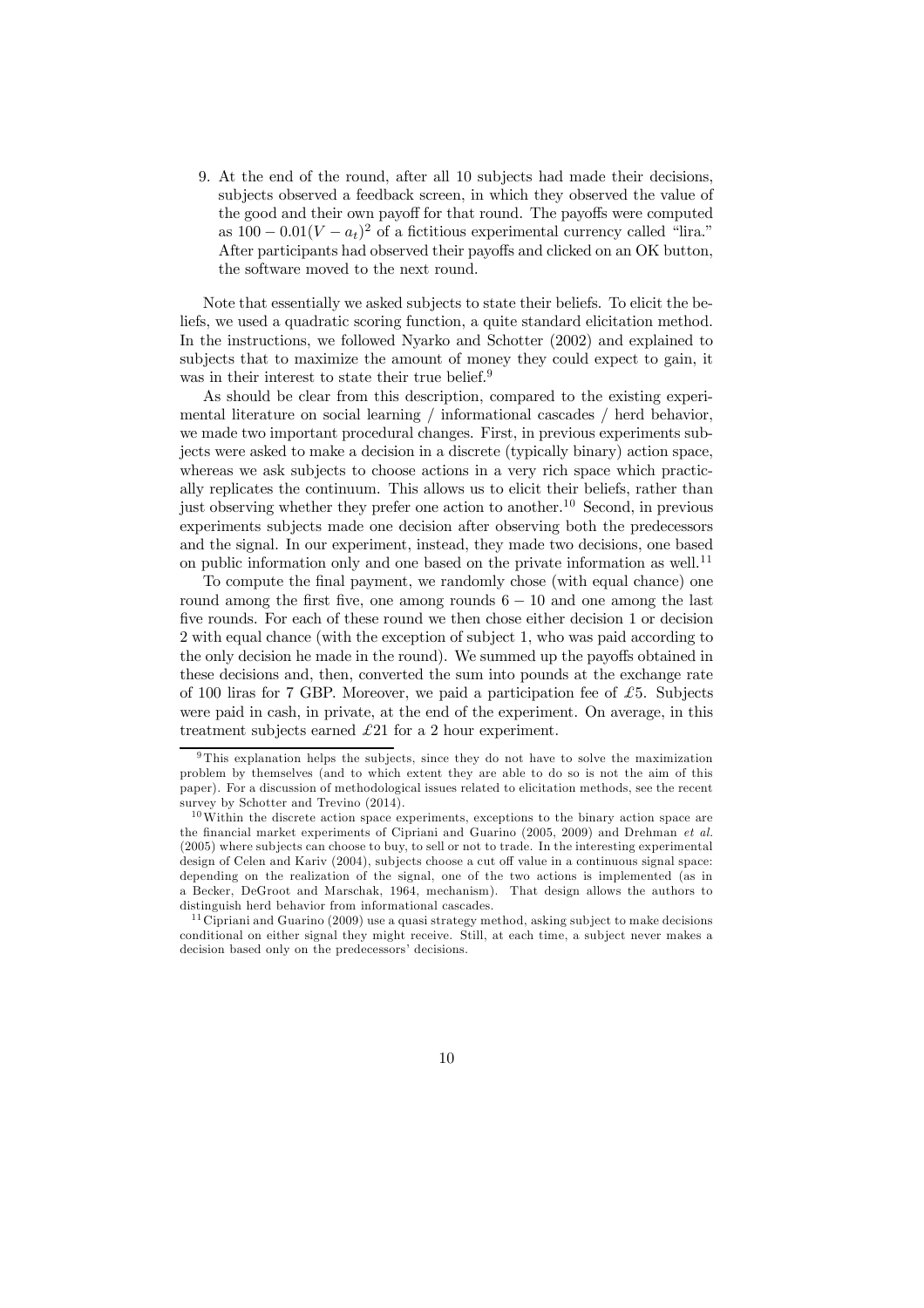### 3.2 Experimental Design

Social Learning. In addition to the social learning treatment (SL1) just described, we ran a second treatment (SL2) which only differed from the first because the signal had a precision which was randomly drawn in the interval  $[0.7, 0.71]$  (instead of having a precision always exactly equal to 0.7). Of course, each subject observed not only the ball color but also the exact precision of his own signal. A third treatment (SL3) was identical to SL2, with the exception that instead of having sequences of 10 subjects, we had sequences of 4 subjects. Given the smaller number of subjects, each round lasted less time, obviously; for this reason, we decided to run 30 rounds per session, rather than 15. The results we obtained for times 1 and 2 for these three treatments are not statistically different (as we show in the next section and in the Appendix). For the purposes of this paper, we consider the three treatments as just one experimental condition. We will refer to it as the SL treatment. Drawing the precision from the tiny interval  $[0.7, 0.71]$ , instead of having the simpler set up with fixed precision equal to 07, was only due to a research question motivated by the theory of Guarino and Jehiel (2013), where the precision is indeed supposed to differ agent by agent; this research question, however, is not the object of this paper. Reducing the length of the sequence to 4 subjects was instead motivated by the opportuneness to collect more data for the first periods of the sequence.

Individual Decision Making. In the social learning treatments subjects make decisions after observing private signals and the actions of others. Clearly, we may expect departures from the PBE even independently of the social learning aspect if subjects do not update in a Bayesian fashion. To control for this, we ran a treatment in which subjects observed a sequence of signals and made more than one decision.<sup>12</sup> Specifically, a subject received a signal (as subject 1 in the SL treatments) and had to make a choice in the interval  $[0, 100]$ . Then, with a 50% probability, he received another signal and had to make a second decision (similarly to the second decision of subject 2 in the SL treatments). Note that, at the cost of collecting less data, we decided not to ask subjects to make a second decision in all rounds. Our purpose was to make the task of the subject as close possible as possible to that of a subject in the SL treatments. In other words, we wanted the subject to make his first decision not knowing whether he would be asked to make a second one; this way, his first decision was in a condition very similar to that of subject 1 in the other treatments; once the subject was given another signal and was asked to make another decision, he was in a situation comparable to that of subject 2 in the SL treatments.

 $^{12}\mathrm{This\ treatment\ was\ programmed\ and\ conducted\ with\ the\ software\ z-Tree\ (Fischbacher,$ 2007) in the fall 2014. The payment followed the same rules. The exchange rate was appropriately modified before each treatment so that, in expectation, subjects could receive a similar amount of money per hour spent in the laboratory.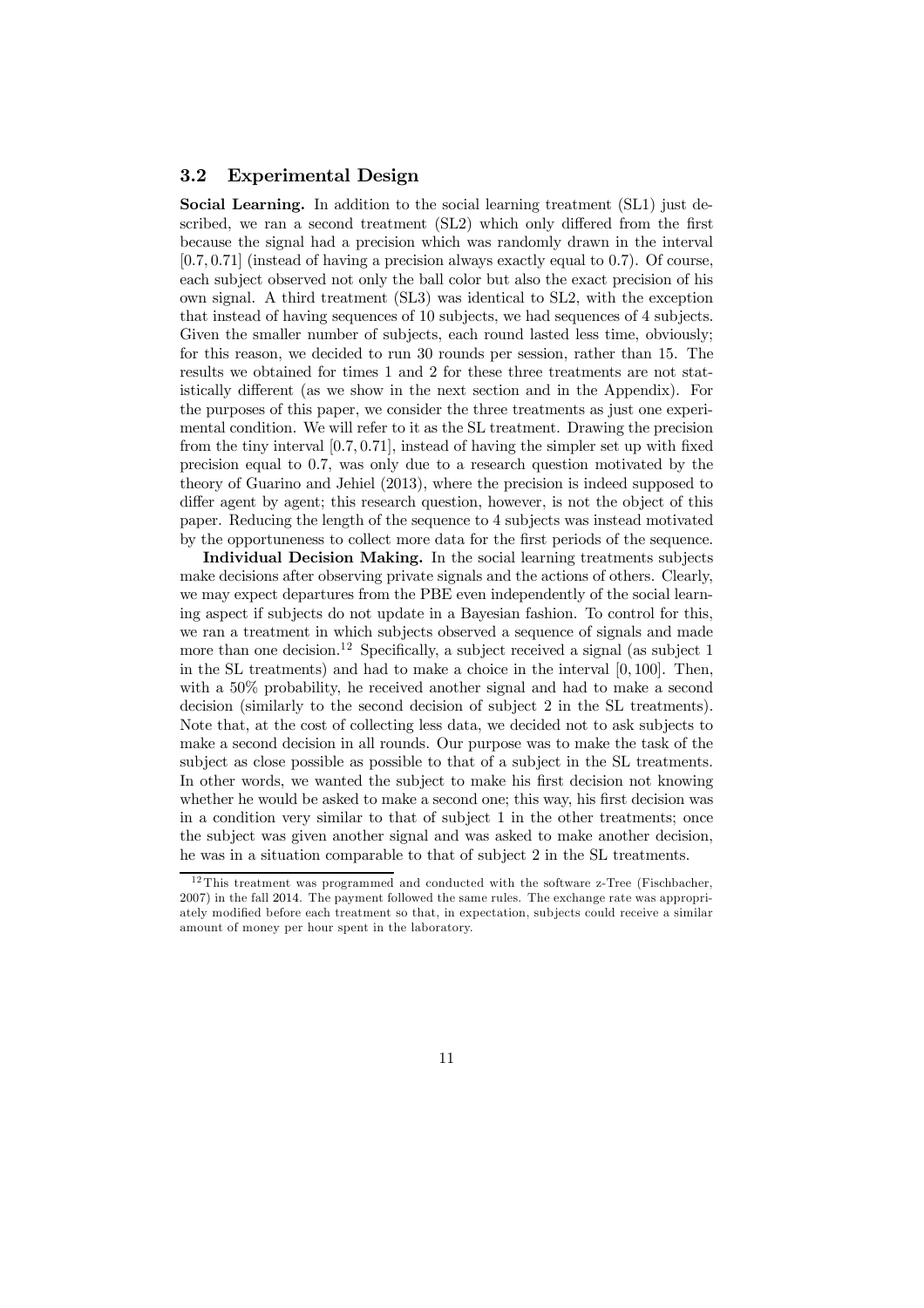| Treatments      | Signal<br>Precision | Sequence         | Subjects<br>in a group   | Groups | Partici-<br>pants | Rounds |
|-----------------|---------------------|------------------|--------------------------|--------|-------------------|--------|
| SL1             | 0.7                 |                  |                          |        | 50                | 15     |
| SL <sub>2</sub> | [0.7, 0.71]         |                  |                          |        | 49                |        |
| SL3             | [0.7, 0.71]         |                  |                          |        | 20                | 30     |
| <b>IDM</b>      | 0.7                 | $1\ {\rm or}\ 2$ | $\overline{\phantom{0}}$ |        | 36                | 30     |

Table 1: Treatments' features. SL: Social Learning; IDM: Individual Decision Making. Note that in SL2 there are 49 subjects since onse session was run with 9 participants rather than 10 due to a last minute unavailability of one subject.

### 4 Results

Our main interest is in understanding how human subjects weigh private and public information. To this aim, we will focus on subjects' second decisions at time 2, that is, after they have observed both their predecessor's action and their private signal. Before doing so, however, we will brie‡y discuss the decisions of subjects at time 1 (when they have only observed a private signal) and the first decisions of subjects at time 2, based on the observation of their predecessor's choice only.

### 4.1 How do subjects make inference from their own signal only?

At time 1, a subject makes his decision on the basis of his signal only. His task—to infer the value of the good from a signal drawn from an urn—is the same in the SL and in the IDM treatments; for this reason we pool all data together (for a total of  $1380$  observations).<sup>13</sup>

Figure 1 shows the frequency of decisions at time 1, separately for the cases in which the signal the subject received was good or bad. The top panel refers to the case of a good signal. A high percentage of decisions (345%) are in line with Bayesian updating, deviating from it by less than 5 units; 195% of actions are smaller than the Bayesian one and 433% of actions are larger. Note, in particular, that in 94% of the cases subjects did not update their belief at all after seeing the signal, choosing an action exactly equal to 50. On the other hand, in 13% of the cases, subjects went to the boundary of the support, choosing the action 100. Finally, there is a small proportion  $(2.8\%)$  of actions in the wrong direction (i.e., updating down rather than up).

The bottom panel refers to the bad signal. The picture looks almost like the mirror image of the previous one, with the mode around 30, masses of 128% in

<sup>&</sup>lt;sup>13</sup>We ran a Mann-Witney *U* test (Wilcoxon rank-sum test) on the medians of each session (the most conservative option to guarantee independence of observations) for the SL treatment and on the medians of each individual's decisions in the IDM treatment; we cannot reject the null hypothesis that they come from the same distribution (p-value  $= 0.47$ ). Note that we also ran the same test to compare the three SL treatments and we cannot reject the same hypothesis (at the 5% significance level) when we compare SL1 with SL2 (p-value = 0.5), SL1 with SL3 (p-value =  $0.08$ ), or SL2 with SL3 (p-value =  $0.22$ ).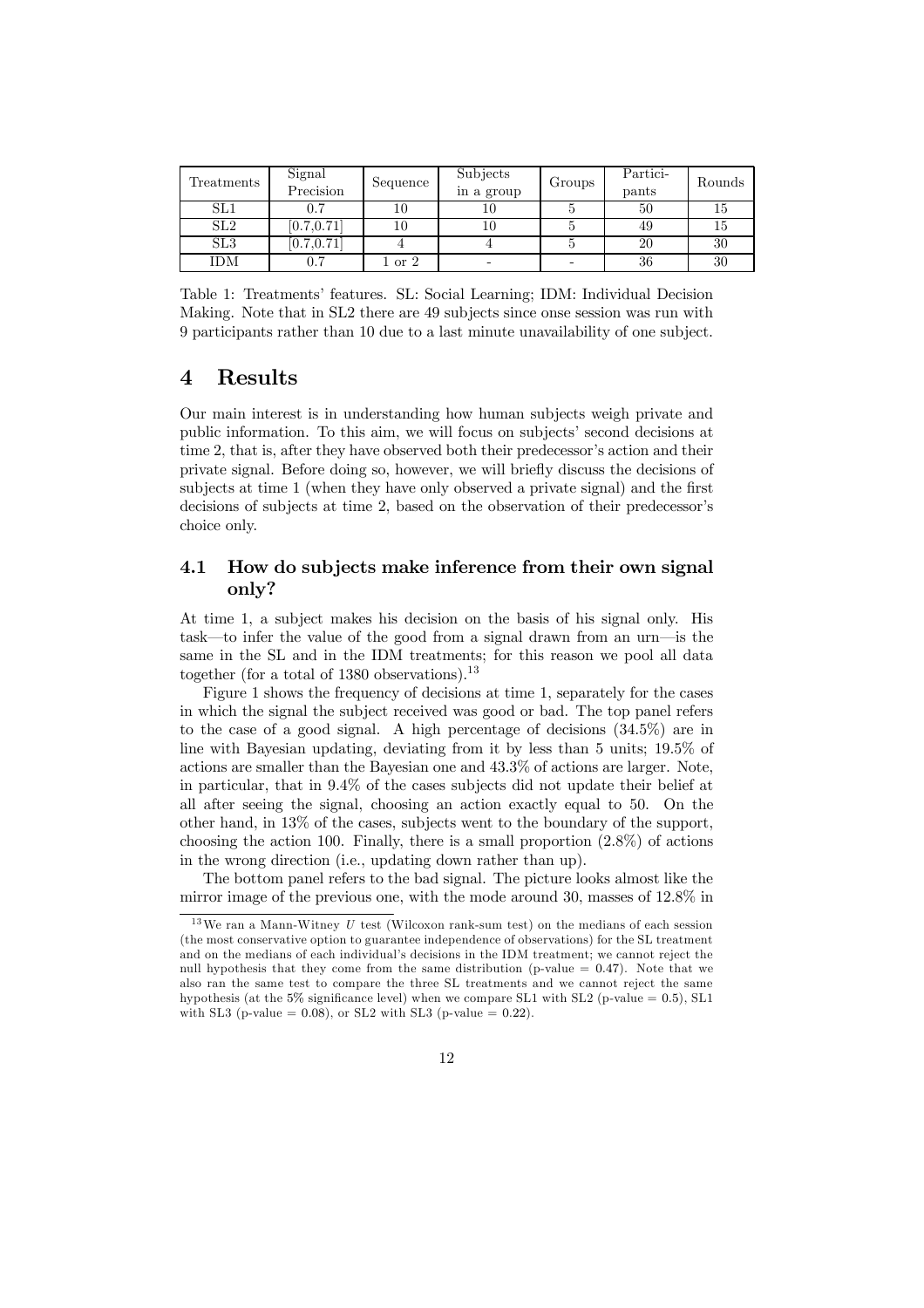

Figure 1: Distribution of actions at time 1. The top (bottom) panel refers to actions upon receiving  $s_1 = 1$   $(s_1 = 0)$ .

50 and of 124% in 0, and other actions distributed similarly to what explained above.

One interpretation of these results is that subjects put different weights on the signal they receive (which is equivalent to subjects attaching to signals different, subjective precisions). A simple model that allows to quantify this phenomenon is the following:

$$
a_{1i} = 100 \left( s_{1i} \frac{q^{\alpha_{1i}}}{q^{\alpha_{1i}} + (1-q)^{\alpha_{1i}}} + (1-s_{1i}) \frac{(1-q)^{\alpha_{1i}}}{q^{\alpha_{1i}} + (1-q)^{\alpha_{1i}}} \right),
$$
 (1)

where  $\alpha_{1i} \in \mathbb{R}$  is the weight put on the signal in observation *i* and the precision of the signal q is considered to be always 0.7.<sup>14</sup> Note that for  $\alpha_{1i} = 1$ expression (1) gives the Bayesian updating formula, and so  $\alpha_{1i} = 1$  is the weight that a Bayesian agent would put on the signal. A value higher (lower) than 1 indicates that the subject overweights (underweights) the signal. For instance, for  $\alpha_{1i} = 2$ , the expression is equivalent to Bayesian updating after receiving

<sup>14</sup> Recall that a subject made many choices in the same experiment, since he participated in several rounds; the index  $i$  refers to the observation  $i$  at time 1, and not to the subject acting at that time. Of course the same subject could have chosen different weights in different decisions. Moreover, recall that in some sessions the exact precision of the signal was randomly drawn from  $[0.7, 0.71]$  rather than being identical to 0.7. By using the exact precision we obtain, of course, almost identical results, with differences at most at the decimal point. We prefer to present the results for  $q = 0.7$  for consistency with our analysis at time 2.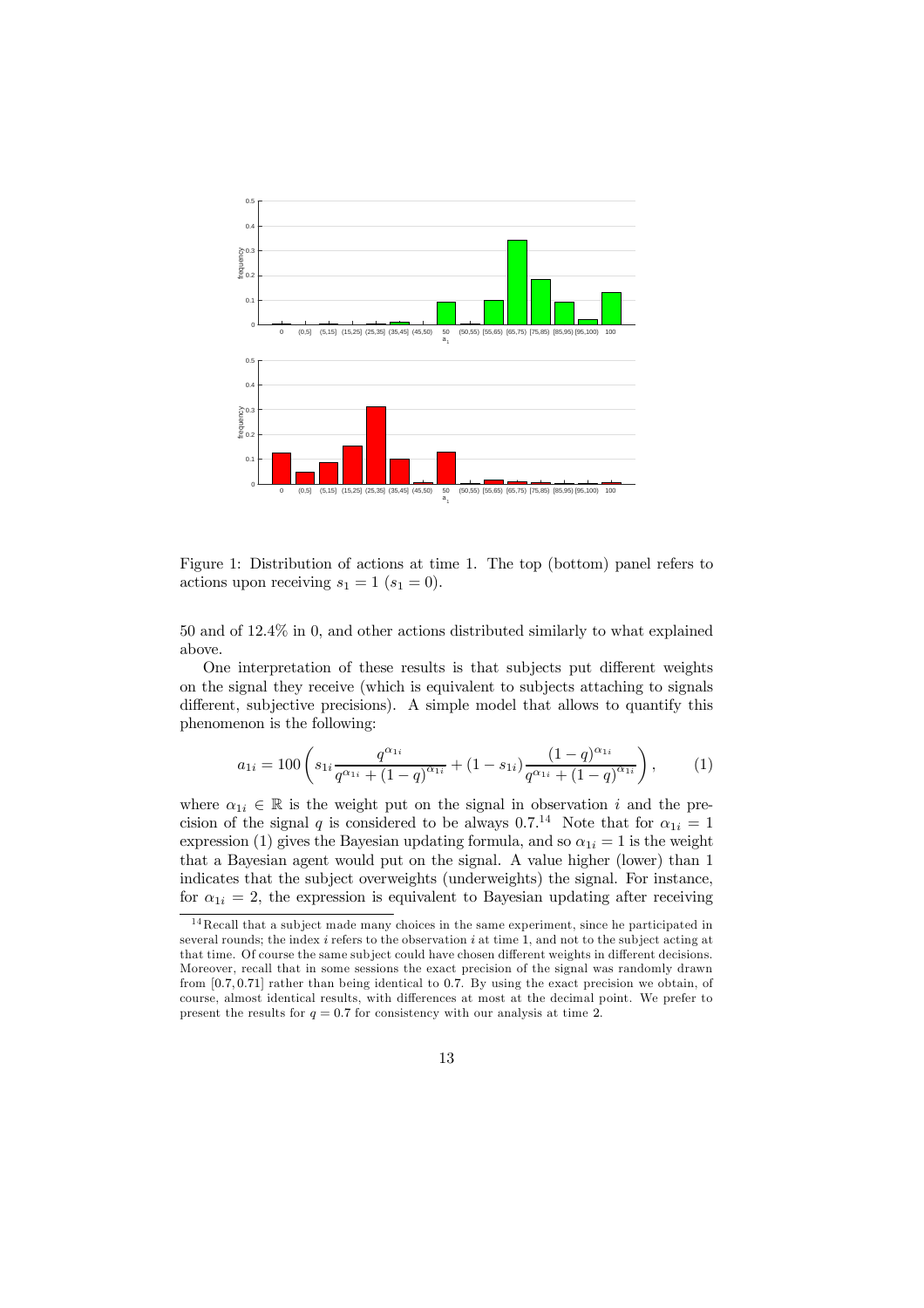two conditionally independent signals and can, therefore, be interpreted as the action of a Bayesian agent acting upon receiving two signals (with the same realization). A subject that does not put any weight on the signal  $(\alpha_{1i} = 0)$ of course does not update at all upon observing it  $(a_{1i} = 50)$ , whereas a subject who puts an infinite weight on it chooses an extreme action ( $a_{1i} = 0$  or  $a_{1i} = 100$ , as if he were convinced that the signal fully reveals the value of the good. Finally, a negative value of  $\alpha_{1i}$  indicates that the subject misreads the signal, e.g., interpreting a good signal as a bad one.

Table 2 reports the quartiles of the distribution of the computed  $\alpha_{1i}$ <sup>15</sup> Note that the median  $\alpha_{1i}$  is 1, indicating that the median subject is actually Bayesian.

|                      |          | 1st Quartile   Median   3rd Quartile |
|----------------------|----------|--------------------------------------|
| $\alpha_{1i}$   0.73 | $1.00\,$ | 2.05                                 |

Table 2: Distribution of weights on private signal for actions at time 1. The table shows the quartiles of the distribution of weights on private signal for actions at time 1.

In this analysis, we have allowed for heterogeneous weights on the signal and assumed that subjects did state their beliefs correctly. Of course, another approach would be to take into account that subjects could have made mistakes while reporting their beliefs, as in the following model:

$$
a_{1i} = 100 \left( s_{1i} \frac{q^{\alpha_1}}{q^{\alpha_1} + (1-q)^{\alpha_1}} + (1-s_{1i}) \frac{(1-q)^{\alpha_1}}{q^{\alpha_1} + (1-q)^{\alpha_1}} \right) + \varepsilon_{1i}, \qquad (2)
$$

where the weight on the signal is the same for all subjects but each subject makes a random mistake  $\varepsilon_{1i}$ . It is easy to show that, as long as the error term has zero median, the estimated median  $\alpha_1$  in this model coincides with the median  $\alpha_{1i}$  computed above.

Of course, other interpretations are possible. One may, for instance, argue that the fact that a subject chooses 70, while compatible with Bayesian updating, is not necessarily indication that he is a proper Bayesian: he may be choosing 70 simply because that is the precision of his signal. The fact that the median subject is Bayesian for a bad signal too, however, lends some credibility to the fact that the subjects are doing more than just inputting their signal precision. Action 50 may also be the result of different heuristics. A subject may feel that one signal alone is not enough for him to make any update; or perhaps he is happy to choose the least risky action. The extreme actions, on the other hand, may be the expression of a "guessing type" who, despite the incentives given in the laboratory, simply tries to guess the most likely outcome. It should be noticed, though, that of all subjects who acted at time 1 more than once, only one chose an extreme action (0 or 100) every time; similarly, only 57% of them chose the action 50 every time.<sup>16</sup>

<sup>&</sup>lt;sup>15</sup>When  $a_{1i} = 0$  or 100, we compute  $\alpha_{1i}$  by approximating  $a_{1i} = 0$  with  $\varepsilon$  and  $a_{1i} = 100$ with  $100 - \varepsilon$  (with  $\varepsilon = 0.01$ ). We prefer to report the quantiles rather than the mean or other statistics whose computations are affected by the approximation of  $\alpha_{1i}$ .

<sup>16</sup>We will comment more on risk preferences in Section 43.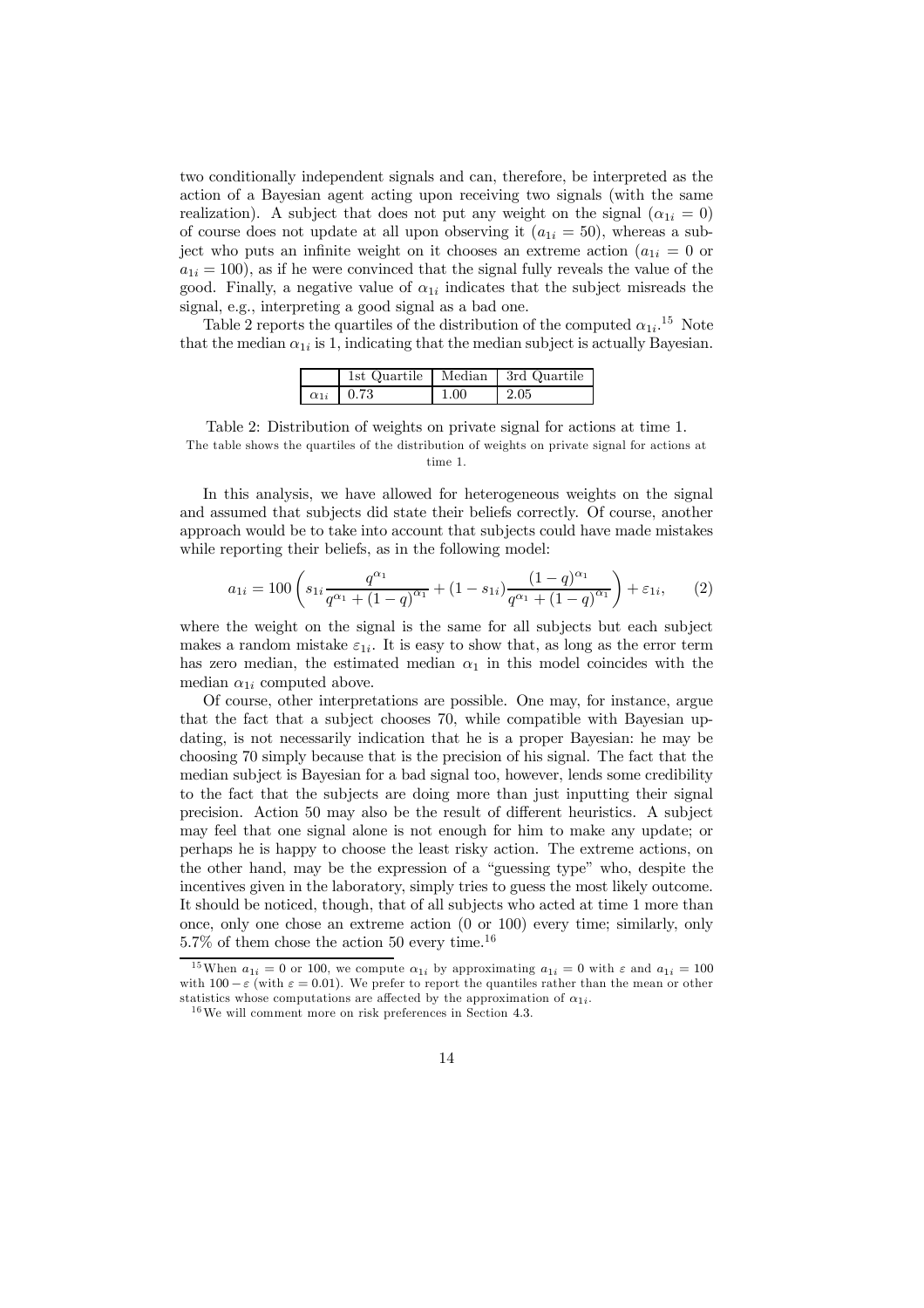As we said in the Introduction, in previous social learning experiments, deviations from equilibrium have been interpreted sometimes as subjects being overconfident in their own signal. Our analysis shows that there is much heterogeneity in the way subjects update their beliefs after receiving a signal. Despite these subjective beliefs, there is no systematic bias to overweight or underweight the signal. As a matter of fact, the median belief is perfectly in line with Bayesian updating.

### 4.2 How do subjects make inference from their predecessor's action?

We now turn to the question of whether and how subjects infer the value of the good from the predecessor's action. We focus on the first decision at time 2 (denoted by  $a_2$ ) since it is based on the observation of that action only. Of course, here we only consider the data from the SL treatment.

A subject at time 2 has to infer which signal his predecessor received on the basis of the action he took. We know from the previous analysis that only rarely (in 35% of the cases), subjects at time 1 updated in the "wrong direction" (i.e., chose an action greater (lower) than 50 after observing a bad (good) signal). Therefore, subjects at time 2 could have simply considered an action strictly greater (or lower) than 50 as a good (or bad) signal.

We have pooled together all cases in which the observed choice at time 1 was greater than 50 and, similarly, all cases in which it was lower than 50 (see Figure 2). Compared to Figure 1, Figure 2 shows a higher mass for  $a_2^1 = 50$  and a lower one around 70 or 30 (for the case of  $a_1 > 50$  and  $a_1 < 50$ , respectively). When the subject at time 1 had chosen  $a_1 = 50$ , perhaps not surprisingly, the distribution has a large mass at 50.

Figure 3 shows the difference between the actions  $a_2^1$  and the corresponding action  $a_1$  that a subject has observed (excluding the cases in which  $a_1 = 50$ ). If subjects simply imitated the predecessor's decision, all the mass would be concentrated around zero. While there are approximately 30% of cases in which this happens, we observe that the distribution has in fact a larger mass below 0, indicating that subjects had the tendency to choose lower values than the predecessors'. 17

We replicated the model discussed in the previous section, by replacing the case in which the subject observed a good signal with the case in which the subject observed  $a_1 > 50$ , and so chose  $a_{2i}^1$  such that

$$
a_{2i}^1 = 100 \frac{q^{\alpha_{2i}^1}}{q^{\alpha_{2i}^1} + (1-q)^{\alpha_{2i}^1}};
$$
\n(3)

analogously, for the case in which he observed  $a_1 < 50$ , he chose  $a_{2i}^1$  such that

<sup>17</sup> In 30% of the observed cases, imitation coincides with the Bayesian action. There is no specific pattern in the remaining cases.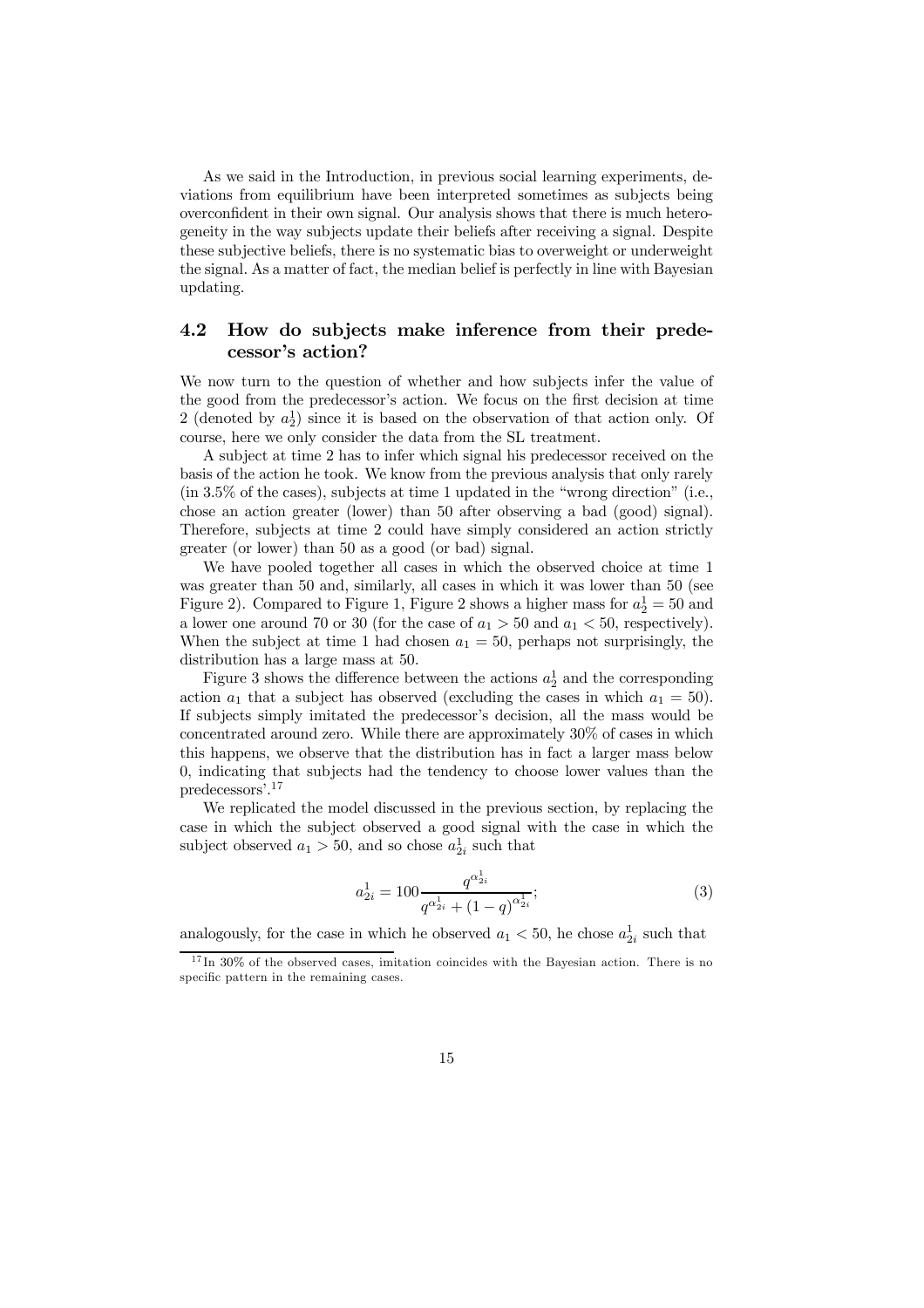

Figure 2: Distribution of first actions at time 2 (the top panel refers to  $a_1 > 50$ , the middle to  $a_1 = 50$  and the bottom to  $a_1 < 50$ ).



Figure 3: Distribution of the difference between  $a_2^1$  and the corresponding  $a_1$ .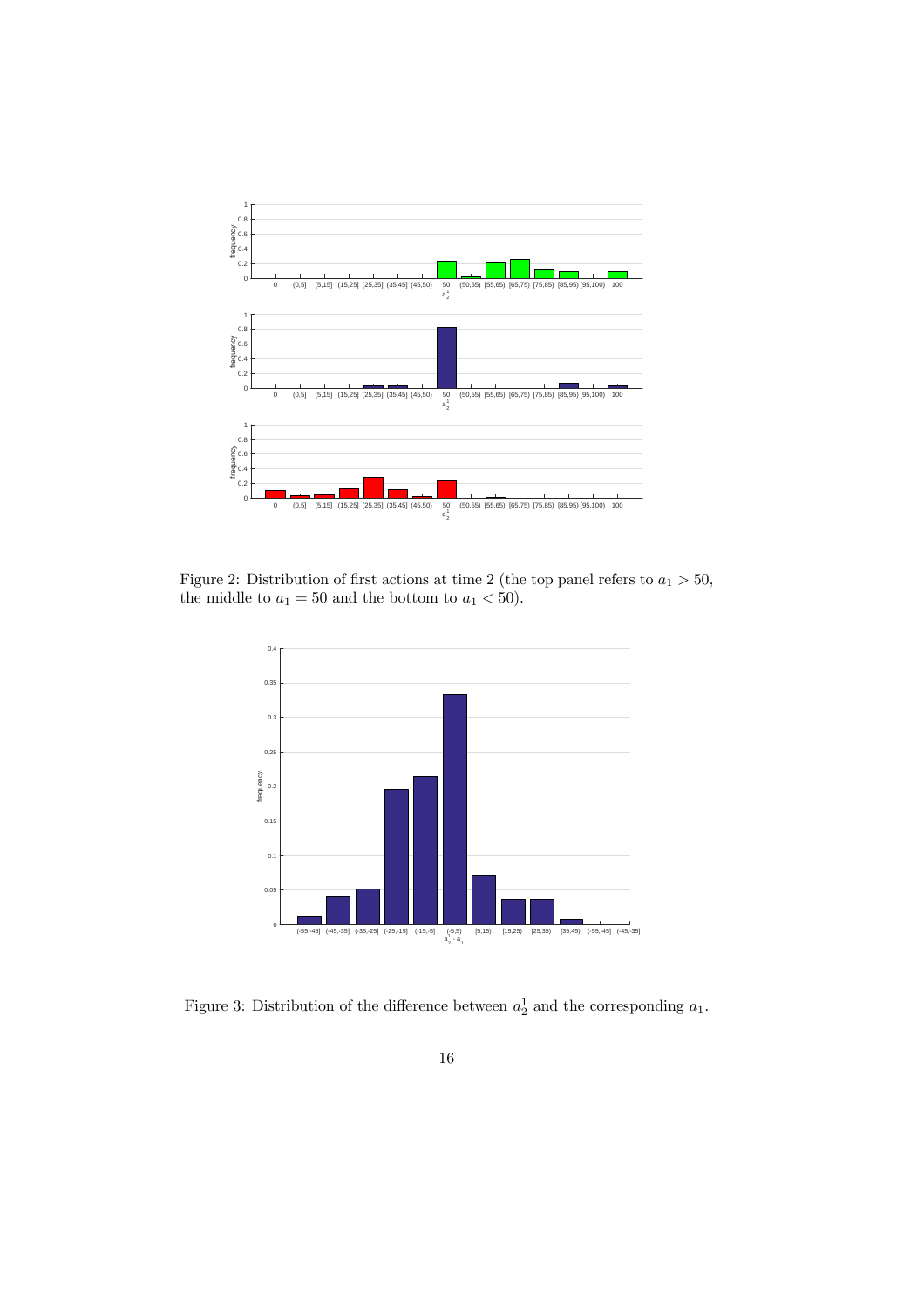$$
a_{2i}^1 = 100 \frac{(1-q)^{\alpha_{2i}^1}}{q^{\alpha_{2i}^1} + (1-q)^{\alpha_{2i}^1}}.
$$
\n(4)

Essentially, in this model we are assuming that a subject considers actions higher (or lower) than 50 as good (bad) signals with the same precision  $q = 0.7$ . By applying this model, we obtain the results reported in Table 3. The median weight is (slightly) lower than  $1$  and the first and third quartiles are  $0.13$  and 1.4 (versus 0.81 and 2.05 at time 1) reflecting the fact that subjects in these treatments seem to "discount" to some extent the information contained in the predecessor's action.18 19

It should be noticed that we could expect to observe the same distribution at time 1 and at time 2 under two different models. One model is that subjects at time 2 perfectly infer the signal from the observed action at"{ time 1 and weigh the signal in the same heterogenous ways at time 1 and time 2. The other is that subjects simply imitate the predecessors' actions. Clearly both models are rejected by our data. To explain the data we need a model in which a subject acting at time 2 has subjective beliefs on how trustworthy the predecessor is (i.e., on how frequently the predecessor decision to update up or down from 50 reflects a good or bad signal).

To investigate this issue further, we computed the weights separately for different classes of  $a_1$ , as illustrated in Table 3.<sup>20</sup>

|                                                            | 1st Quartile | Median | 3rd Quartile |
|------------------------------------------------------------|--------------|--------|--------------|
| $\alpha_2^*$                                               | 0.13         | 0.94   |              |
|                                                            |              |        |              |
| $\alpha_2^1$ (upon observing $50 < a_{1i} < 66.7$ )        |              | 0.48   | 0.9          |
| $\alpha_2^1$ (upon observing 66.7 $\lt a_{1i} \leq 83.4$ ) |              | 0.89   | $1.33\,$     |
| $\alpha_2^1$ (upon observing $a_{1i} > 83.4$ )             | 0.9          | 1.31   | 2.8          |

Table 3: Distribution of weights for first actions at time 2.

The table shows the quartiles of the distribution of weights for first actions at time 2. The action at time 1 is considered as a signal (of precision 0.7) for the subject at time 2.

As one can see, subjects have the tendency to "discount" the actions close to 50 (50  $\lt a_{1i} \leq 66.7$ ) and, although less, those in a neighborhood of the Bayesian one (66.7  $\lt a_{1i} \leq 83.4$ ). They do not discount, instead, more extreme actions. This behavior is in line with a model of subjective beliefs in which

<sup>18</sup>We considered the medians of each session for the SL treatment and of each individual's decisions in the IDM treatment for  $a_1$ ; and the medians of each session for the SL treatment for  $a_2^1$ ; we reject the null hypothesis that they come from the same distribution (p-value = 0.014). We repeated the same test considering only the IDM treatment for  $a_1$ ; again, we reject the null hypothesis (p-value  $= 0.015$ ).

<sup>&</sup>lt;sup>19</sup>Discounting the predecessor's action is found, in a stronger way, in the experiment by Çelen and Kariv (2004). They ask subjects at time 2 to report a threshold value that depends on what they learn from the first subject's choice. Celen and Kariv  $(2004, p.493)$  find that "subjects tend to undervalue sharply the first subjects' decisions."

 $20$  We have chosen the cut-off points 66.7 and 83.4 simply to obtain intervals of equal length. We tried alternative cut-off points and did not find significant differences in the results.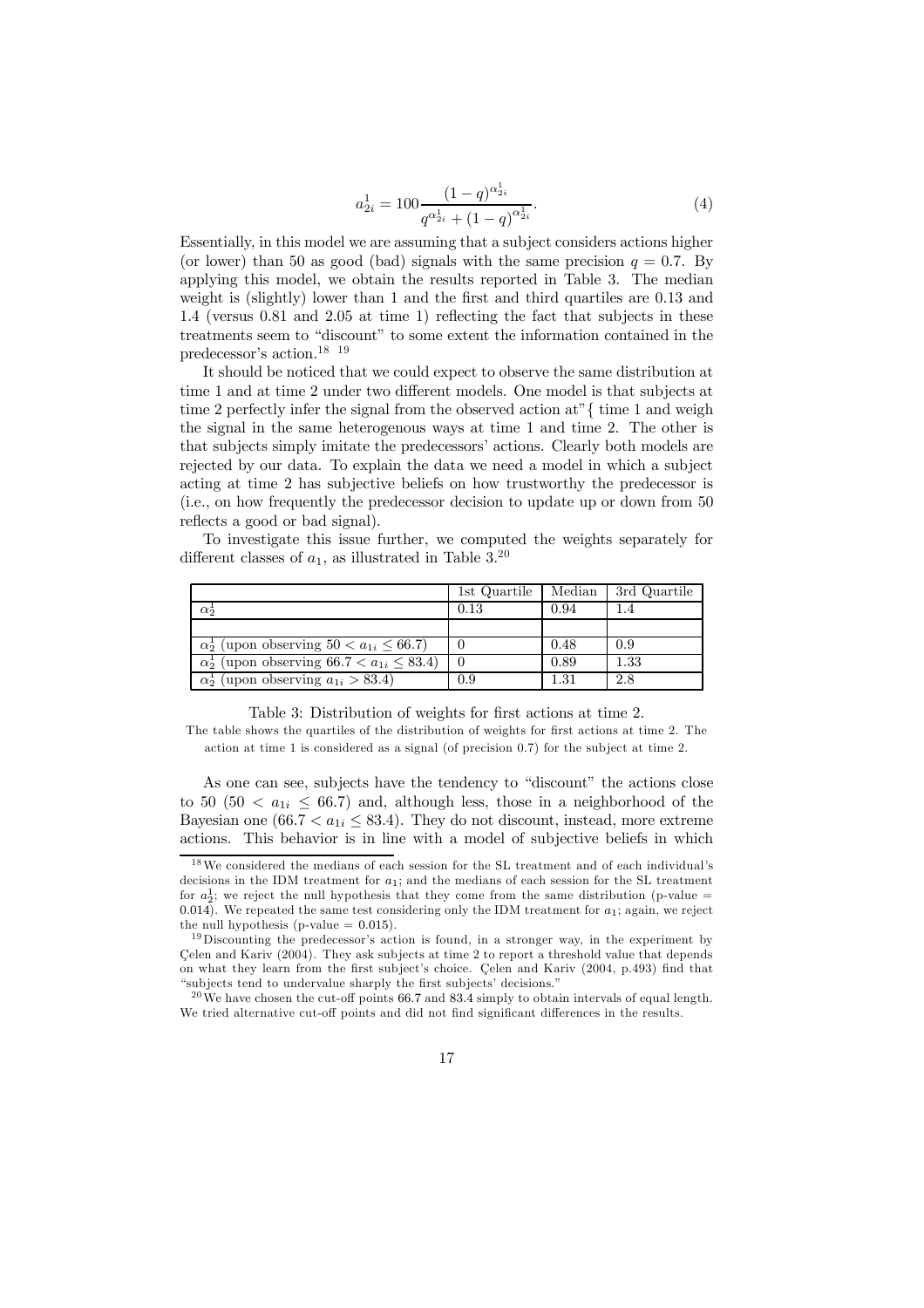subjects expect error rates to be inversely proportional to the cost of the error, since the expected cost of an action against the signal is of course increasing in the distance from 50. A well known model in which errors are inversely related to their costs is the Quantal Response Equilibrium (which also assumes expectations are rational). Our results are, however, not compatible with such a theory in that expectations about time 1 error rates are not correct. Indeed, the error rate at time 1 is very small. With subjects at time 1 choosing an action against their signal in 35% of the cases only, a Bayesian agent would have a belief on the value of the good being 100 equal to  $Pr(V = 100|a_1)$  $50) = \frac{(0.7)(0.965)+(0.3)(0.035)}{(0.7)(0.965)+(0.3)(0.035)+(0.7)(0.035)+(0.3)(0.965)} = 69$ , which barely changes from the case of no mistakes. Essentially, to explain our data, we need a model of incorrect subjective beliefs. In one such model, a subject at time 1 can be either rational (always updating in the correct direction) or noise (choosing any number independently of the signal). If a noise type chooses more frequently actions close to 50 (e.g., because he chooses actions as in a Normal distribution centered around 50) and a rational type chooses more frequently more extreme actions, letting a subject at time 2 having (incorrect) subjective beliefs on the proportion of these two types can lead to the observed results. We will illustrate this model in Section 6.

### 4.3 How do subjects weigh their signal relative to their predecessor's action?

As we said in the Introduction, in the experimental social learning literature there is a long debate about how subjects weigh their own signal with respect to the public information contained in the predecessors' actions. Several studies  $(e.g., \nNoth and Weber, 2003)$  conclude that subjects are "overconfident" in that they put more weight on their signal than they should (according to Bayes's rule). Our previous analysis shows that subjects do not have a systematic bias in overweighting their signal when it is the only source of information. We now study how they weigh it at time 2, after having observed their predecessor's action. Time 2 offers the possibility of studying this issue in a very neat way. In the subsequent periods, the analysis becomes inevitably more confounded, since subjects may take the sequence of previous actions into account in a variety of ways (since their higher order beliefs on the predecessors' type matter too). At time 2, instead, the only source of information for the subject is the predecessor's action and the own signal.

As we already mentioned in the Introduction, we will refer to the first action that subjects take at time 2 as their "first belief" and to the second as their "posterior belief." Figure 4 shows the frequency of posterior beliefs conditional on whether the subject received a signal confirming his first belief (i.e.,  $s_{2i} = 1$ ) after an action  $a_{2i}^1 > 50$  or  $s_{2i} = 0$  after an action  $a_{2i}^1 < 50$ ) or contradicting it (i.e.,  $s_{2i} = 1$  after an action  $a_{2i}^1 < 50$  or  $s_{2i} = 0$  after an action  $a_{2i}^1 > 50$ ).<sup>21</sup> The

 $21$  In this analysis we exclude the cases in which the action at time 1 was uninformative  $(a_{1i} = 50)$ . We do study the case in which a subject at time 2 observed an informative action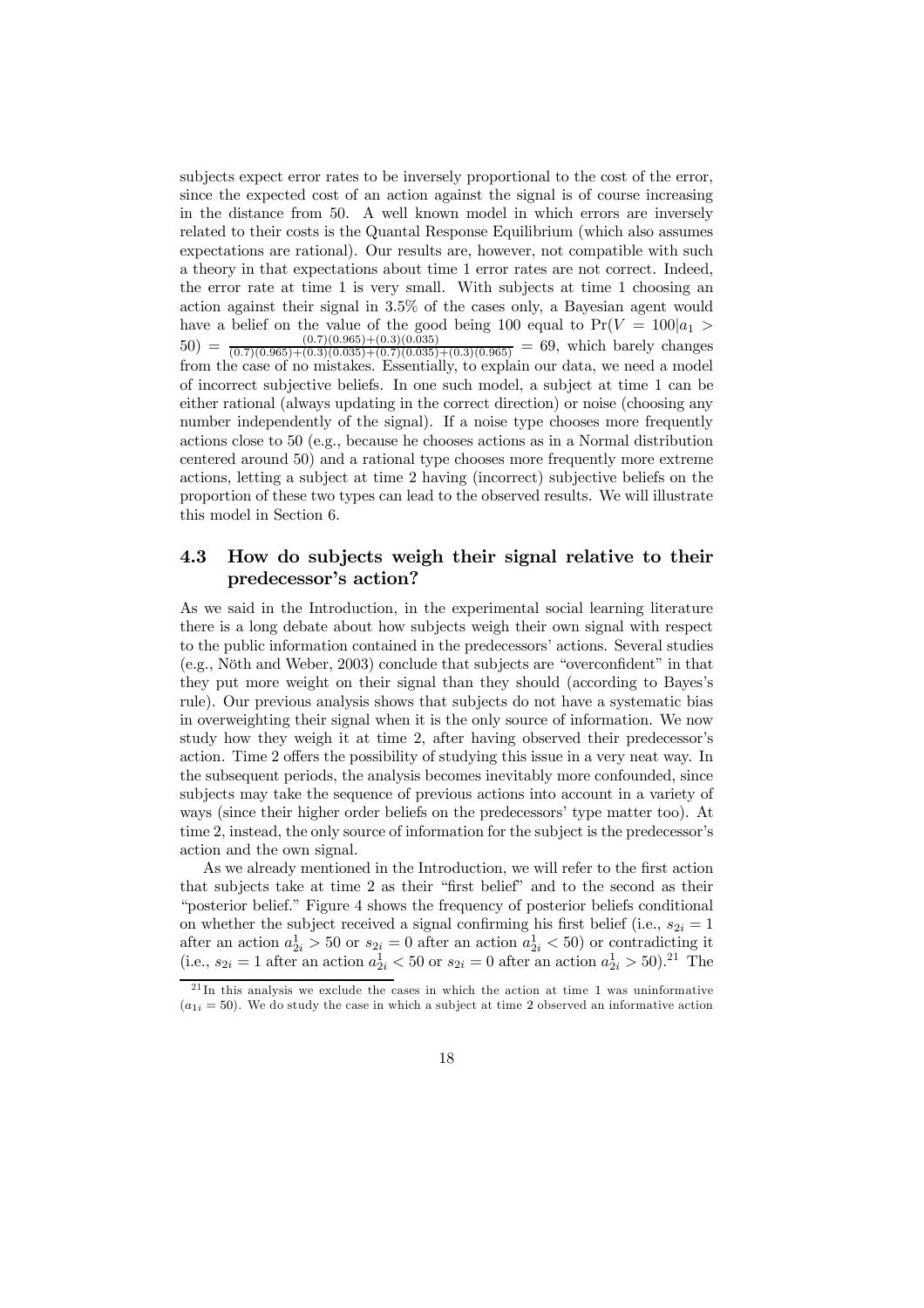

Figure 4: Distribution of  $a_2^2$  given  $a_2^1 > 50$  and a confirming (top panel) or contradicting (bottom panel)  $s_2$ .

figure is obtained after transforming an action  $a_{2i}^1 < 50$  into  $100 - a_{2i}^1$  and the corresponding signal  $s_{1i}$  into  $1 - s_{1i}$ .

If subjects acted as in the PBE, in the case of confirming signal we would observe the entire distribution concentrated on 84. The empirical distribution shows much more heterogeneity, of course. Nevertheless, the median action as well as the mode are indeed close to the PBE. For the contradicting signal, the picture is rather different. Whereas in the PBE we would observe the entire distribution concentrated on 50, the empirical distribution looks very asymmetric around 50, with more than 70% of the mass below 50. To understand these results, we compute the weight that the subject puts on his signal by using our usual model of updating:

$$
a_{2i}^2 = 100 \frac{q^{\alpha_{2i}^2} \frac{a_{2i}^1}{100}}{q^{\alpha_{2i}^2} \frac{a_{2i}^1}{100} + (1-q)^{\alpha_{2i}^2} \left(1 - \frac{a_{2i}^1}{100}\right)},
$$
\n
$$
(5)
$$

when he observed  $s_{2i} = 1$  and, analogously,

at time 1 and chose  $a_{2i}^1 = 50$ ; in this case we distinguish whether the action observed at time 1 confirmed or contradicted the realization of the signal  $s_{2i}$ . Note that an alternative definition of confirming and contradicting signal would be in reference to  $a_1$  rather than to  $a_2^1$ . This would not affect our results, since the difference is in one observation only (in which  $a_2^1 > 50$ and  $a_1 < 50$ ).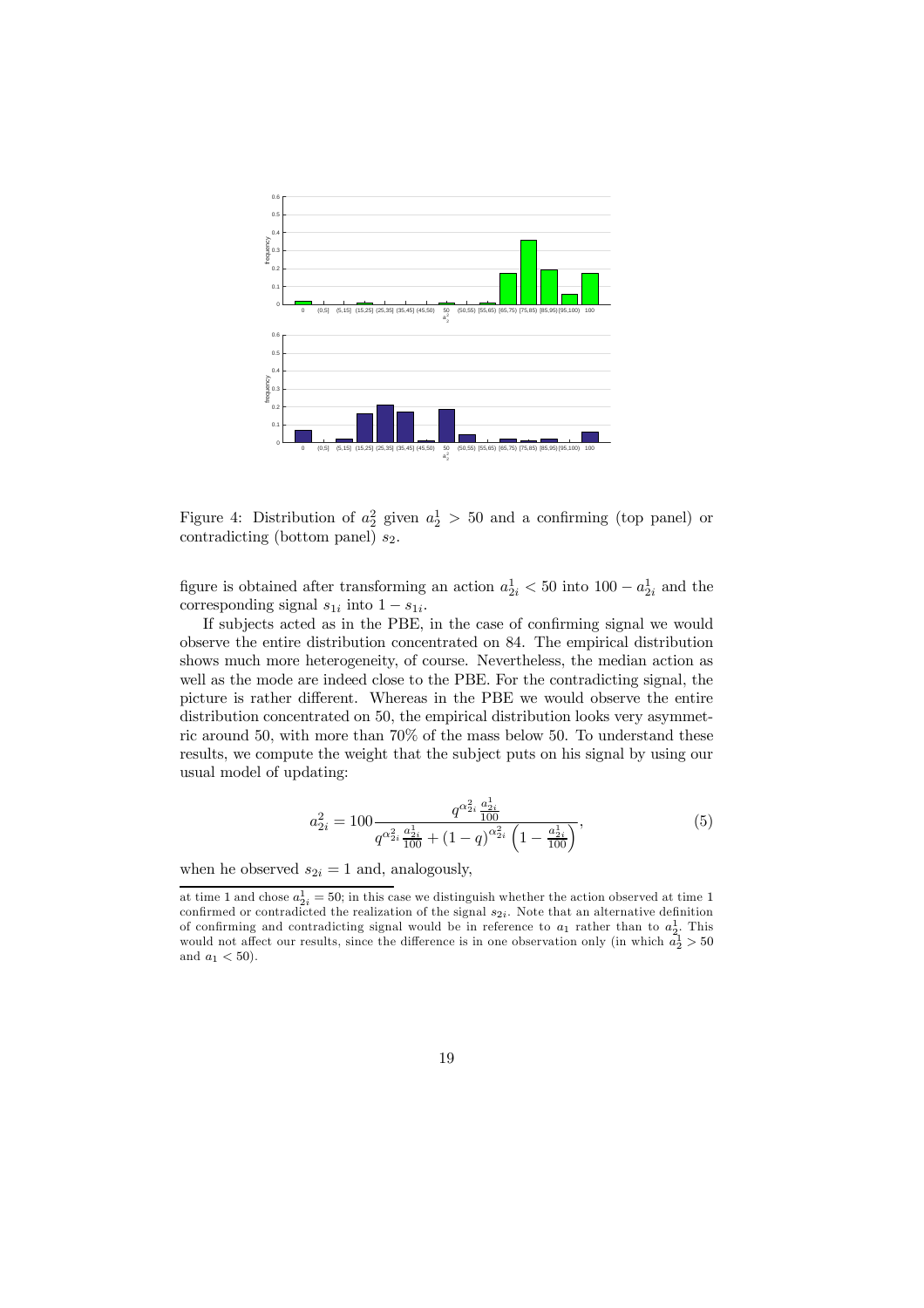$$
a_{2i}^2 = 100 \frac{\left(1-q\right)^{\alpha_{2i}^2} \frac{a_{2i}^1}{100}}{\left(1-q\right)^{\alpha_{2i}^2} \frac{a_{2i}^1}{100} + q^{\alpha_{2i}^2} \left(1 - \frac{a_{2i}^1}{100}\right)},\tag{6}
$$

when he observed  $s_{2i} = 0$ .

Table 4 reports the results.<sup>22</sup> While in the case of a confirming signal the median subject puts only a slightly lower weight on the signal than a Bayesian agent would do, in the case of a contradicting signal, the weight is considerably higher,  $1.70^{23}$  The different weight is observed also for the first and third quartiles. Essentially, subjects update in an asymmetric way, depending on whether the signal confirms or not their first beliefs: contradicting signals are overweighted with respect to Bayesian updating.<sup>24</sup>

|                                                    | 1st Quartile | Median | 3rd Quartile |
|----------------------------------------------------|--------------|--------|--------------|
| $\alpha$ <sup>5</sup>                              | $0.68\,$     | .16    | 2.04         |
|                                                    |              |        |              |
| $\alpha_2^2$ (upon observing confirming signal)    | 0.54         | 0.96   | $1.35\,$     |
| $\alpha_2^2$ (upon observing contradicting signal) | $1.00\,$     | 1.70   | 2.73         |

Table 4: Distribution of weights on the own signal in the SL treatment. The table shows the quartiles of the distribution of the weight on the own signal for the second action at time 2 in the SL treatment. The data refer to all cases in which the first action at time 2 was different from 50.

|                                                    | 1st Quartile | Median   | 3rd Quartile |
|----------------------------------------------------|--------------|----------|--------------|
| $\alpha_2^2$                                       | 0.64         | 0.1      | 2.07         |
|                                                    |              |          |              |
| $\alpha_2^2$ (upon observing confirming signal)    | 0.64         | $1.30\,$ | 2.48         |
| $\alpha_2^2$ (upon observing contradicting signal) | 0.93         | 00.1     | 1.76         |

Table 5: Distribution of weights on the own signal in the IDM treatment. The table shows the quartiles of the distribution of the weight on the own signal for the action at time 2 in the IDM treatment. The data refer to all cases in which the action at time 1 was different from 50.

Of course, one may wonder whether this result is due to the social learning aspect of our experiment or, instead, is just the way human subjects update upon receiving two consecutive signals. To tackle this issue, we consider subjects'

<sup>&</sup>lt;sup>22</sup> The value of  $\alpha_{2i}^2$  is undetermined when  $a_{2i}^1 = 100$ , therefore we exclude these cases. When  $a_{2i}^2 = 100$  we use the same approximation as previously discussed.<br><sup>23</sup>We ran a Mann-Witney *U* test (Wilcoxon rank-sum test) on the median weight for the

confirming and contradicting signal; we can reject the null hypothesis that their distribution is the same (p-value  $=0.000003$ ).

<sup>&</sup>lt;sup>24</sup>As we said, our results do not change if we define the signal as contradicting or confirming with respect to the action  $a_1$  rather than with respect to the first belief  $a_2^1$ , since the difference is for one observation only. Moreover, we cannot reject the hypothesis that the results, both for confirming and contradicting signals, are the same for the three treatments  $SL1$ ,  $SL2$  and SL3. (see the Appendix for details).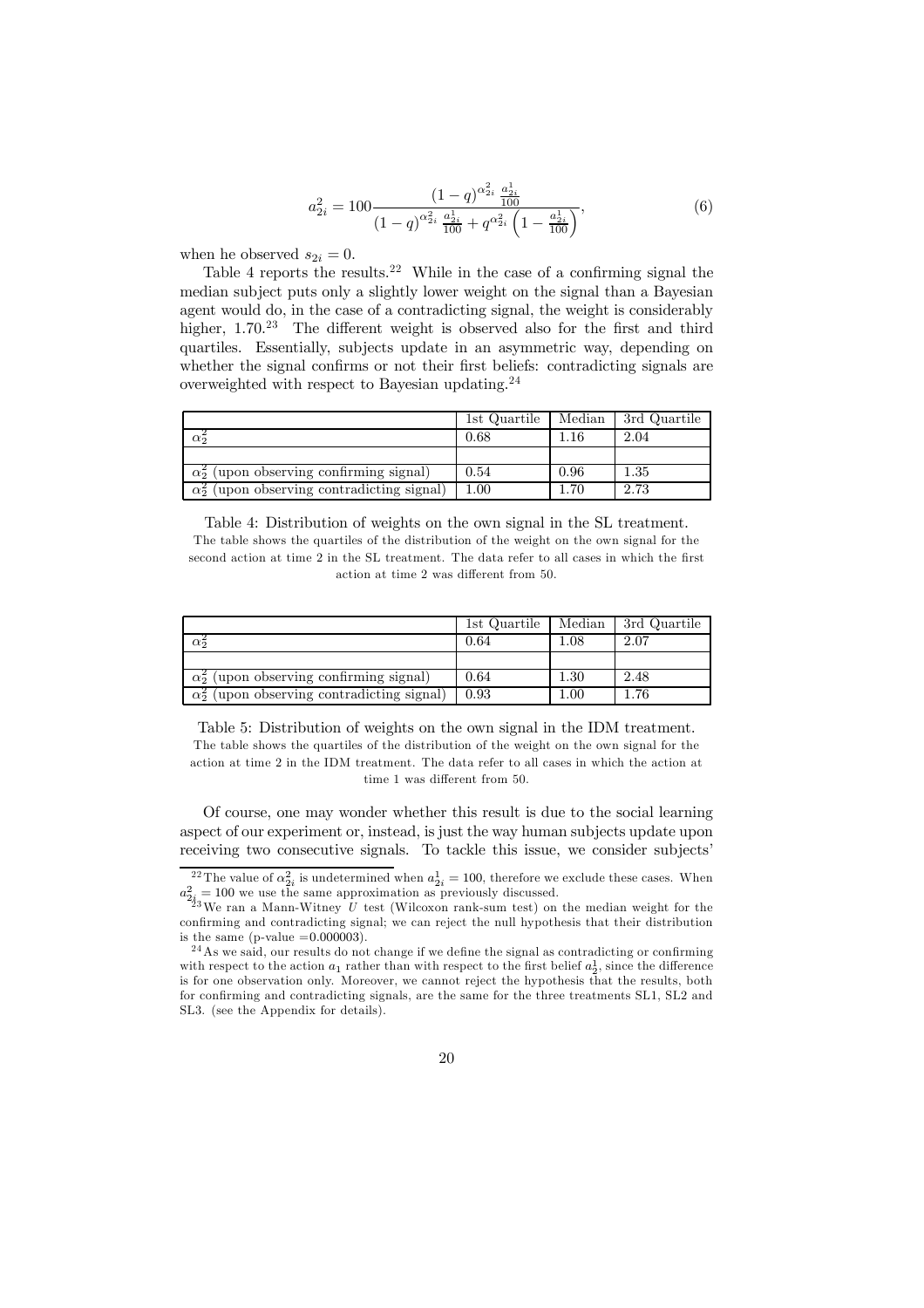behavior in the IDM treatment, as reported in Table 5. As one can see, the asymmetry and the overweight of the contradicting signal disappear in this case: the median weight is equal to 1 for the contradicting signal and a bit higher for the confirming signal (it should be observed, though, that the order for the first quartile is reversed). We can conclude that the asymmetric updating we observe in the SL treatment does not just come from the way subjects update on a signal after having observed a first piece of information.

|                                                    | 1st Quartile | Median   | 3rd Quartile |
|----------------------------------------------------|--------------|----------|--------------|
| $\alpha$ <sup>5</sup>                              | 0.00         | $1.02\,$ | 2.38         |
|                                                    |              |          |              |
| $\alpha_2^2$ (upon observing confirming signal)    | 0.25         | $1.06\,$ | 2.41         |
| $\alpha_2^2$ (upon observing contradicting signal) | 0.00         | 0.98     | 2.06         |

Table 6: Distribution of weights on the own signal in the SL treatment. The table shows the quartiles of the distribution of the weight on the own signal for the second action at time 2 in the SL treatment. The data refer to all cases in which the first action at time 2 was equal to 50.

|                                                    | 1st Quartile | Median | 3rd Quartile |
|----------------------------------------------------|--------------|--------|--------------|
| $\alpha_2^2$                                       | 0.00         | 0.00   | 1.22         |
|                                                    |              |        |              |
| $\alpha_2^2$ (upon observing confirming signal)    | 0.00         | 1.00   | 1.84         |
| $\alpha_2^2$ (upon observing contradicting signal) | 0.00         | 0.00   | 0.00         |

Table 7: Distribution of weights on the own signal in the IDM treatment. The table shows the quartiles of the distribution of the weight on the own signal for the action at time 2 in the IDM treatment. The data refer to all cases in which the action at time 1 was equal to 50.

It is also interesting to see the difference in behavior when subjects have first stated a first belief of 50 (after observing an informative action or signal). In the SL experiment (Table 6), the median subject puts approximately the same weight on the signal, independently of whether it is confirming or contradicting. In the IDM treatment (Table 7), instead, he updates as a Bayesian agent would do (after receiving just one signal) if the signal is confirming and puts no weight at all on it if it is contradicting. The latter result has a simple interpretation. A subject choosing  $a_1 = 50$  in the IDM treatment is not confident in one piece of information (e.g., ball color) only, he needs two to update. When the second ball color is in disagreement with the first, the subject states again a belief of 50, which is quite natural, since he has received contradictory information; when instead, the second ball has the same color, he updates as if it were the first signal he has received.

To understand the behavior in the SL treatment, we now look at how the weight on the signal changes with the first belief. Table 8 reports the quartiles for  $\alpha_2^2$  for three different classes of  $a_{2i}^1$ . As one can immediately observe, the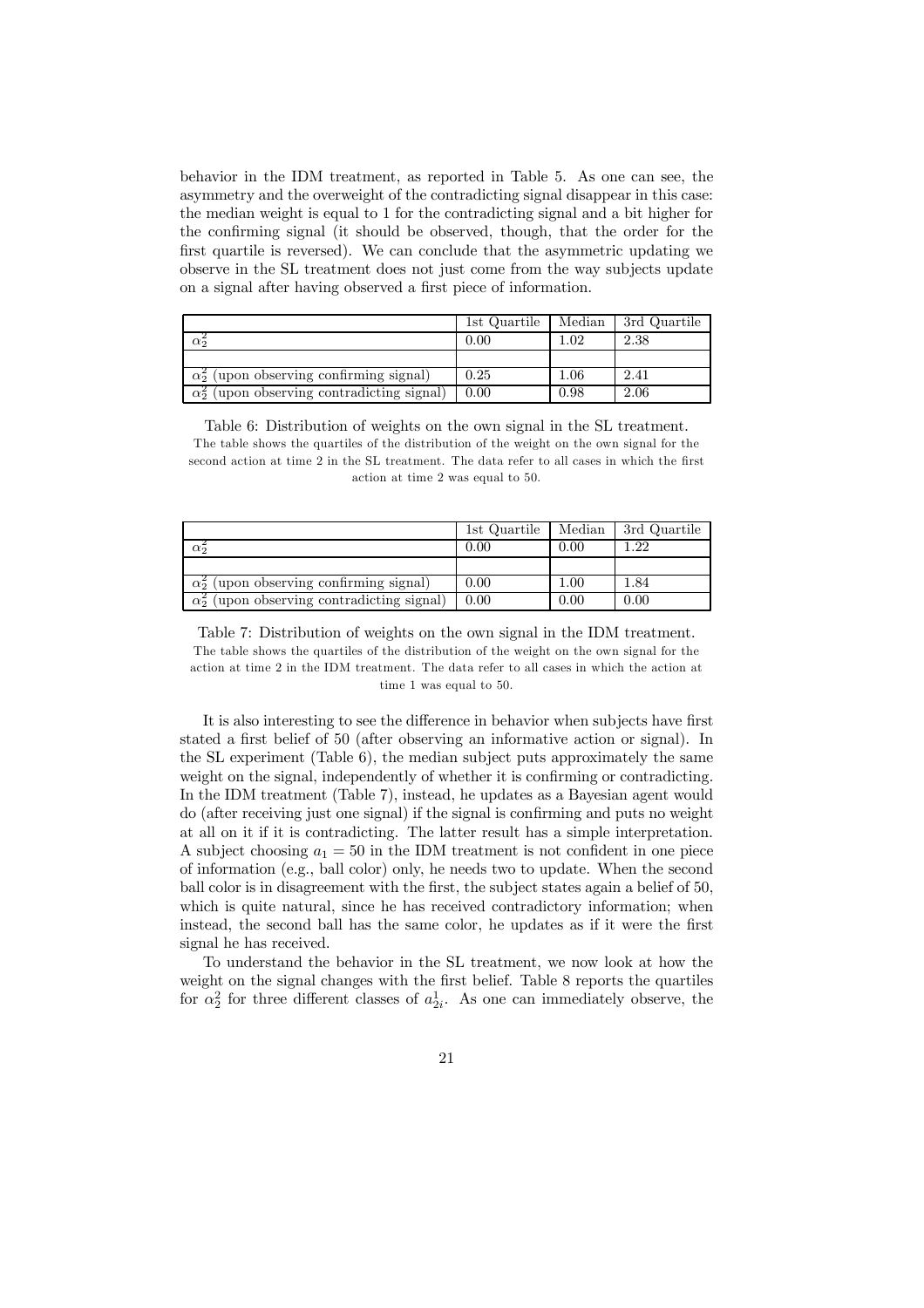|  | asymmetry occurs for the last two classes, but not for the first. <sup>25</sup> |  |  |  |  |  |
|--|---------------------------------------------------------------------------------|--|--|--|--|--|
|--|---------------------------------------------------------------------------------|--|--|--|--|--|

|                                                    | 1st Quartile | Median | 3rd Quartile |
|----------------------------------------------------|--------------|--------|--------------|
| $\alpha_2^2$ (upon observing confirming signal)    |              |        |              |
| Conditional on $50 \le a_{2i}^1 \le 66.7$          | 0.57         | 1.04   | 1.35         |
| Conditional on $66.7 < a_{2i}^1 \leq 83.4$         | 0.18         | 0.91   | 1.57         |
| Conditional on $a_{2i}^1 > 83$                     | 0.43         | 2.10   | 4.87         |
|                                                    |              |        |              |
| $\alpha_2^2$ (upon observing contradicting signal) |              |        |              |
| Conditional on $50 \le a_{2i}^1 \le 66.7$          | 0.07         | 0.98   | 1.97         |
| Conditional on $66.7 < a_{2i}^1 \leq 83.4$         | 1.02         | 1.68   | 2.11         |
| Conditional on $a_{2i}^1 > 83.4$                   | 2.53         | 3.34   | 4.26         |

Table 8: Distribution of weights for second actions at time 2 in the SL treatment. The table shows the quartiles of the distribution of weights for second actions at time 2, conditional on different values of the first belief.

As we know from the previous analysis, the median subject chose an action  $a_2^1 > 67$  mainly when he observed an action at time 1 greater than the theoretical Bayesian decision. These are cases in which the subject "trusted" the predecessor. These are also the cases in which subjects update in an asymmetric way. Table 9 reports the same analysis, but based on classes of predecessor's action,  $a_{1i}$ . Again, there is no asymmetry for the class  $50 \le a_{1i} \le 0.67$ , whereas there is for the extreme class. The middle class offers a less clear interpretation.

|                                                    | 1st Quartile | Median | 3rd Quartile |
|----------------------------------------------------|--------------|--------|--------------|
| $\alpha_2^2$ (upon observing confirming signal)    |              |        |              |
| Conditional on $50 < a_{1i} < 66.7$                | 0.70         | 0.97   | 1.28         |
| Conditional on $66.7 < a_{1i} < 83.4$              | 0.43         | 1.06   | 1.37         |
| Conditional on $a_{1i} > 83.4$                     | 0.50         | 1.01   | 2.36         |
|                                                    |              |        |              |
| $\alpha_2^2$ (upon observing contradicting signal) |              |        |              |
| Conditional on $50 < a_{1i} < 67$                  | 0.96         | 1.06   | 2.72         |
| Conditional on $66.7 < a_{1i} \leq 83.4$           | 0.49         | 1.20   | 2.11         |
| Conditional on $a_{1i} > 83.4$                     | 1.18         | 2.00   | 3.88         |

Table 9: Distribution of weights for second actions at time 2 in the SL treatment. The table shows the quartiles of the distribution of weights for second actions at time 2, conditional on different values of the action at time 1.

In the next section we will offer an explanation for this phenomenon. We will show that introducing subjective beliefs (i.e., allowing for the possibility that a subject has incorrect beliefs) on the predecessor's rationality is not enough. We will need an extra ingredient.

Before we do so, let us make some observations.

<sup>&</sup>lt;sup>25</sup> The 3rd quartile of 4.87 when  $a_{2i}^1 > 83$  and the signal is confirming is of course influenced by subjects choosing 100 after having already chosen a number greater than 83.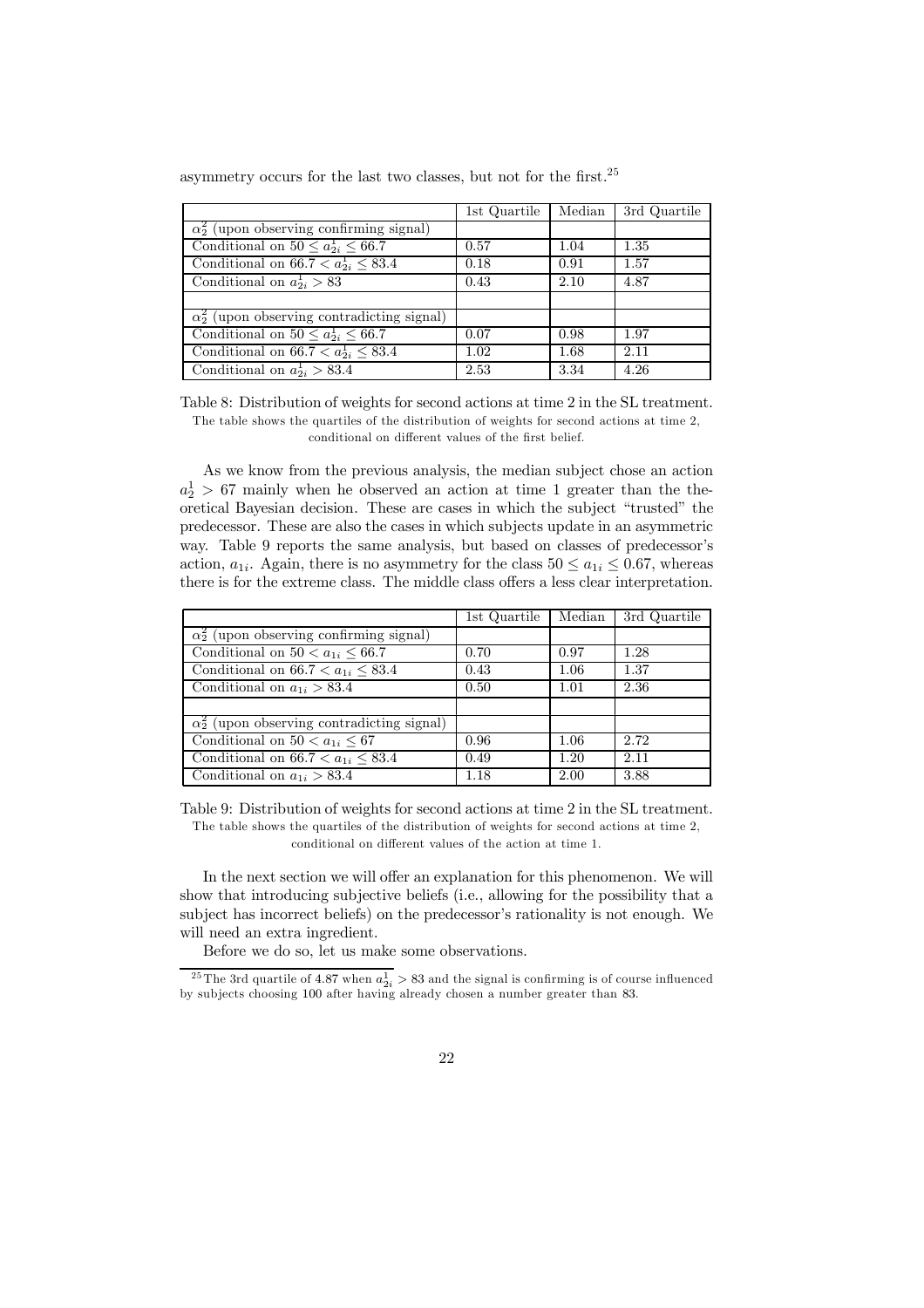First, our result cannot be explained in terms of risk preferences. As a matter of fact, risk aversion would push subjects receiving two contradicting pieces of information towards choosing 50, which makes our result even more striking. Moreover, the IDM treatment serves to control for risk preferences too, and we do see a striking difference of behavior between SL and IDM. Finally, a model in which subjects choose actions according to their risk preferences would not be able to predict asymmetric updating, unless risk preferences were correlated with the signal subjects receive, which is of course implausible. $26$ 

Second, if one thinks that the only inference subjects had to make from the predecessor's action was the predecessor's signal realization (and not the precision, since it was known), it is even more surprising that subjects simply did not choose 50 after a contradicting signal, since the fact that a good and a bad piece of information "cancel out" does not require sophisticated understanding of Bayes's rule.

Third, and relatedly, one could observe that if a subject chose, e.g.,  $a_{2i}^1 = 84$ and then, after receiving a bad signal,  $a_{2i}^2 = 50$ , the corresponding  $\alpha_{2i}^2$  would be 2, which is compatible with the overweight we documented. It must be noticed, though, that if we exclude the cases in which  $a_{2i}^2 = 50$ , the asymmetry remains and is actually even stronger (see Table 11 in the Appendix). In other words, the asymmetry is not driven by subjects choosing  $a_2^2 = 50^{27}$ 

Fourth, as we stressed in the Introduction, our result cannot be explained by and does not fall into categories of psychological biases sometimes invoked in decision making under uncertainty such as the base rate neglect or the con firmatory bias. Base rate neglect in our experiment would mean neglecting the first belief once the new piece of information (the private signal) is received. With such a bias, we should expect that the median choice of subjects first observing an action  $a_1 > 50$  and then a signal  $s_2 = 1$  should be equal to that at time 1 after observing a signal  $s_1 = 1$ , which is not the case (this would be equivalent to  $\alpha_2^2$  lower than or equal to 0, whereas it is slightly greater than 1). Moreover, such a bias should appear in the IDM treatment too, since it is not related to how the base rate is formed in the first place. As for the confirmatory bias, if subjects had the tendency to discard new information in disagreement with their original view, and only accept information confirming their original opinion (the definition of confirmatory bias) they should ignore (i.e., not update upon receiving) a contradicting signal, in sharp contrast with our results. Note that had we inverted the order in which information is presented (i.e., first the private signal and then the predecessor's action) we would have not been able to rule out this possibility.<sup>28</sup>

 $\sqrt[26]{\text{The proof}}$  is simple and available upon request.

 $27$  In the econometric analysis that will follow, this type of concern is well taken into account, since we allow and elicit (from a control treatment) subjective beliefs.

<sup>&</sup>lt;sup>28</sup> Finally, it is worth mentioning that whereas in the social learning literature, as in much psychological literature, researchers have talked about "overnconfidence," in other experimental studies subjects show "underconfidence." In particular, in experiments on decision making with naive advice, it has been observed that "when given a choice between getting advice or the information upon which the advice is based, subjects tend to opt for the advice, indicating a kind of underconfidence in their decision making abilities [...]" (Schotter, 2003).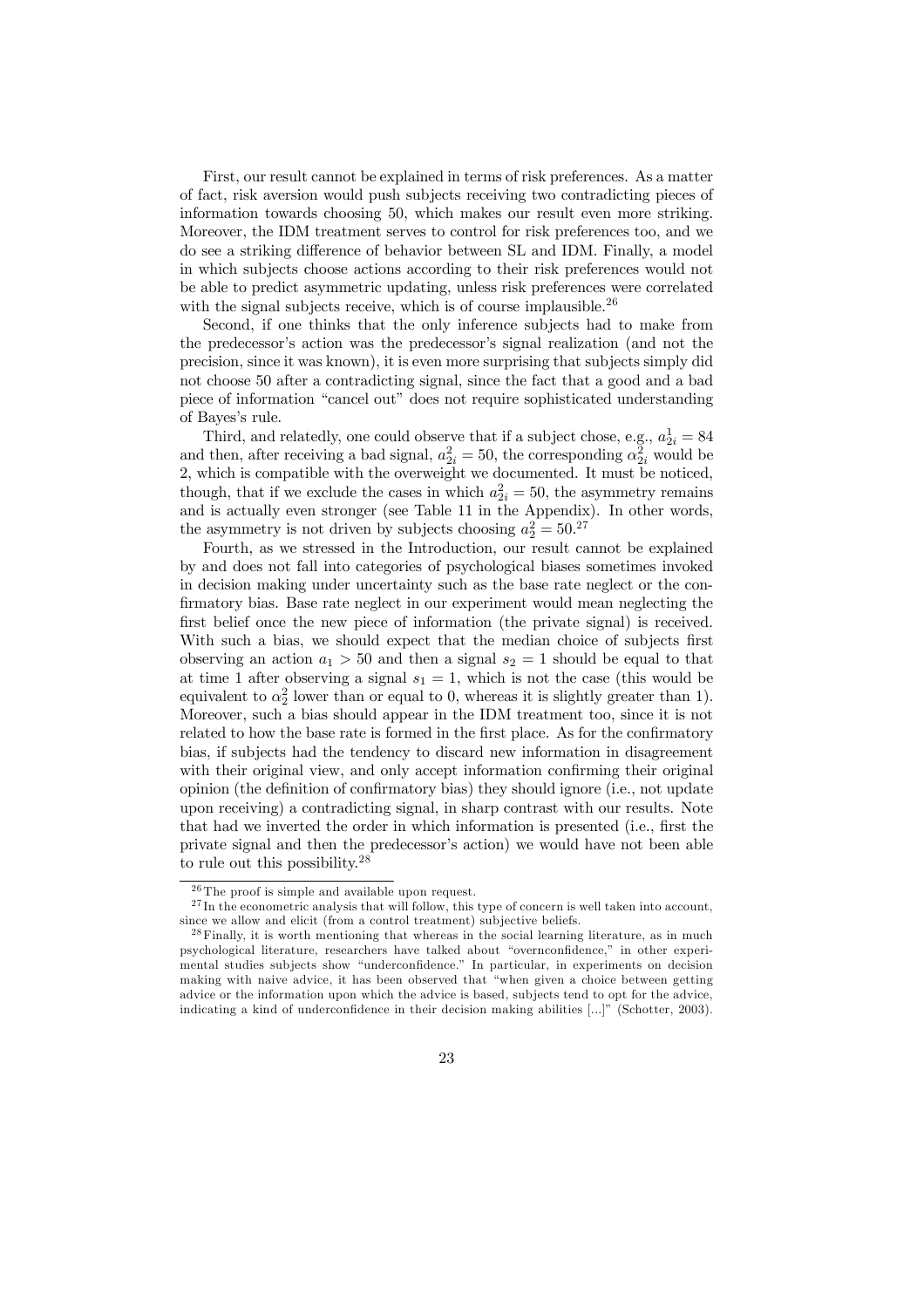### 5 Explaining asymmetric updating

### 5.1 No asymmetry in Bayesian Updating

The asymmetric updating we observe in the laboratory is incompatible with Bayesianism. Whatever theory subject 2 has about subject 1's behavior, once he has stated his first belief, he should simply put the same weight on the signal, independently of his realization.

One could be tempted to think that after observing a signal contradicting the predecessor's action, a subject could update down his belief on the rationality of the predecessor, revise the belief previously stated and, as a result, put more weight on his own private signal. This is, however, not in agreement with Bayesian updating. To see this, it suffices to notice that the posterior likelihood ratio on the value of the good is related to the prior likelihood ratio through this simple expression:

$$
\frac{\Pr(V=1|a_1,s_2)}{\Pr(V=0|a_1,s_2)} = \frac{\Pr(s_2|V=1,a_1)}{\Pr(s_2|V=0,a_1)} \frac{\Pr(V=1|a_1)}{\Pr(V=0|a_1)}.
$$
\n(7)

Given the conditional independence of the signals, the expression simplifies to

$$
\frac{\Pr(V=1|a_1,s_2)}{\Pr(V=0|a_1,s_2)} = \frac{\Pr(s_2|V=1)}{\Pr(s_2|V=0)} \frac{\Pr(V=1|a_1)}{\Pr(V=0|a_1)},\tag{8}
$$

that is, to

$$
\frac{\Pr(V=1|a_1,s_2)}{\Pr(V=0|a_1,s_2)} = \left(\frac{q_2^S}{1-q_2^S}\right)^{2s_2-1} \frac{\Pr(V=1|a_1)}{\Pr(V=0|a_1)}.
$$
\n(9)

where, using the same notation as in Section 2,  $q_2^S$  is the subjective precision attached to the signal by subject 2 (equivalent to a subjective weight  $\alpha_2^2$ , in the terminology of the previous section).

In the experiment, the subject states his belief  $Pr(V = 1|a_1)$  by making his first decision at time 2,  $a_2^1$ . Therefore, we have,

$$
\frac{\Pr(V=1|a_1,s_2)}{\Pr(V=0|a_1,s_2)} = \left(\frac{q_2^S}{1-q_2^S}\right)^{2s_2-1} \frac{a_2^1/100}{1-a_2^1/100}.
$$
\n(10)

Whatever this first belief and whatever the model used to form it, if the subject were Bayesian, he should put the same weight on the signal, independently of its realization. Note that in this approach we have not imposed that the subject has correct expectations on the signal precision: indeed, we have allowed for subjective precisions. Nevertheless, for any precision the subject attaches to the signal, the weight must be the same for both realizations. The only requirement for this simple implication of Bayesian updating is that the signal realization (a draw from an urn) is independent of the rationality of the previous decision maker, which is logically undisputable.<sup>29</sup>

Our result is again not explained by this type of bias.

 $^{29}$  Subjects know from the experimental design that signals are conditionally independent. The results of the IDM treatment are perfectly in line with subjects understanding it.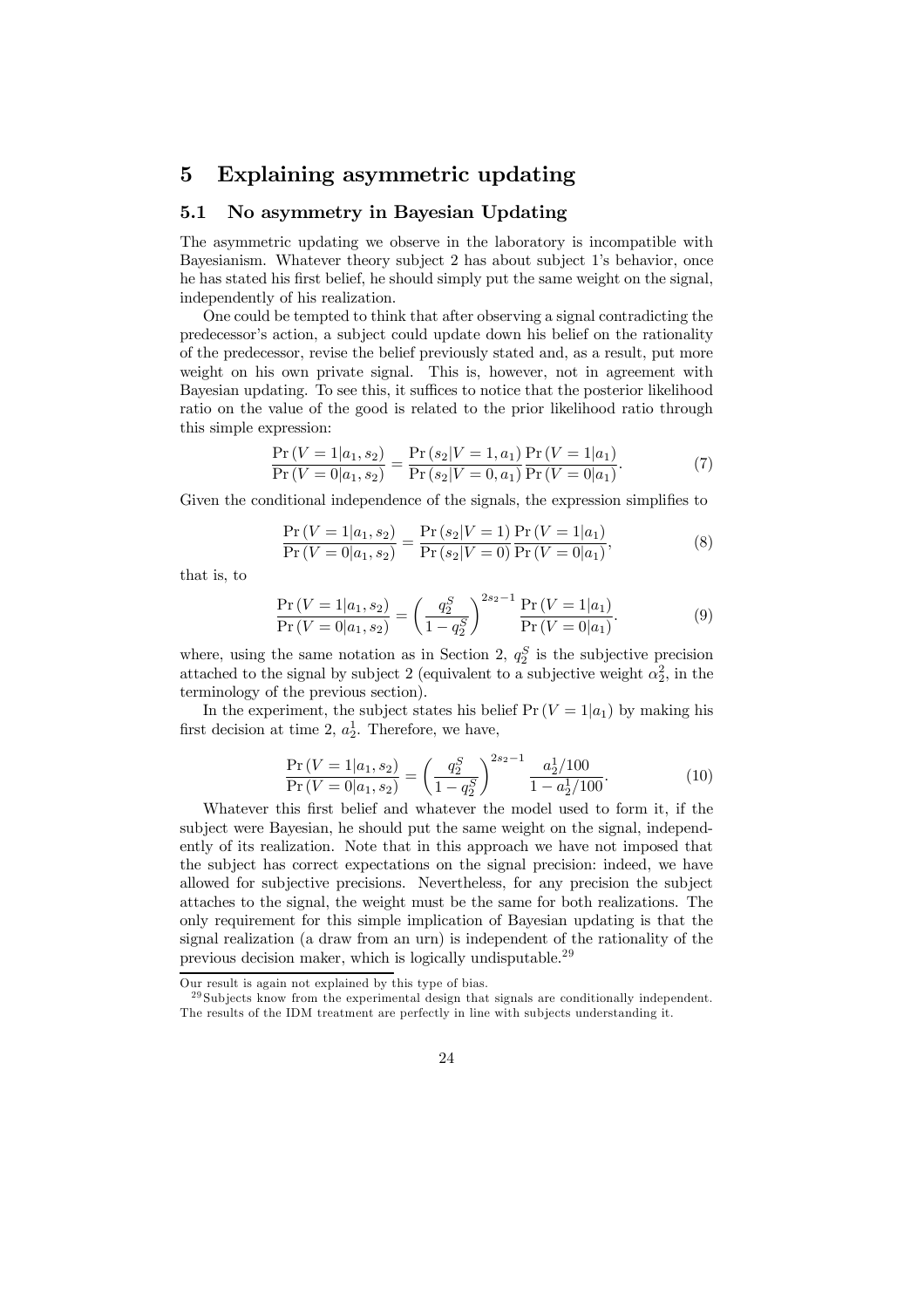### 5.2 Multiple priors and asymmetric updating

The intuition that observing a signal contradicting the first belief makes an agent update down on the predecessor's rationality and put more weight on his own signal, while in contradiction with Bayesianism, is, however, compatible with a model of updating in which an economic agent has multiple priors on the predecessor's rationality. In such a model, the own signal serves two purposes: it makes the agent select the prior on the predecessor's rationality; and, once this is done, to update on the first belief.

Specifically, suppose a subject at time 2 believes that the predecessor is of two types: either "rational" or "noise." A rational type always chooses an action greater than 50 after observing a good signal and an action lower than 50 after observing a bad signal. A noise type, instead, chooses any action between 0 and 100 independently of the signal. Let us denote these types by  $T \in \{t_r, t_n\}$ and the probability that the subject is noise by  $Pr(T = t_n) \equiv \mu$ . Whereas a Bayesian agent has a unique prior  $\mu$ , a subject at time 2 has ambiguous belief on  $\mu$ , that is, multiple priors belonging to the set  $[\mu_*, \mu^*] \subseteq [0, 1]$ .

To update his belief upon observing an event  $E$ , first of all the subject selects one of the priors in the set. If he is sufficiently confident that the event could occur conditional on the predecessor being rational, he will pick up the lowest prior  $\mu_*$ , in the complementary case, he will pick up  $\mu^*$ . In other words,

if 
$$
\frac{\Pr(E|T=t_r)}{\Pr(E|T=t_n)} \ge c
$$
, then  $\mu = \mu_*$ , and  
if  $\frac{\Pr(E|T=t_r)}{\Pr(E|T=t_n)} < c$ , then  $\mu = \mu^*$ , (11)

where  $c \in [0,\infty)$ .

Note that in our experiment the subject makes this decision twice, first after observing the event  $E \equiv \{a_1\}$  and then after observing the event  $E \equiv \{a_1, s_2\}^{30}$ Note also that after observing  $\{a_1, s_2\}$  the subject, of course, also uses the signal realization  $s_2$  to update on the first belief.

As we said in the Introduction, we refer to this model of updating based on the likelihood ratio  $\frac{\Pr(E|T=t_n)}{\Pr(E|T=t_n)}$  as Likelihood Ratio Test Updating (LRTU) rule. It can be seen as a simple generalization of the Maximum Likelihood Updating (MLU) model (axiomatized by Gilboa and Schmeidler, 1993), in which the time 2 subject estimates  $\mu$  to be the value in  $[\mu_*, \mu^*]$  that maximizes the likelihood of observing the event  $E$ . Indeed, since

$$
Pr(E) = Pr(E|T = t_r) Pr(T = t_r) + Pr(E|T = t_n) Pr(T = t_n),
$$

that is,

$$
Pr(E) = Pr(E|T = t_r)(1 - \mu) + Pr(E|T = t_n)\mu,
$$

<sup>&</sup>lt;sup>30</sup> Since  $a_1$  is a continuous variable,  $Pr({a_1}|T = t_r)$  should be read as a conditional density function.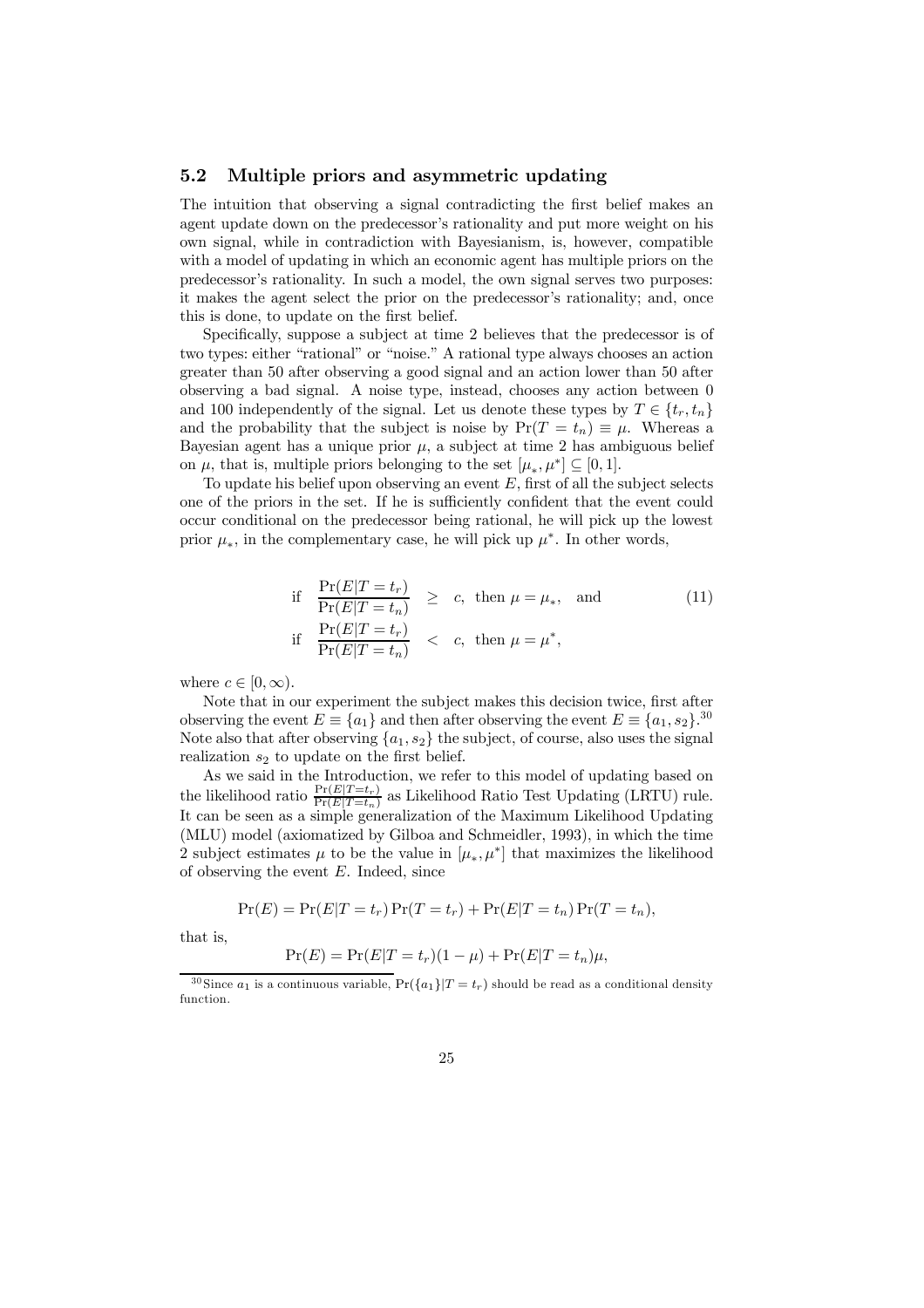according to the MLU rule, the subject chooses either  $\mu_*$  or  $\mu^*$ , depending on whether the event is more likely conditional on the predecessor being rational or noise. That is,

if 
$$
\frac{\Pr(E|T=t_r)}{\Pr(E|T=t_n)} \geq 1, \text{ then } \mu = \mu_*, \text{ and}
$$
  
if 
$$
\frac{\Pr(E|T=t_r)}{\Pr(E|T=t_n)} < 1, \text{ then } \mu = \mu^*.
$$
 (12)

The LRTU model generalizes the MLU model to take into account that subjects may need stronger or weaker evidence in favor of one type in order to select a specific prior. This is equivalent to assuming that the subject acts as if he received another signal  $\sigma$  about the predecessor's type (and uncorrelated with the event). In this case, he would choose the prior to maximize the following probability:

$$
Pr(E, \sigma) = Pr(E, \sigma | T = t_r) Pr(T = t_r) + Pr(E, \sigma | T = t_n) Pr(T = t_n).
$$

That is, he would select  $\mu = \mu_*$  (or  $\mu = \mu^*$ ) if the following inequality is (or is not) satisfied:

$$
\frac{\Pr(E,\sigma|T=t_r)}{\Pr(E,\sigma|T=t_n)} \ge 1,
$$

that is,

$$
\frac{\Pr(E|T=t_r)}{\Pr(E|T=t_n)} \frac{\Pr(\sigma|T=t_r)}{\Pr(\sigma|T=t_n)} \ge 1,
$$

or

$$
\frac{\Pr(E|T=t_r)}{\Pr(E|T=t_n)} \ge \frac{\Pr(\sigma|T=t_n)}{\Pr(\sigma|T=t_r)}.\tag{13}
$$

By setting  $\frac{\Pr(\sigma | T = t_n)}{\Pr(\sigma | T = t_r)} \equiv c$ , one obtains the LRTU model.

As we explained in the Introduction, updating by first selecting one prior and then applying Bayes's rule is one way in which the decision theory literature has solved the problem of updating beliefs when there are multiple priors. A second paradigm, referred to as Full Bayesian Updating (FBU) consists in updating all priors, by using Bayes's rule for each of them. The choice then depends on the agent's preferences. We will consider the most common case, axiomatized by Pires (2002) in which the agent has maxmin preferences.

Before showing these different models and their structural estimation in detail (in the next Section) we first illustrate them through a simple example. The example will give the main intuition as to why the LRTU model can generate the type of asymmetric updating we observe in our data, whereas the FBU model cannot.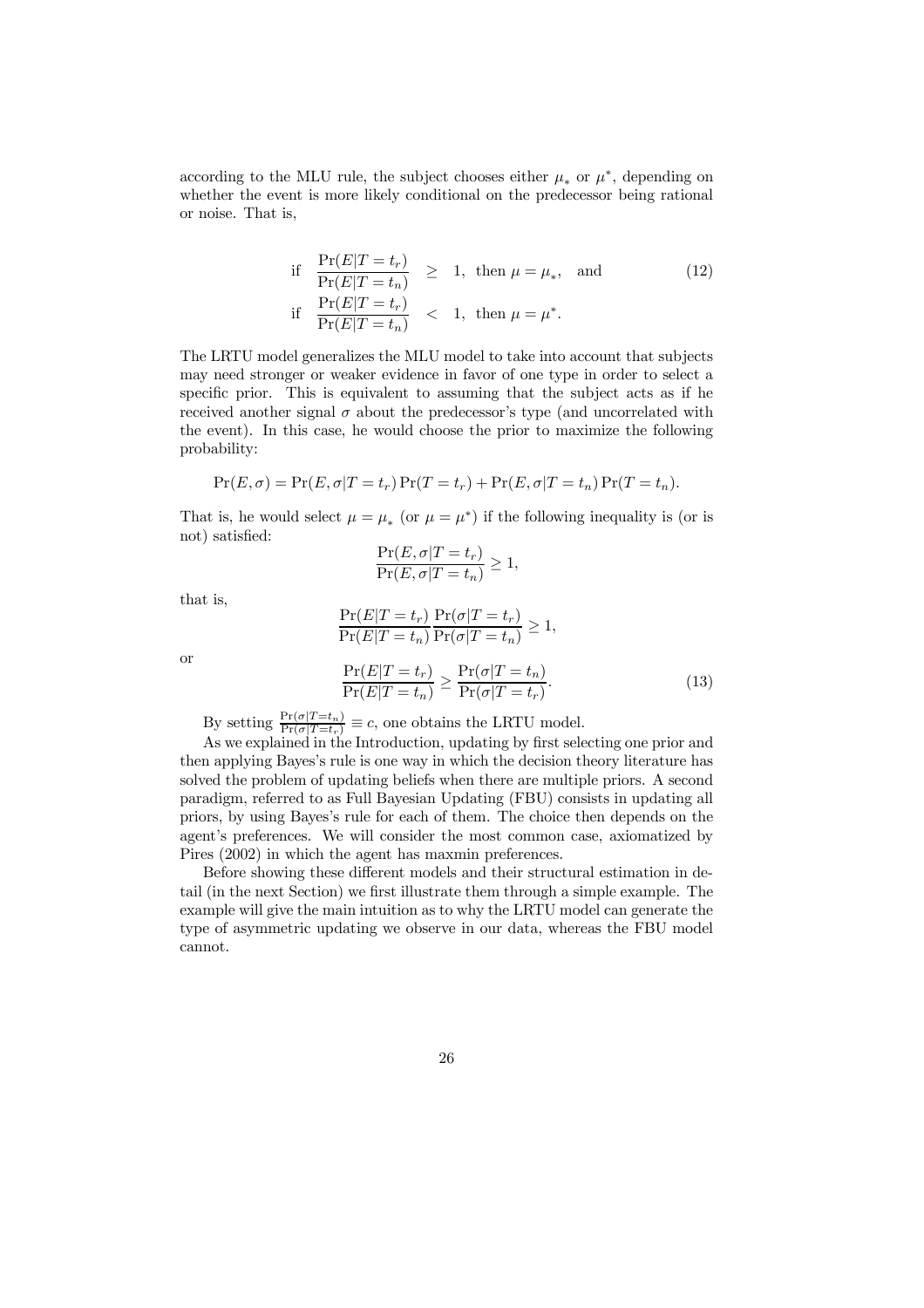### 5.3 An example

Suppose that subject 2 has multiple priors  $[\mu_*, \mu^*] = [0, 1]$  on the predecessor's type. Suppose that he observes  $a_1 = 70$  and then the signal  $s_2 = 0$ . Let us consider first the LRTU model and suppose the threshold is  $c = 1$ , so that the model is equivalent to the MLU model.

Suppose that subject 2 has expectations on the rational and noise types' actions at time 1 such that  $\frac{\Pr(a_1=70|T=t_r)}{\Pr(a_1=70|T=t_n)} \ge 1$ . In this case, the subject selects the prior  $\mu_* = 0$ . The subject is confident on the predecessor's rationality, and, therefore, chooses  $a_2^1 = 70$ . After receiving the signal  $s_2 = 0$ , the subject now reassesses the predecessor's rationality. The probability of observing an action greater than 50 and a negative signal conditional on the predecessor being rational is now lower. If, in particular,  $\frac{\Pr(a_1=70,s_2=0|T=t_r)}{\Pr(a_1=70,s_2=0,|T=t_n)} < 1$ , then the subject chooses  $\mu^* = 1$ . Being now confident that the predecessor was a noise type, the subject considers  $a_1 = 70$  completely uninformative, which would imply a belief of 0.5 on  $V = 100$ . On top of this, the subject has observed a bad signal: by applying Bayes's rule to a prior of 0.5, the subject obtains a posterior belief of 0.3 on the value being 100 and, as a result, chooses  $a_2^2 = 30$ . In terms of our previous analysis, this is equivalent to a subject overweighting the signal, with  $\alpha_2^2 = 2$ , since  $30 = 100 \frac{(1-q)^2 \frac{70}{100}}{(1-q)^2 \frac{70}{100} + q^2 (1-\frac{70}{100})}$ . A similar analysis applies to the case in which the subject observes a signal  $s_2 = 1$ . It is easy to see that if  $\frac{\Pr(a_1=70|T=t_r)}{\Pr(a_1=70|T=t_n)} \geq 1$ , then a fortiori  $\frac{\Pr(a_1=70,s_2=1|T=t_r)}{\Pr(a_1=70,s_2=1,|T=t_n)} \geq 1$ . Therefore, in this case the subject sticks to the prior  $\mu_* = 0$ . Since the subject is still confident that the predecessor was rational, he does not change his first belief on  $V = 100$ , which remains 0.7. Since the subject has observed a good signal, by applying Bayes's rule to a belief of 0.7, he obtains a posterior belief of 0.84 on the value being 100 and, as a result, chooses  $a_2^2 = 84$ . This is equivalent to a subject weighting the signal as a Bayesian agent would do, with  $\alpha_2^2 = 1$ . This way of updating, thus, generates the asymmetry we observe in our data.

Let us consider now the FBU model, in which the subject, with maxmin preferences, updates all priors. After observing  $a_1 = 70$ , the subject updates his belief on the value of the good using each prior  $\mu \in [0, 1]$ . This means that his posterior beliefs on  $V = 100$  lie in [0.5, 0.7]. Therefore, he chooses  $a_2^1 = 50$ , the action that maximizes the minimum payoff he can obtain. After receiving the signal  $s_2 = 0$ , the subject updates his set of beliefs to [0.3, 0.5]. Of course, this implies that again he chooses  $a_2^2 = 50$ , which is equivalent to  $\alpha_2^2 = 0$ . After receiving the signal  $s_2 = 1$ , instead, the subject updates his set of beliefs to [0.7, 0.84]. He will then maximize his utility by choosing  $a_2^2 = 70$ , which is equivalent to  $\alpha_2^2 = 1$ . This updating rule, therefore, would imply no updating at all (rather than overweighting the signal) after receiving a contradicting signal, and updating as a Bayesian after observing a confirming signal (an asymmetric way of updating that sharply differs from that we observe).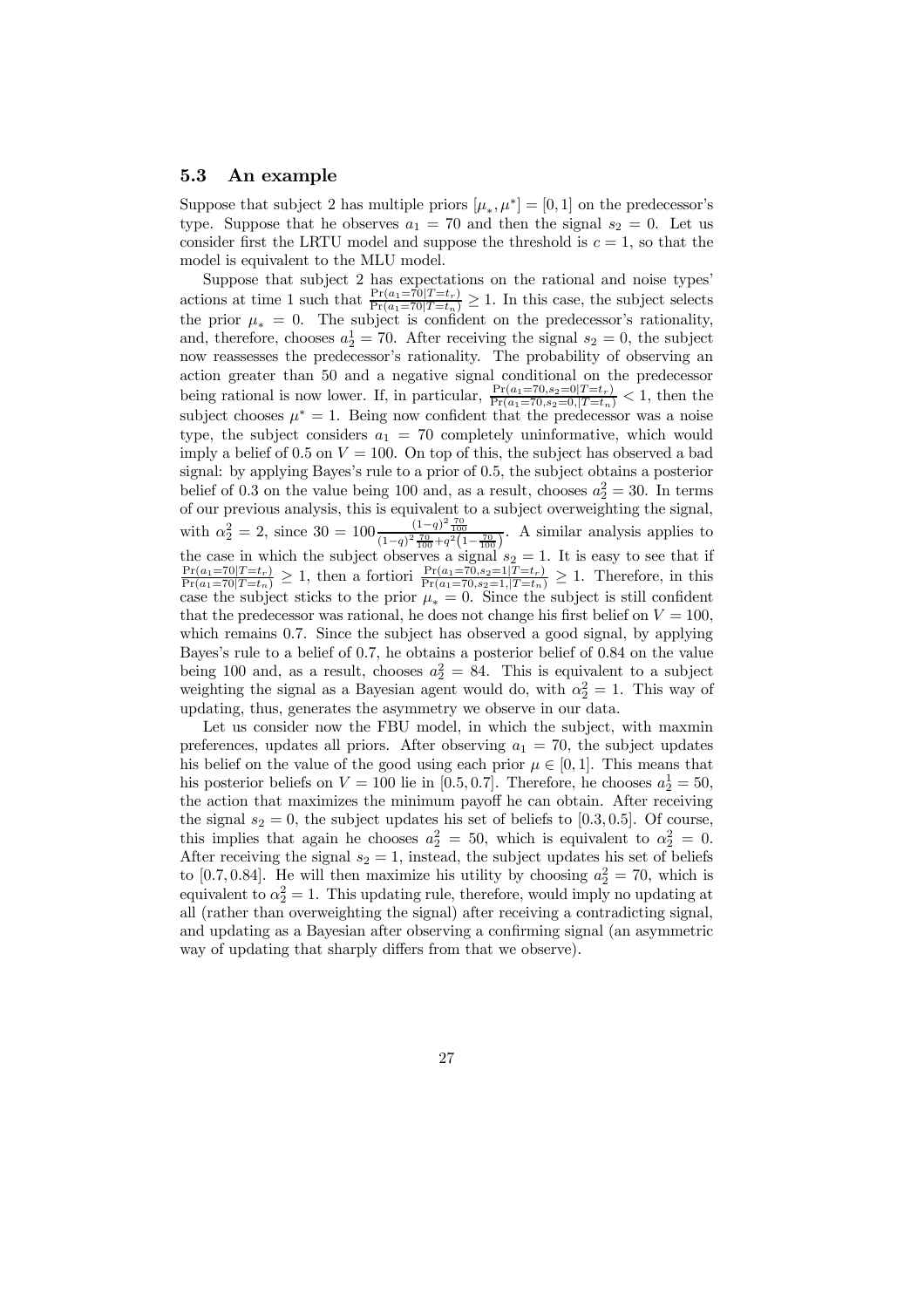### 6 Econometric analysis

So far we have illustrated the three models of updating in a heuristic way. In this section, we perform a formal statistical comparison to quantify the evidence in favor of the LRTU model against the other two models of updating. For each updating rule (BU, LRTU, FBU), in our econometrics models, we explicitly consider the individual heterogeneity observed in the data. As we have seen in the previous sections, the reported beliefs both at time 1 and at time 2 are quite heterogeneous, with non-regular features (e.g., multi-modal, asymmetric distributions, mixtures of probability masses and continuous distributions). To take this into account, we use the IDM treatment observations to obtain a nonparametric estimator for the distribution of the unobservable heterogeneity, and develop a model comparison procedure that does not rely on parametric specifications. Our purpose is to understand which model explains the behavior of subjects at time 2 best. The three models will have two common ingredients:

*i*) subjective beliefs on the informativeness (precision) of the private signal;

*ii*) subjective beliefs on the rationality of the subject acting at time 1.

The models will instead differ in the way a subject at time 2 updates his beliefs (and in the way he behaves as a function of the beliefs).

Let us start discussing point *i* above. We know that there is heterogeneity in how subjects update their beliefs on the basis of their private signal. To take this into account, in our analysis we let the subjective precisions  $q_{1i}^S = Pr(s_{1i} =$  $1|V=1$  = Pr( $s_{1i} = 0|V=0$ ) and  $q_{2i}^S = Pr(s_{2i} = 1|V=1)$  = Pr( $s_{2i} = 0|V=0$ ) vary for each observation  $i$  (recall that the superscript  $S$  stands for subjective). Recall that in both the SL and the IDM treatments, we observe the distribution of stated beliefs at time 1, which are based on the observation of one signal only. Furthermore, in the IDM treatment, in 50% of the rounds, we observe the joint distribution of stated beliefs at times 1 and 2. From these stated beliefs, we can recover  $q_{1i}^S$ , and  $q_{2i}^S$ , since there is a one-to-one map between beliefs and precisions (e.g.,  $a_{1i} = 73$  after observing  $s_{1i} = 1$  is equivalent to  $q_{1i}^S = 0.73$ ; in the IDM treatment,  $a_{2i} = 80$  after  $a_{1i} = 73$  and  $s_{2i} = 1$  is equivalent to  $q_{2i}^S = 0.60$ ). We will use the empirical distribution of  $q_{1i}^S$  so recovered, as representing the distribution of the subjective precision of a signal at time 1. When, for estimation, we will need the joint distribution of precisions, we will use the empirical distribution obtained by considering the sample of observations i's for which both  $(q_{1i}^S, q_{2i}^S)$  can be recovered in the IDM treatment.<sup>31</sup>

Let us move to point *ii*. In line with the above discussion, we assume that a subject at time 2 believes that the predecessor is of two types: either "rational"  $(t_r)$  or "noise"  $(t_n)$ , with  $Pr(t_n) \equiv \mu$ . A rational type is defined as someone who always chooses an action strictly greater than 50 after observing a good signal and an action lower than 50 after observing a bad signal. A noise type, instead, chooses any action between 0 and 100 independently of the signal.<sup>32</sup>

<sup>&</sup>lt;sup>31</sup> In our estimations, we assume that the distribution of subjective signal precisions be independent of the signal realization. In another specification, we also considered the distribution conditional on the realization: the results do not change.

 $32\text{ As we explained in Section 2, we use this definition of rationality since the only thing that}$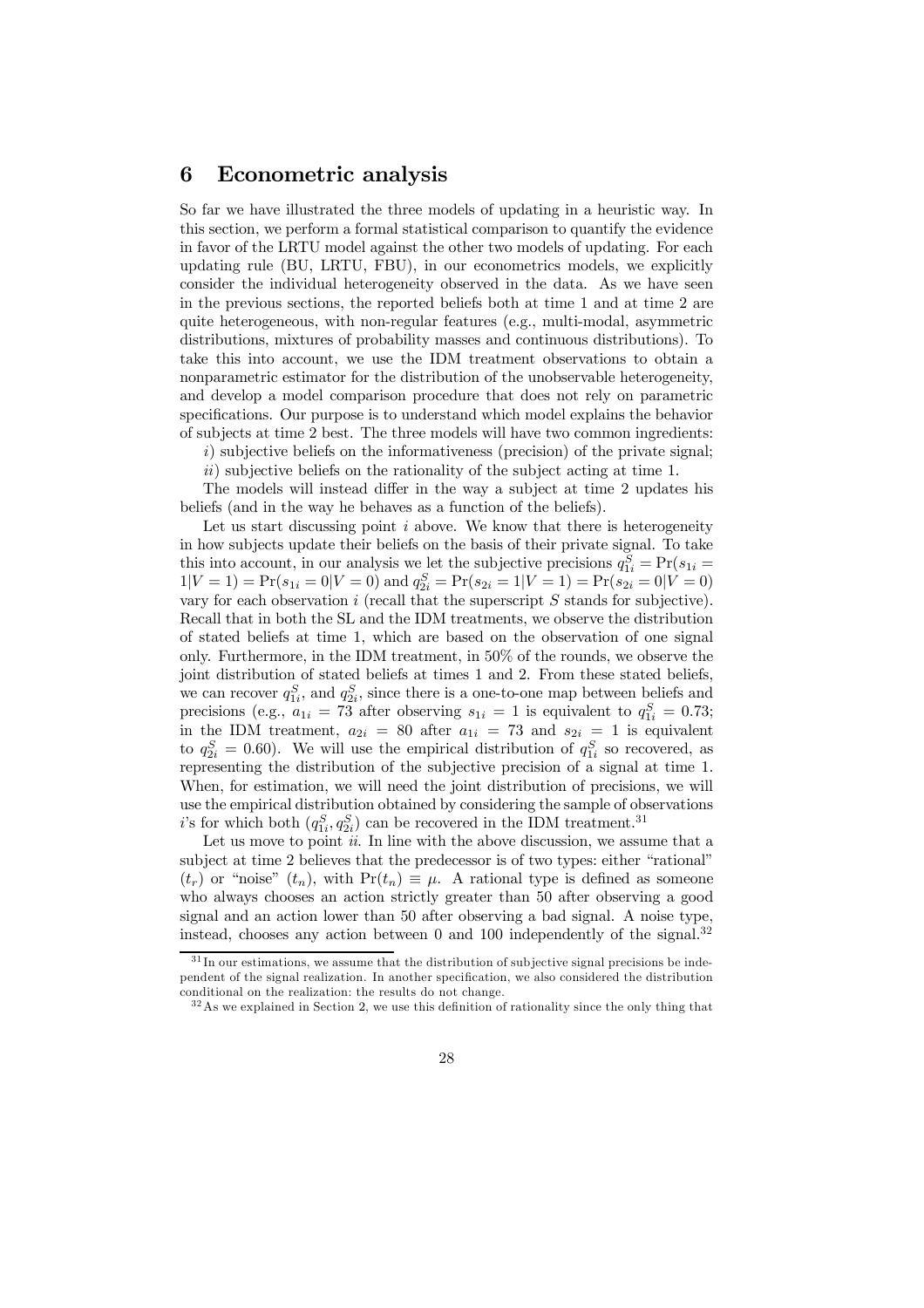The BU model assumes a unique  $\mu$ ; in the LRTU and FBU model, instead, the ambiguous beliefs on the predecessor's rationality consists in a set of priors  $[\mu_*, \mu^*]$ . We will estimate the unique  $\mu$  or the lower and upper bounds  $\mu_*$  and  $\mu^*$  by fitting the models to the data.

As we know from Section 4, the empirical distribution of actions at time 1 conditional on a good signal is almost the mirror image (with respect to 50) of the distribution conditional on a bad signal. For this reason, we now pool all the observations by transforming  $a_{1i}$  into  $100 - a_{1i}$  whenever  $s_{1i} = 0$ . We can then focus our analysis on actions strictly greater than 50. In particular, given this transformation, a rational subject always chooses an action greater than 50.

In the spirit of the descriptive analysis, we divide the interval  $(50, 100]$  into three "bins"  $B_1 = (50, 66.7, B_2 = (66.7, 83.4)$  and  $B_3 = (83.4, 100)$ . As highlighted by the previous analysis, subjects react differently to a predecessor's choice of an action below the Bayesian one, in the neighborhood of the Bayesian one, or more extreme than it. We want to understand this behavior more in depth in our econometric analysis. Of course by pooling the data together for these intervals of actions, we also have enough data to estimate our models.

For the noise type, we assume that (subject 2 believes that) his actions follow a distribution  $g(a_1)$  symmetric around 50. We construct a histogram density in the following way. Let  $\Phi_{\sigma}(B)$  be the probability assigned to an interval B by a normal distribution with mean 50 and variance  $\sigma^2$ . Then,

$$
g_{\sigma}(a_1) = \frac{1}{\Phi_{\sigma}([0,100])} \sum_{l=1}^{3} \frac{\Phi_{\sigma}(B_l)}{|B_l|} \cdot 1 \{a_1 \in B_l\}, \text{ for } a_1 > 50,
$$
 (14)

where  $|B_l|$  denotes the width of  $B_l$ . In words, we construct the histogram by considering a truncated normal distribution, and computing the resulting density for the three chosen bins.

To estimate the parameter  $\sigma$  we use the cases in which subjects at time 1 updated their beliefs in the wrong direction. Indeed we estimate it by the empirical standard deviation  $\hat{\sigma} = \sqrt{\frac{1}{\# \{i:a_1\}}}$  $\frac{1}{\# \{i : a_{1i} \in \Theta\}} \sum_{i \in \Theta} (a_{1i} - 50)^2$ , where  $\Theta$  is the set of actions  $a_{1i} < 50$  (> 50) taken after the observation of a good (bad) signal.<sup>33</sup> We obtain the estimate  $\hat{\sigma} = 0.273$  (with a standard error —computed by delta method— of 0.006). Given this estimated value of  $\sigma$ , we re-denote the distribution  $g_{\sigma}(a_1)$  by  $g(a_1)$ . Note that, since  $g(a_1)$  is symmetric, the probability of observing a mistake (i.e., updating in the wrong direction) from the point of view of subject 2 is given by  $Pr(a_1 > 50|s_1 = 0) = Pr(a_1 < 50|s_1 = 1) = \frac{\mu}{2}$ .

As for the rational type, we assume that subjects at time 2 have correct expectations on the distribution of actions at time 1 by rational subjects. Consider the empirical distribution of time 1 subject's actions. The histogram density

subject 2 has to learn from subject 1 is, indeed, the signal realization, and this is revealed under the minimal requirement that the subject updates in the right direction.

<sup>33</sup>Of course, given the above transformation of data, all incorrect actions are below 50.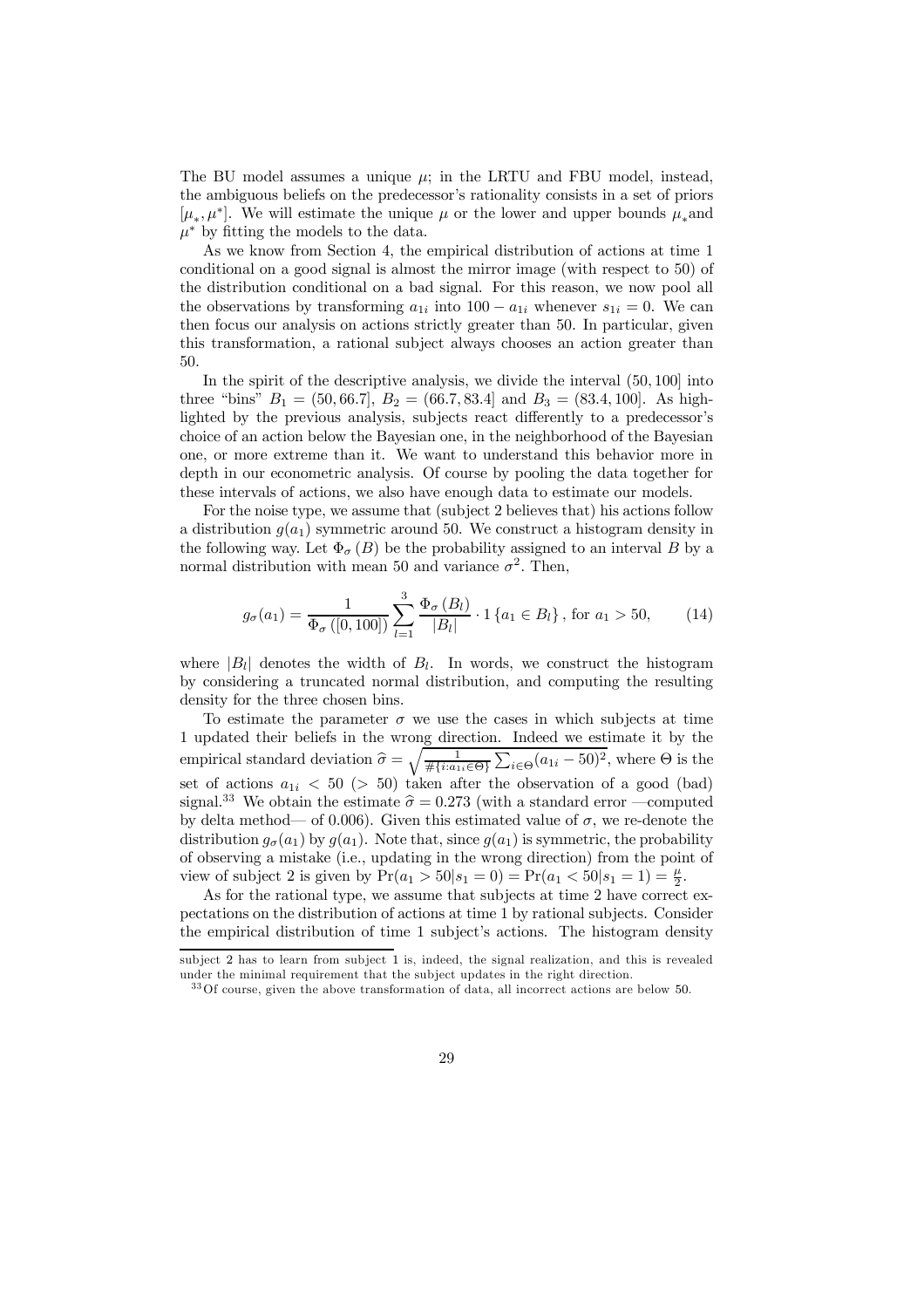

Figure 5: Histograms  $f(a_1)$  (solid line) and  $g(a_1)$  (dotted line) for rational and noise actions at time 1.

for the actions greater than 50 is

$$
h(a_1) = \sum_{l=1}^{3} \hat{b}_l \mathbb{1} \{ a_1 \in B_l \} \quad \text{for } a_1 > 50,
$$
 (15)

where  $\hat{b}_l = \frac{1}{|B_l|}$  $\frac{\sum_{i} 1\{a_{1i} \in B_{l}\}}{\sum_{i} 1\{a_{1i} > 50\}}$  $\frac{i}{\hbar} \frac{1}{\hbar} \left\{ a_{1i} \in B_{l} \right\}$ . This means that  $\hat{b}_{1}, \hat{b}_{2}, \hat{b}_{3}$  are the histogram density estimates for the three intervals we are considering.<sup>34</sup> Note, however, than not all observed actions greater than 50 can be considered as coming from rational subjects, since noise type subjects choose correct decisions half of the time. To correct for the proportion of irrational actions, we consider the distribution of rational actions to  $\rm{be}^{35}$ 

$$
f(a_1) = \frac{h(a_1) - (0.07)g(a_1)}{0.93}.
$$

Figure 5 shows the estimated histograms.

Given these histograms, a (rational) subject  $i$  at time 2, observing an action

<sup>&</sup>lt;sup>34</sup>Note that, of course, we exclude  $a_{1i} = 50$ . This action is uninformative and, therefore, has a different status from any other action.

<sup>35</sup> Recall that we observed 35% of incorrect updating at time 1. Given the symmetry of  $g(a_1)$ , they must result from a 7% of noise type's actions.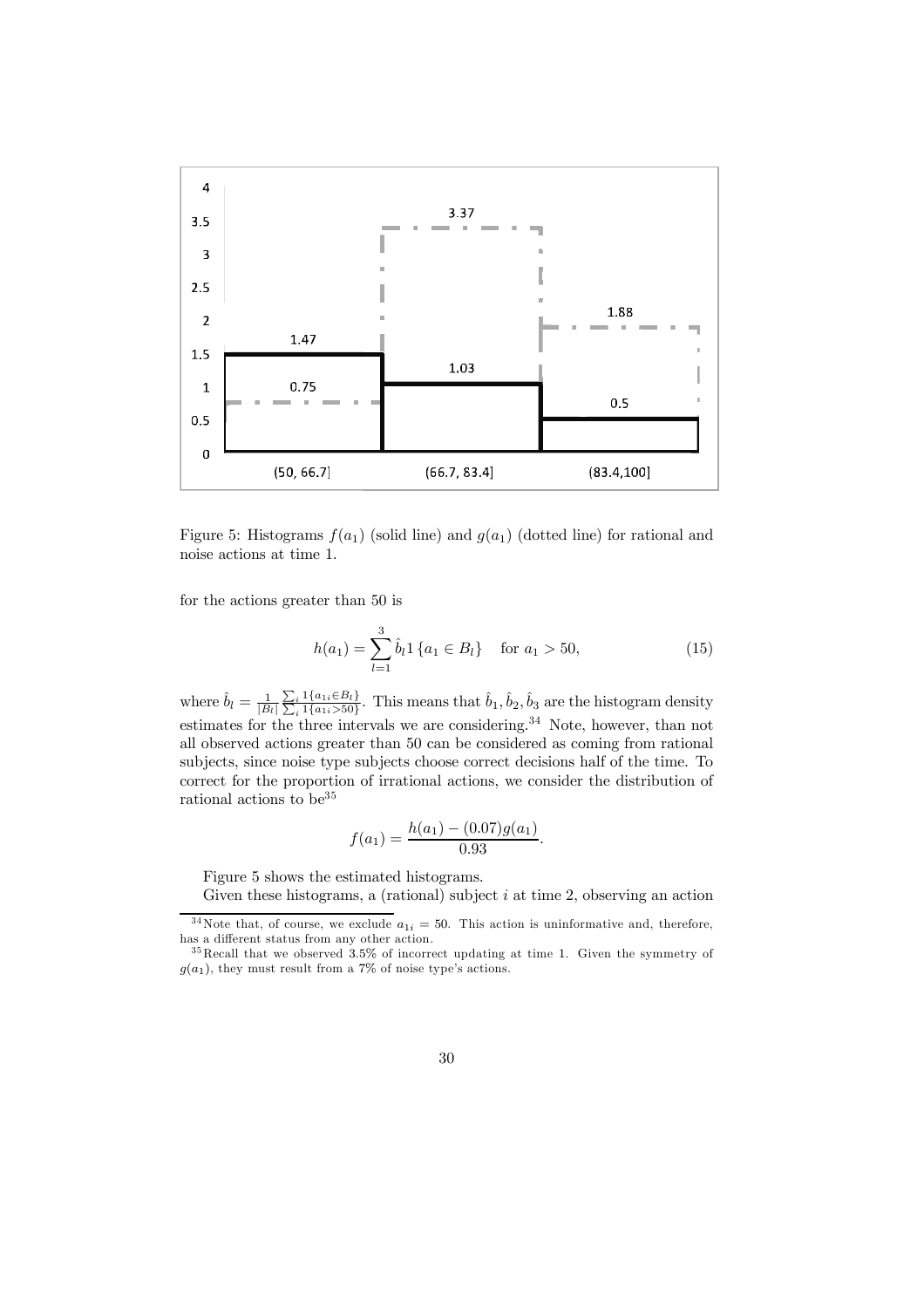$a_{1i} > 50$ , has the following conditional beliefs (density functions):

$$
p(a_{1i}|V=1, t_r) = p(a_{1i}|s_{1i} = 1, V=1, t_r)q_{1i}^S + p(a_{1i}|s_{1i} = 0, V=1, t_r)(1 - q_{1i}^S) = q_{1i}^S f(a_{1i}),
$$
  
\n
$$
p(a_{1i}|V=0, t_r) = (1 - q_{1i}^S) f(a_{1i}),
$$
  
\n
$$
p(a_{1i}|V=1, t_n) = p(a_{1i}|V=0, t_n) = g(a_{1i}).
$$
  
\n(16a)

While subjects are constrained to have correct expectations on the distribution of rational actions (and on the standard deviation of the noise actions), they have subjective beliefs on the precisions of signals as well as on the proportion of the noise type  $(\mu)$  and of the rational type  $(1 - \mu)$ .

Given these common ingredients, we can now describe how a subject forms his beliefs on the value of the good depending on the updating model.

#### The BU model

According to the BU model, given a prior belief  $\mu$  on the proportion of noise type subjects at time 1, a subject applies Bayes's rule to determine his first action,

$$
a_{2i,B}^1(\mu, q_{1i}^S) \equiv 100 \Pr(V = 1 | a_{1i}) = 100 \frac{(1 - \mu) q_{1i}^S f(a_{1i}) + g(a_{1i}) \mu}{(1 - \mu) f(a_{1i}) + 2g(a_{1i}) \mu} (17)
$$
  
= 
$$
100 \frac{(1 - \mu) q_{1i}^S \frac{f(a_{1i})}{g(a_{1i})} + \mu}{(1 - \mu) \frac{f(a_{1i})}{g(a_{1i})} + 2\mu}.
$$

To simplify notation, let us denote the log-likelihood ratio by  $l(.)$ , that is,  $l(x) =: \ln \frac{x}{1-x}$ . Then, after receiving a confirming signal  $(s_{2i} = 1)$ , a subject chooses an action  $a_{2i,B}^2$  such that the following equality holds:

$$
l\left(\frac{a_{2i,B}^2\left(\mu, q_{1i}^S, q_{2i}^S\right)}{100}\right) = l\left(\frac{a_{2i,B}^1\left(\mu, q_{1i}^S\right)}{100}\right) + l(q_{2i}^S);
$$
\n(18)

similarly, after a contradicting signal, action  $a_{2i,B}^2$  will satisfy

$$
l\left(\frac{a_{2i,B}^2\left(\mu, q_{1i}^S, q_{2i}^S\right)}{100}\right) = l\left(\frac{a_{2i,B}^1\left(\mu, q_{1i}^S\right)}{100}\right) + l\left(1 - q_{2i}^S\right). \tag{19}
$$

Note that  $a_{2i,B}^2$  is fully determined by  $a_{2i,B}^1$  and  $q_{2i}^S$  given that the dependence on  $\mu$  is summarized in  $a_{2i,B}^1(\mu, q_{1i}^S)$ .

### The LRTU model

In this model, subject 2 starts with a set of priors  $[\mu_*, \mu^*]$  on the proportion of noise type subjects. He selects one prior in  $[\mu_*, \mu^*]$  on the basis of the likelihood ratio

$$
\frac{p(a_{1i}|T=t_r)}{p(a_{1i}|T=t_n)} = \frac{\frac{1}{2}q_{1i}^S f(a_{1i}) + \frac{1}{2}(1-q_{1i}^S)f(a_{1i})}{g(a_{1i})} = \frac{f(a_{1i})}{2g(a_{1i})}.
$$
(20)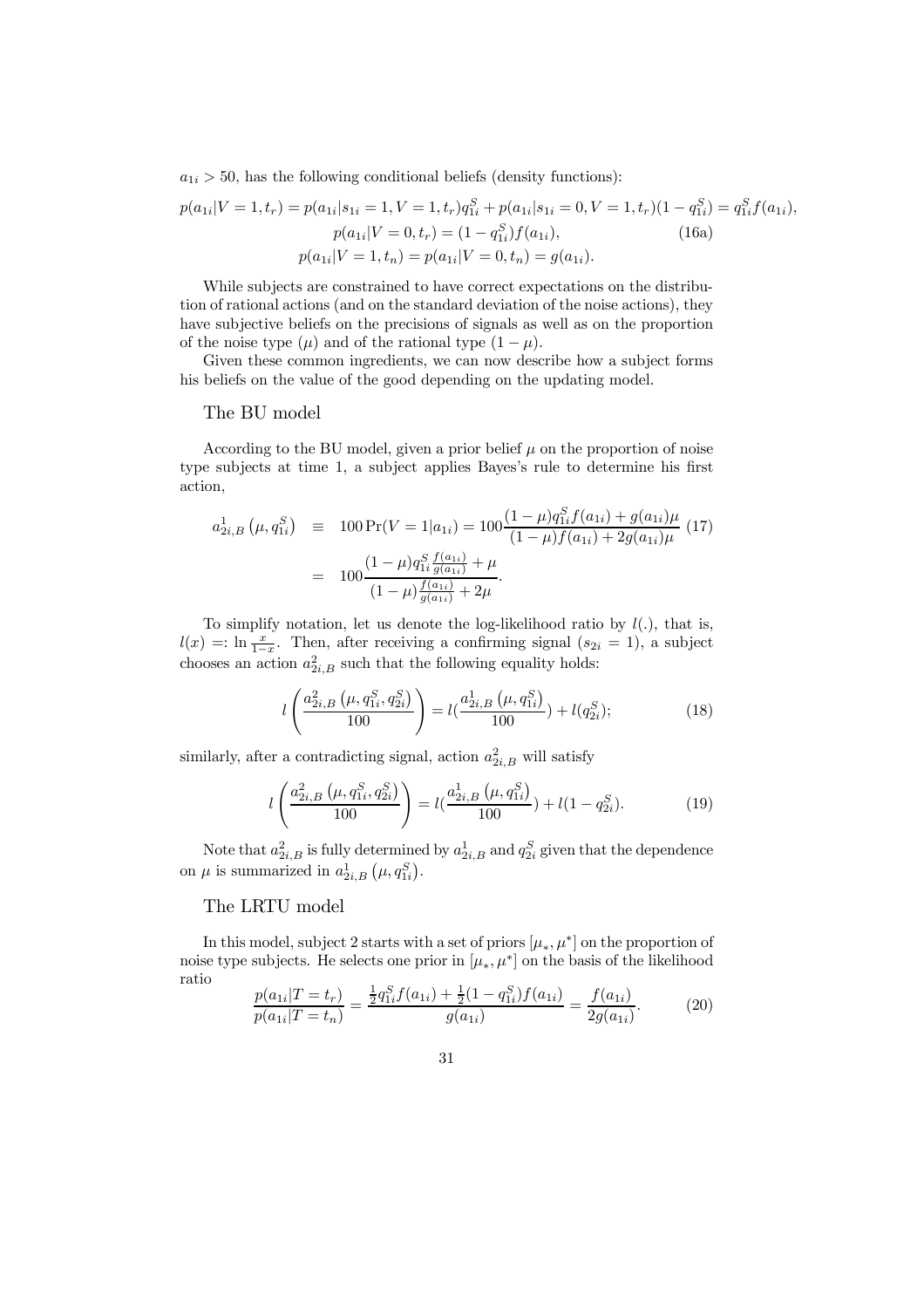In particular, he selects  $\mu_{2i}^1$  as follows:

$$
\mu_{2i}^{1} = \begin{cases} \mu_* & \text{if } \frac{f(a_{1i})}{g(a_{1i})} \ge 2c, \\ \mu^* & \text{if } \frac{f(a_{1i})}{g(a_{1i})} < 2c. \end{cases}
$$
 (21)

He then applies Bayes's rule to determine his first action,  $a_{2i,L}^1(\mu_{2i}^1, q_{1i}^S)$ , which is identical to expression (17), after substituting  $\mu_{2i}^1$  to  $\mu$ . Note that  $a_{2i,L}^1(\mu_{2i}^1, q_{1i}^S)$ varies from  $100q_{1i}^S$  to 50 as  $\mu_{2i}^1$  varies from 0 to 1. Moreover, note that although the same  $q_{1i}^S$  was used both in (20) and in (17), (20) does not depend on  $q_{1i}^S$ .

Now, consider the second action at time 2 and suppose the subject receives a confirming signal  $(s_{2i} = 1)$ . Then,

$$
p(a_{1i}, s_{2i} = 1 | t_r) = \frac{1}{2} \left[ q_{1i}^S q_{2i}^S + (1 - q_{1i}^S) (1 - q_{2i}^S) \right] f(a_{1i}),
$$
  

$$
p(a_{1i}, s_{2i} = 1 | t_{ir}) = \frac{1}{2} g(a_{1i}).
$$

Therefore,

$$
\mu_{2i,confirm}^2 = \begin{cases} \mu_* \text{ if } \frac{f(a_{1i})}{g(a_{1i})} \ge \frac{c}{q_{1i}^S q_{2i}^S + (1 - q_{1i}^S)(1 - q_{2i}^S)},\\ \mu^* \text{ if } \frac{f(a_{1i})}{g(a_{1i})} < \frac{c}{q_{1i}^S q_{2i}^S + (1 - q_{1i}^S)(1 - q_{2i}^S)}. \end{cases} \tag{22}
$$

Given  $\mu_{2i,confirm}^2$  and  $q_{2i}^S$ ,  $a_{2i,L}^2$  satisfies

$$
l\left(\frac{a_{2i,L}^2\left(\mu_{2i,confirm}^2, q_{1i}^S, q_{2i}^S\right)}{100}\right) \equiv l\left(\frac{a_{2i,L}^1\left(\mu_{2i,confirm}^2, q_{1i}^S\right)}{100}\right) + l(q_{2i}^S), \quad (23)
$$

where  $a_{2i,L}^1(\mu_{2i,confirm}^2, q_{1i}^S)$  is equal to (17) with the exception that  $\mu_{2i}^1$  is replaced by  $\mu_{2i,confirm}^2$ .

Note that the threshold in (22) is lower than that in (21).

For the contradicting signal case, the analysis is analogous; we have

$$
\Pr(a_{1i}, s_{2i} = 0 | t_r) = \frac{1}{2} \left[ q_{1i}^S (1 - q_{2i}^S) + (1 - q_{1i}^S) q_{2i}^S \right] f(a_{1i}),
$$

$$
\Pr(a_{1i}, s_{2i} = 0 | t_{ir}) = \frac{1}{2} g(a_{1i}),
$$

and, therefore,

$$
\mu_{2i,contract}^2 = \begin{cases} \mu_* & \text{if } \frac{f(a_{1i})}{g(a_{1i})} \ge \frac{c}{q_{1i}^S (1 - q_{2i}^S) + (1 - q_{1i}^S) q_{2i}^S}, \\ \mu^* & \text{if } \frac{f(a_{1i})}{g(a_{1i})} < \frac{c}{q_{1i}^S (1 - q_{2i}^S) + (1 - q_{1i}^S) q_{2i}^S}. \end{cases}
$$
(24)

Given  $\mu_{2i,contract}^2$  and  $q_{2i}^S$ ,  $a_{2i,L}^1$  satisfies

$$
l\left(\frac{a_{2i,L}^1\left(\mu_{2i,contract}^2, q_{1i}^S, q_{2i}^S\right)}{100}\right) \equiv l\left(\frac{a_{2i,L}^1\left(\mu_{2i,contract}^2, q_{1i}^S\right)}{100}\right) + l(1 - q_{2i}^S). \tag{25}
$$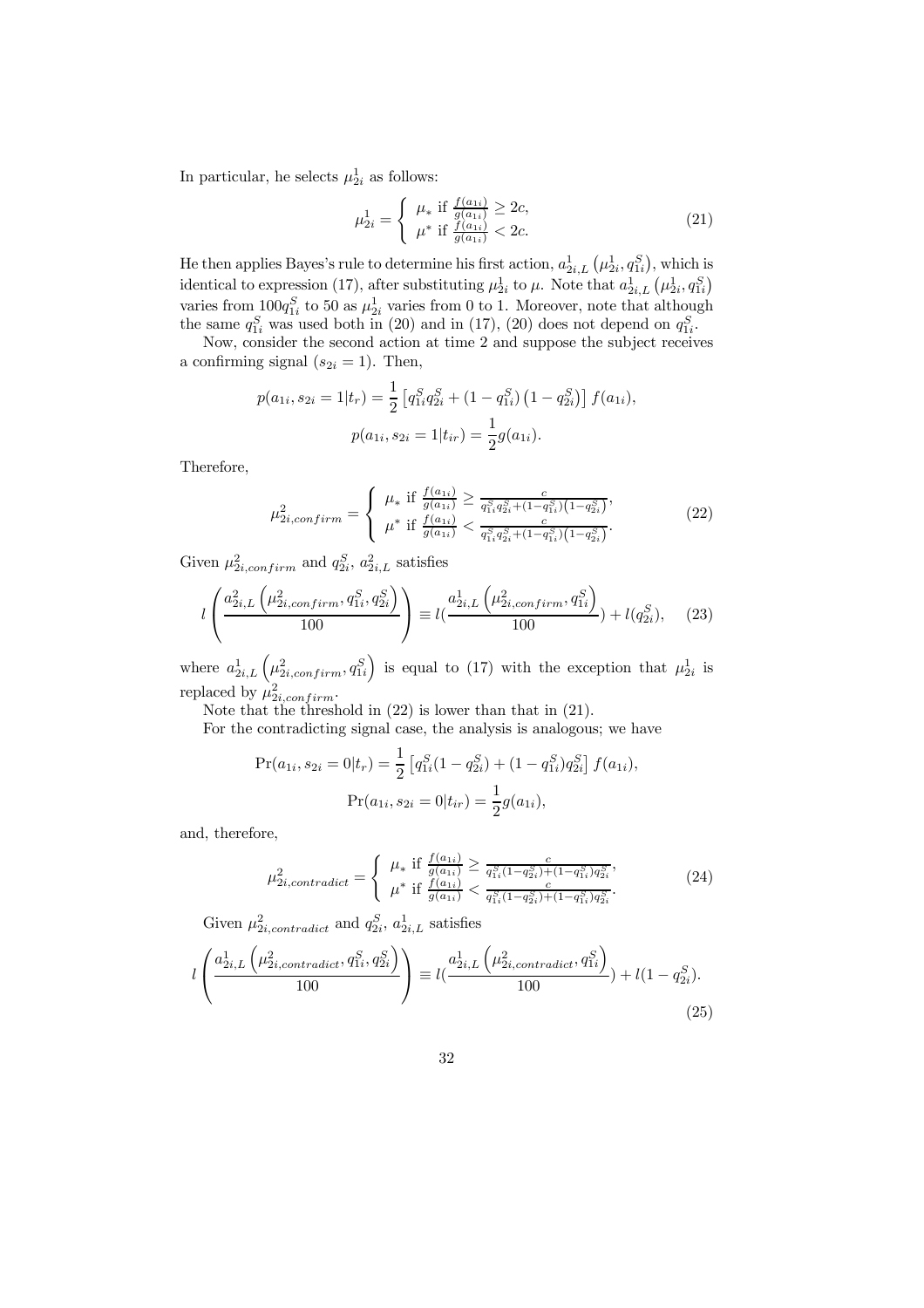Note that the threshold in  $(24)$  is higher than that in  $(21)$ : a confirming signal lowers the threshold to trust the predecessor's rationality, whereas a contradicting signal raises it.

### The FBU model

In this model too a subject at time 2 starts with a set of priors  $[\mu_*, \mu^*]$  on the proportion of noise type subjects at time 1. The subject applies Bayes's rule for each prior  $\mu_{2i}^1$  in  $[\mu_*, \mu^*]$  and obtains a belief

$$
p_{2i}^1(\mu_{2i}^1, q_{1i}^S) \equiv \Pr(V = 1 | a_{1i}; \mu_{2i}^1, q_{1i}^S) = \frac{(1 - \mu_{2i}^1) q_{1i}^S f(a_{1i}) + g(a_{1i}) \mu_{2i}^1}{(1 - \mu_{2i}^1) f(a_{1i}) + 2g(a_{1i}) \mu_{2i}^1}.
$$
 (26)

As a result, he has a range of beliefs on the value of the good being 100:  $\left[p_{2i}^1(\mu^*, q_{1i}^S), p_{2i}^1(\mu_*, q_{1i}^S)\right].$ 

After receiving a confirming signal case, the subject updates his range of beliefs so that

$$
\left[l(p_{2i}^2(\mu^*, q_{1i}^S, q_{2i}^S)), l(p_{2i}^2(\mu_*, q_{1i}^S, q_{2i}^S))\right] = \left[l(p_{2i}^1(\mu^*, q_{1i}^S)), l(p_{2i}^1(\mu_*, q_{1i}^S))\right] + l(q_{2i}^S),
$$
\n(27)

where  $b + [c, d]$  means  $[b + c, b + d]$ . Similarly, in the contradicting signal case,

$$
\left[l(p_{2i}^2(\mu^*, q_{1i}^S, q_{2i}^S)), l(p_{2i}^2(\mu_*, q_{1i}^S, q_{2i}^S))\right] = \left[l(p_{2i}^1(\mu^*, q_{1i}^S)), l(p_{2i}^1(\mu_*, q_{1i}^S))\right] + l(1 - q_{2i}^S).
$$
\n(28)

Recall that a maxmin expected utility agent with a set of beliefs  $\left[\underline{p}_i, \overline{p}_i\right]$ chooses the optimal action  $a_{i,\text{max min}}$  such that

$$
a_{i, \max \min} = \arg \max_{a} \min_{p \in [p_i, \bar{p}_i]} E_p (100 - 0.01(V - a)^2),
$$

that is,

$$
a_{i,\text{max}\min} = \left\{ \begin{array}{ll} 100\underline{p}_i, & \text{if } \underline{p}_i > \frac{1}{2},\\ 50, & \text{if } \underline{p}_i \leq \frac{1}{2} \text{ and } \bar{p}_i \geq \frac{1}{2},\\ 100\bar{p}_i, & \text{if } \bar{p}_i < \frac{1}{2}. \end{array} \right.
$$

Therefore, in the FBU model, since  $p_{2i}^1(\mu^*, q_{1i}^S) \ge \frac{1}{2}$ , the subject's first action is based on the most pessimistic prior,  $\mu = \mu^*$ :

$$
a_{2i,F}^1 = a_{2i}^1 \left( \mu^*, q_{1i}^S \right) = 100 p_{2i}^1(\mu^*, q_{1i}^S).
$$

Similarly, the second action is

$$
a_{2i,F}^2 = \left\{ \begin{array}{ll} 100p_{2i}^2(\mu^*,q_{1i}^S,q_{2i}^S), & \text{if } p_{2i}^2(\mu^*,q_{1i}^S,q_{2i}^S) > \frac{1}{2}, \\ 50, & \text{if } p_{2i}^2(\mu^*,q_{1i}^S) < \frac{1}{2}, \text{ and } p_{2i}^2(\mu_*,q_{1i}^S) > \frac{1}{2}, \\ 100p_{2i}^2(\mu_*,q_{1i}^S,q_{2i}^S), & \text{if } p_{2i}^2(\mu_*,q_{1i}^S,q_{2i}^S) < \frac{1}{2}. \end{array} \right.
$$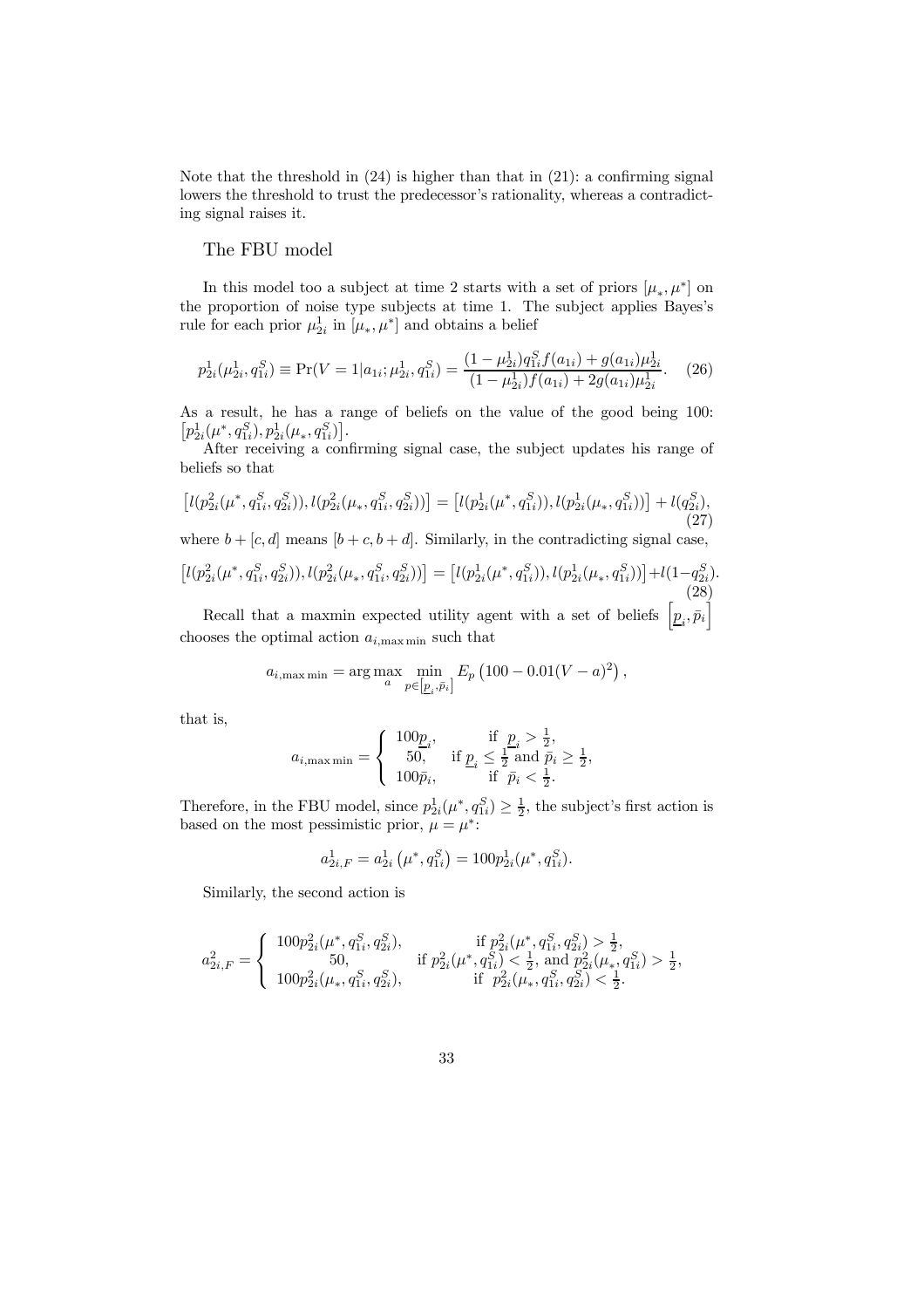### 6.1 Estimation methodology and results

We estimate the three models by the Generalized Method of Moments (GMM). In each of our models, the heterogeneity in the subjective precision of signals induces a distribution of actions at time 2 or any fixed value of the parameters. The estimation strategy consists in finding the parameter values such that the distribution of actions predicted by a model is closest to the actual distribution. With maximum likelihood, we would need to specify a parametric distribution for  $(q_{1i}^S, q_{2i}^S)$ . In our experiment, however, we do observe the empirical distribution of  $(q_{1i}^S, q_{2i}^S)$ . With GMM, we can use it without parametric assumptions. We have a gain in terms of robustness of the estimates, with a potential sacrifice in terms of efficiency.

Specifically, in the descriptive analysis, we have reported the three quartiles of the empirical distribution of the weights  $\alpha$ 's for a) the first action at time 2; b) the second action at time 2, conditional upon receiving a confirming signal; c) the second action at time 2, conditional upon receiving a contradicting signal. For each model, we now match the value of the cumulative distribution functions of  $\alpha$ 's at each of these quartiles, for all these three cases (for a total of nine moment conditions). We do so separately for each of the three intervals in which we have divided  $(50, 100)$ . In other words, we estimate the parameters that make a model generate data whose distribution is as close as possible to the true dataset's in terms of the three observed quartiles, conditional on a subject at time 2 having observed  $a_{1i}$  belonging to either  $B_1 = (50, 66.7)$ , or  $B_2 = (66.7, 83.4]$  or  $B_3 = (83.4, 100]$ . The estimate will, therefore, result from 27 moment conditions (nine for each type of action).<sup>36</sup>

Since our models predict the behavior of a rational type, we restrict our analysis to the dataset consisting of rational actions only. In other words, we eliminate the (few) cases in which a subject updated in the "wrong direction" after receiving a piece of information (e.g., updating down after receiving a good signal). Consistently, we also restrict the sample of  $q_{1i}$  and  $q_{2i}$  to those that are weakly greater then 0.5.

We refer the readers to the Appendix for a detailed illustration of the estimation procedure. Here we simply observe that for the BU model we must estimate one parameter, that is, the proportion of noise type subjects,  $\mu$ . For the LRTU model, we must estimate three parameters: the bounds of the support for the prior on the proportion of noise type subjects,  $\mu_*$  and  $\mu^*$ , as well as the threshold c. Finally, for the FBU model, we must only estimate  $\mu_*$  and  $\mu^*$ .

Table 10 reports the results of the second stage GMM estimation (nonparametric bootstrapped standard errors in parenthesis).

The estimated proportion of noise type subjects in the BU model is  $\mu =$ 0.3. This of course reflects the tendency of subjects at time 2 to "discount" the actions  $a_{1i}$ , in particular those in bins  $B_1$  and  $B_2$ , when choosing  $a_{2i}^1$ , as documented in Section 4. Given the densities  $f(a_1)$  and  $g(a_1)$  clearly they did

<sup>&</sup>lt;sup>36</sup>For the BU model, as observed above, given  $a_{2i,B}^1(\mu, q_{1i}^S)$ , action  $a_{2i,B}^2(\mu, q_{1i}^S, q_{2i}^S)$  only depends on  $q_{2i}$ . For this reason, the estimate of  $\mu$  is only based on the first action at time 2 (i.e., on 9 moment conditions).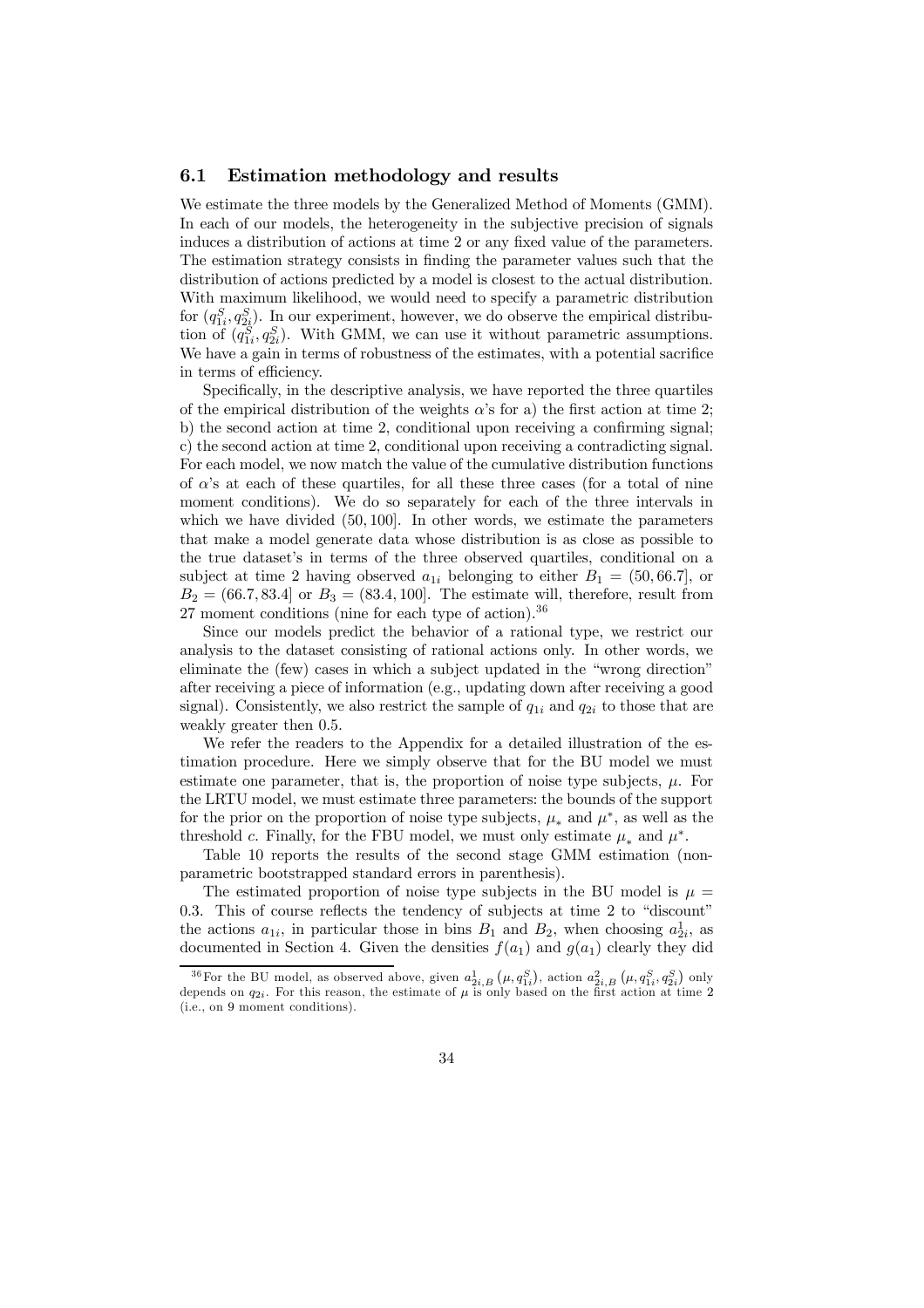| Model       | $_{II}$         | $\mu_*$         |                 | c                       |
|-------------|-----------------|-----------------|-----------------|-------------------------|
| <b>BU</b>   | 0.30<br>(0.053) |                 |                 |                         |
| <b>LRTU</b> |                 | (0.019)         | 0.30<br>(0.045) | [1.65, 1.73]<br>(0.073) |
| FBU         |                 | 0.30<br>(0.070) | 0.30<br>(0.069) |                         |

Table 10: Parameter Estimates

The table shows the parameter estimates of the three models. The standard errors in parenthesis are computed by non-parametric bootstrap with 1000 bootstrap samples. The standard error for c refers to 1.65.

not discount more extreme actions too much.

Of course,  $\mu = 0.3$  implies a belief that in 15% of the cases a subject at time 1 updated in the wrong direction, which is higher than the actual (35%) proportion of mistakes we observed at time 1, thus showing that subjects at time 2 did not have rational expectations on the proportion of noise and rational predecessors.

Let us now move to the FBU model. Such a model can in principle explain the observed behavior better, given that there is an extra degree of freedom. It turns out, however, that the FBU model's estimates coincide with the BU's, since the support for the multiple priors is estimated to be just the point 03. In other words, adding multiple priors in this case does not provide a different and better fit of the data, compared to the BU model.

Let us now look at the LRTU model. First of all note that the GMM objective function does not have a unique minimizer for the parameter  $c: c \in \mathbb{R}$ [165 173]. Nevertheless, the other parameters have the same estimate for any  $c \in [1.65, 1.73]$ . This parameter c co-determines the thresholds to trust or not the predecessor. It is clear that the inequalities in  $(21)$ ,  $(23)$ ,  $(25)$  may be satisfied for a set of parameter values. The estimates shows that to "trust" a predecessor's action, a subject needs the likelihood ratios to be greater than a threshold equal to 1.65, that is, he requires stronger evidence of rationality than what assumed in the MLU model (in which  $c = 1$ ). When this threshold is reached, the subject considers the observed action as fully rational (since the estimated lower bound for proportion of a noise type is  $\mu_* = 0$ . When, instead, the threshold is not reached, he updates as if the probability of a noise predecessor were  $\mu^* = 0.3$ . Note that this is actually the estimate for the single prior in the BU model. Essentially, according to our estimates, when the subject observes an action that he trusts, he fully does so; when, he does not trust it, he attaches a probability of 030 to it coming from a noise type. It is interesting to see the implications of these parameter estimates for subjects's behavior. Let us consider first  $a_{2i}^1$ . Given the parameter estimates, when choosing  $a_{2i}^1$ , subjects do not trust an action  $a_{1i} \in (50, 66.7]$  or  $a_{1i} \in (66.7, 83.4]$  (that is, they pick the prior  $\mu^* = 0.3$ ; they do trust an action  $a_{1i} \in (83.4, 100]$ . Let us consider now  $a_{2i}^2$ . The decision to trust or not the predecessor depends on the subjective precisions of signals, in this case, as one can notice from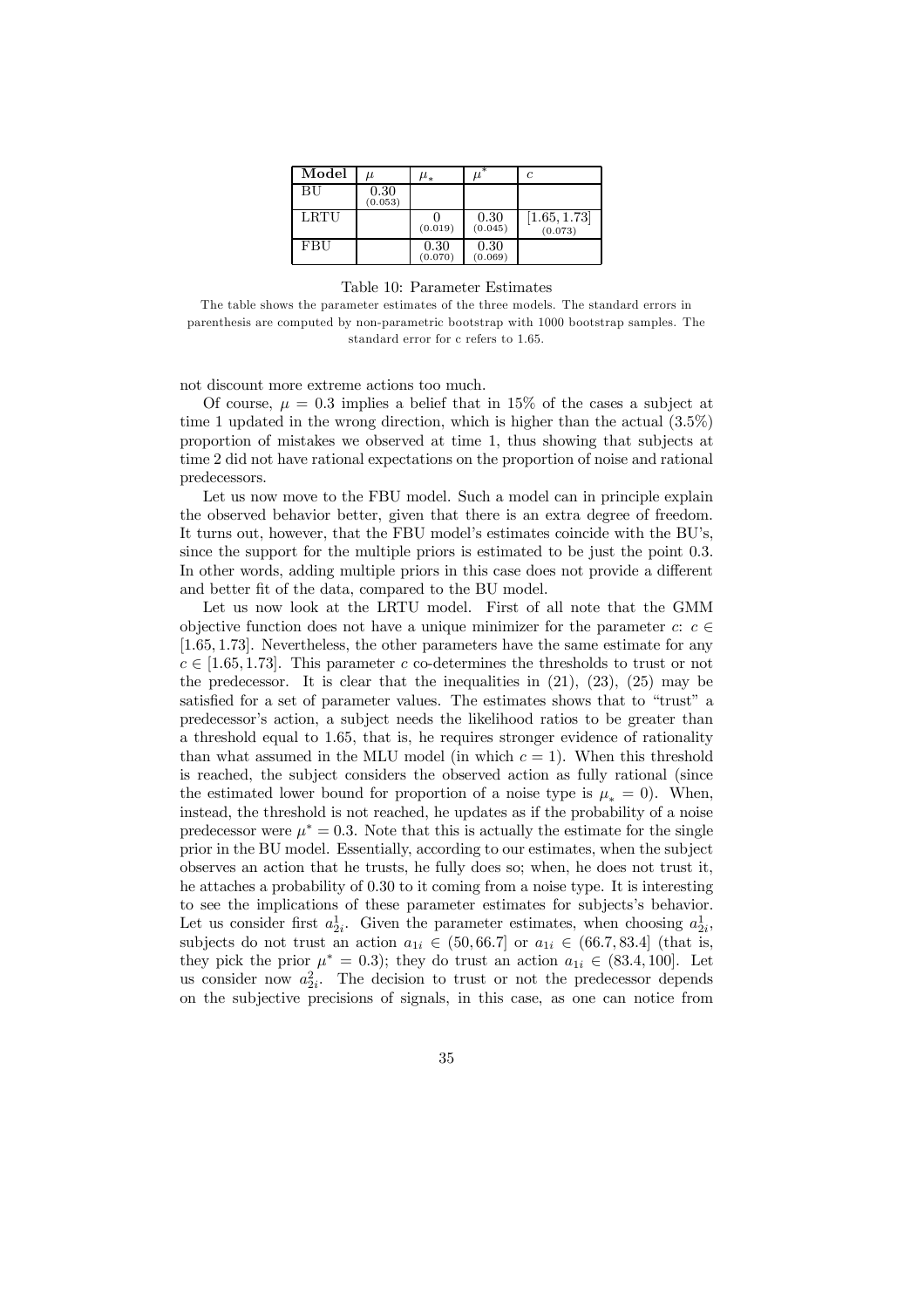$(22)$  and  $(24)$ . After receiving a confirming signal, they keep not trusting an action  $a_{1i} \in (50, 66.7]$ , whereas in 72.7% of the cases they become trusting of an action  $a_{1i} \in (66.7, 83.4]^{37}$  Of course they keep trusting  $a_{1i} \in (83.4, 100]$ . After receiving a contradicting signal, they keep not trusting an action  $a_{1i} \in (50, 66.7]$ or  $a_{1i} \in (66.7, 83.4]$ , of course, and in 68.9% of the cases they stop trusting an action  $a_{1i} \in (83.4, 100]$ .

The final question is whether the LRTU model provides a better explanation for the observed behavior than the BU model (and the FBU model, since they happen to coincide). A simple comparison of the minimized GMM objective functions for the two models would not be an appropriate way of measuring their relative fitness, since one model allows for more degree of freedom (has more parameters) than the other. There is a large literature on model specification test that accounts for over-fitting of the models with extra parameters within the framework of GMM (see Newey and McFadden, 1994). No existing test, however, can be readily applied to our case, due to the non-standard features of our moment conditions. In particular, note that (i) the GMM objective function for the LRTU model is discontinuous and non-differentiable; (ii) one parameter of the LRTU model can only be set identified; and (iii) the LRTU nests the BU model at the boundary of the parameter space (e.g.,  $\mu_* = \mu^*$ ). Instead of developing a new asymptotically valid model selection test that can overcome all these issues, we consider a model comparison test based on the idea of resampling  $p$ -value, which heuristically quantifies the strength of evidence against a null model without relying on an asymptotic theory (at the cost of being computationally intensive). We refer the reader to the Appendix for the details. Here we note that in the model comparison test, we set up the null hypothesis "the BU model with parameter value  $\mu = 0.3$  is the true data generating process." We simulate 1000 datasets from the BU model with  $\mu =$ 0.3, of course resampling  $(q_{1i}^S, q_{2i}^S)$  from the empirical distribution, as discussed above. For each of these data sets, we then estimate the BU and LRTU models by GMM and let  $\hat{L}_{BU}^j$  and  $\hat{L}_{LRTU}^j$  be the resulting minimized values of the GMM objective function for sample  $j = 1, 2, ..., 1000$ . Note that  $\Delta \hat{L}^j = \hat{L}_{BU}^j$  $\hat{L}^j_{LRTU}$  is non-negative since the LRTU model nests the BU model, and hence represents a gain in model fitness solely due to "over-parametrization" of the LRTU model relative to the BU model. We take the empirical distribution of  $\Delta \hat{L}^j$  ( $j = 1, ..., 1000$ ) as the null distribution of the model fitness criterion. We compute  $\Delta \hat{L} = \hat{L}_{BU} - \hat{L}_{LRTU}$  as the difference between the minimized GMM objective functions of the BU and LRTU models for our dataset. To measure how unlikely  $\Delta\bar{L}$  is in terms of the null distribution, we compute the *p*-value by

$$
\frac{1}{1000} \sum_{j=1}^{1000} 1 \left\{ \Delta \hat{L}^j \ge \Delta \hat{L} \right\},\,
$$

where  $1\{\}$  is the indicator function. The *p*-value, so computed, is 0.008, that

<sup>&</sup>lt;sup>37</sup> This is in fact a feature we did not observed in our descriptive analysis, an instance in which this model does not fit the data well. Despite this, the model is the best predictor of the distribution of actual actions, as we will show.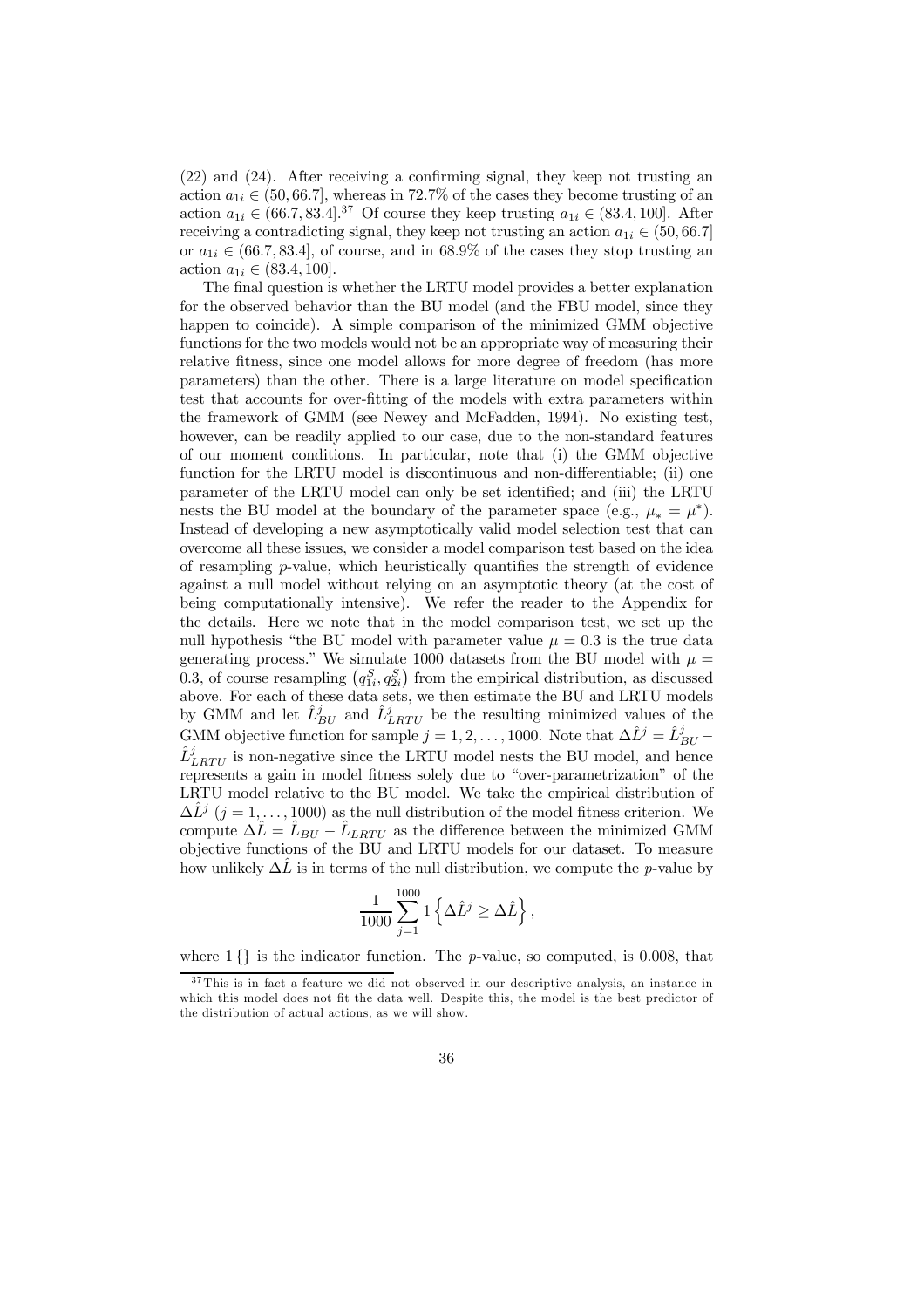is, we can reject the null hypothesis and consider our evidence in support of the LRTU model. The LRTU model fits the data significantly better than the BU model after we have properly taken into account the gain of overparametrization. Moreover, in our approach we did not impose any parametric restriction on the heterogeneity of subjective precisions: the evidence in favor of the LRTU model is robust to individual heterogeneity (i.e., it does not depend on a parametric assumption on heterogeneity).

### 7 Discussion

We now want to discuss some features of our LRTU and FBU models, and consider some alternative approaches, to highlight how our experimental work could inform future theoretical developments.

A crucial aspect of our LRTU model is that we let the subject pick a different prior from the same set of priors every time he receives new information. This is in line with the tradition of the statistics literature, and dates back to the Type- $II$  maximum likelihood of Good (1965), in which new observations are used to estimate a prior for an unknown parameter (see, e.g., Berger 1985). In this methodology, the set of priors (from which one prior is estimated) is invariant to the new arrival of information. This approach is, however, less well established in the decision theory literature. In their axiomatization of the MLU model, Gilboa and Schmeidler (1993) do not consider a multi-period problem. In their MLU framework an agent only updates once, therefore the problem of how to update once new information arrives is not immediately relevant. Nevertheless, in their analysis, implicitly the choice of the prior is once and for all. This would be equivalent, in our experiment, to the subject having to stick to the prior he has selected after observing the predecessor's action only. Pires (2002) observes that in the spirit of ambiguity aversion it is sensible to assume that the agent keeps all possible priors alive and for this reason she advocates the FBU model. Gilboa and Marinacci (2013) describe the MLU and FBU models as two extremes: one in which only one prior is used and one in which all are. We view our model as somehow in between these two extremes. In the LRTU model, the subject does pick one prior, but this does not eliminate ambiguity for ever, since the subject can pick another prior after new information arrives.<sup>38</sup> Of course a model in which the agent picks different priors every time new information arrives exhibits a form of time inconsistency.<sup>39</sup> In such a model preferences are not stable, which may be problematic from a normative view point (similar objections apply to Epstein and Schneider, 2007). Nevertheless, from a descriptive viewpoint, the model that best fits the data lets the subjects choose the prior every time (from a set that we estimate).

<sup>38</sup>Epstein and Schneider (2007) consider an intertemporal economy. They do not impose that once a prior is chosen, it is chosen forever, letting the agent re-choose the prior in a neighborhood of the prior previously chosen.

 $39$  For a theoretical investigation of dynamically consistent updating of ambiguous beliefs see Hanany *et al.* (2007).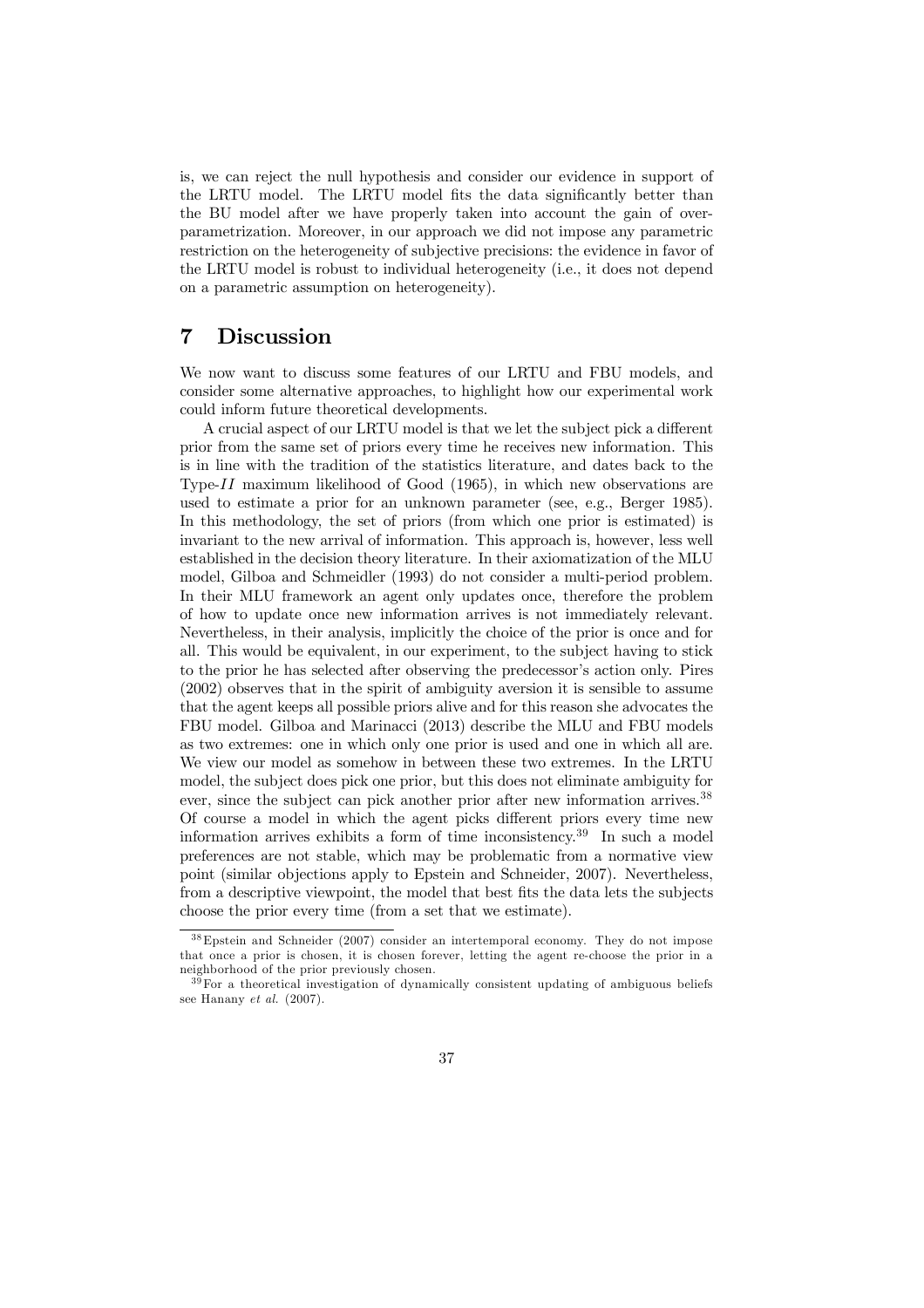Our way of modelling updating multiple priors is closely related to the model proposed by Ortoleva (2012). In his model, the decision maker has a prior over possible priors (referred to as theories to avoid confusion). Initially, the theory with the highest prior probability is selected. When a new event occurs, if the likelihood of that event is higher than a specific threshold, then the theory is maintained; otherwise, the prior over priors is updated on the basis of the likelihood of the event, and the theory with the highest posterior probability is selected. In our approach, we have not considered a threshold, which is equivalent to set it equal to 1 (so that there is always a reconsideration of all theories). Moreover, our parameter  $c$  can be viewed as playing a similar role as the prior over priors in Ortoleva's model (since in both set ups, an agent can be a priori biased in favour of a particular theory). We have not attempted to estimate Ortoleva's model, and, in particular, we have not considered a threshold below which there is no new selection of the prior. In an attempt to fit better the data, one could possibly estimate a richer model including a parameter for the threshold as in Ortoleva (2012)'s model. Nevertheless, our experiment gives support to his model of updating also in comparison to the BU and FBU models.

We have estimated the FBU model joint with maxmin preferences, the only one that, to the best of our knowledge, has been axiomatized (by Pires, 2002). It is sometimes claimed that maxmin preferences imply that agents are very pessimistic (since they consider the worst outcome), and one may think that they imply that subjects are too pessimistic in the context of our experiment. It should be noticed, however, that we did estimate the bounds  $[\mu_*, \mu^*]$  and in this sense we did not constrain our subjects to be overly pessimistic (as it would have been the case had we imposed  $\mu^* = 1$ ). Nonetheless, we also considered a more general criterion, proposed by Hurwicz (1951), in which an agent considers the best and worst outcomes of his decision and then makes his choice weighing the two extreme outcomes on the basis of his preferences. If he put all the weight, represented by a parameter  $\lambda$ , on the worst outcome, he would behave as in our FBU model; if he chose  $\lambda = 0$ , he would be extremely optimistic; intermediate values of  $\lambda$  indicate intermediate values of pessimism. Optimism in this model may help to explain our data. For instance, if  $\mu_* = 0$  and  $\mu^* = 1$ and  $\lambda = 0$ , an agent would choose 70 (the most extreme belief in the support) as a first action, and then 30 (again the most extreme belief) after receiving a contradicting signal, which is in line with the observed asymmetric updating. On the other hand, from a behavioral viewpoint, this is not the most appealing explanation: being optimistic means trusting the predecessor after observing him ("being optimistic that the predecessor is rational"), and, then distrusting him after receiving a contradicting signal ("being optimistic that the predecessor is a noise type"). Nevertheless, we estimated the model and obtained  $\lambda = 0.17$ ,  $\mu_* = 0.2$ ,  $\mu^* = 0.68$ , indicating some form of optimism. Using the same test for model selection explained above, we obtain a  $p$ -value of 0.6: that is, this model does not fit the data significantly better than the BU model. $40$ 

 $^{40}$  Another approach considered in the literature is the so-called minimax regret theory, first proposed by Savage (1954). An agent would compute, for each action, his maximum regret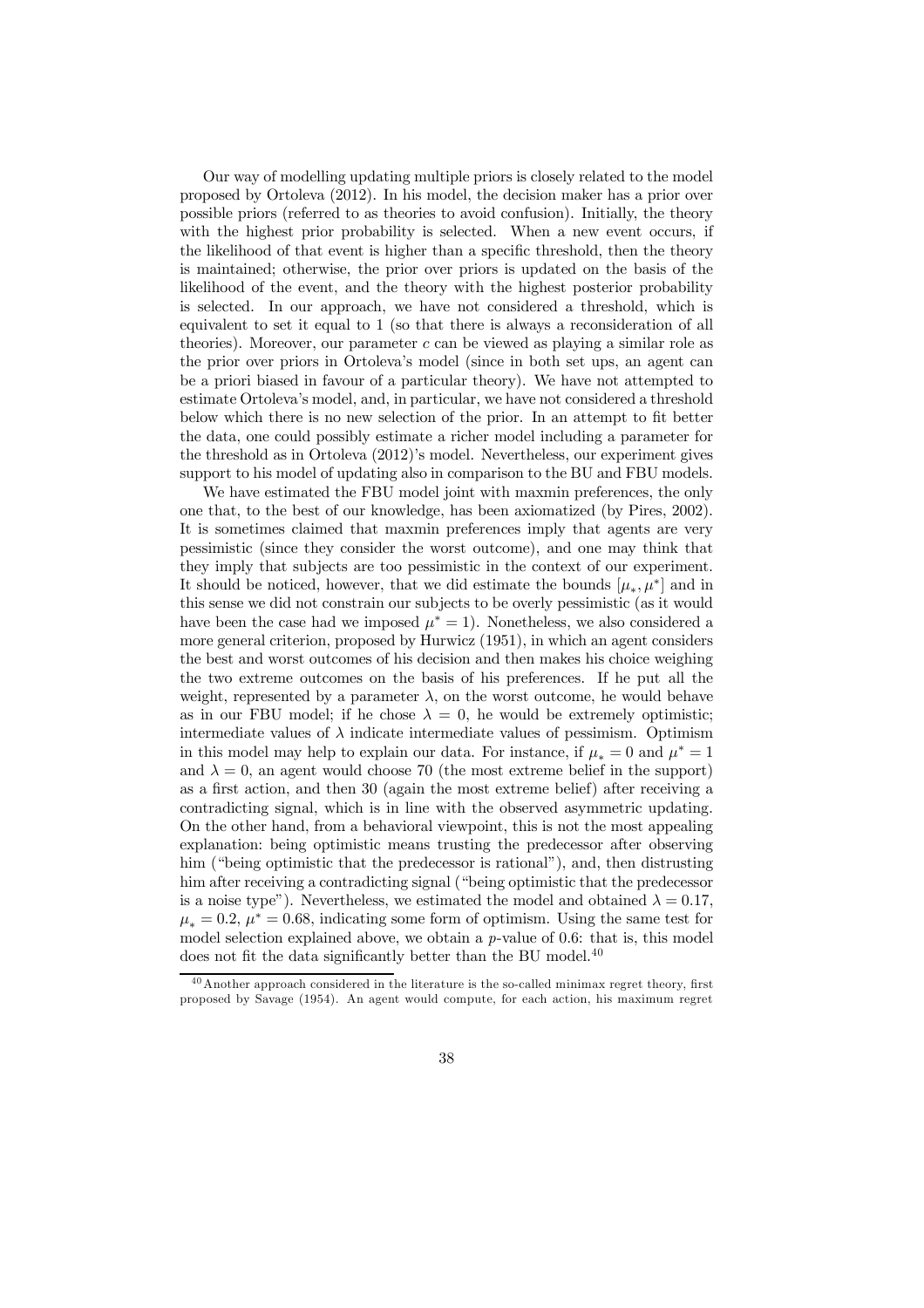A different approach to the problem would be to use the principle of indifference or insufficient reason. According to this principle, typically attributed to Jacob Bernoulli or Laplace, in the absence of a convincing reason, the subject would give the same probability to different events. In the context of our experiment, this would mean that a subject at time 2, not having any reason to attach a specific weight to the probability  $\mu$  that the predecessor is noise, would simply use a uniform as a distribution of  $\mu$ . In such a case, however, he would behave as in the Bayesian model. Clearly, this model cannot perform better than our BU model, in which we have estimated the parameter  $\mu$ .

### 8 Conclusion

Our experiment is relevant for two different literatures: that on social learning and that on belief updating.

A long debate in the social learning literature has concerned how subjects treat their private information versus the information coming from the choices of others. This question is indeed at the core of this literature. A phenomenon frequently documented is that human subjects tend to rely more on their private information than on the public information, compared to the full rationality benchmark. Our experimental design let us study this issue in much more detail. We discovered that subjects tend to put more weight on their own information when it is in contrast with the public information (revealed by the choice of another subject), whereas they put approximately the correct weight when it agrees with it. This behavior could not be observed in previous experiments. Previous studies were mainly designed to study the occurrence of informational cascades. They found that when subjects are in a situation of potential herding (that is, they received a signal at odds with the history of predecessors' actions), they require a number of predecessors choosing the same action larger than the theoretical one in order to go against their signal. On the other hand, when subjects receive a signal in agreement with the previous history of actions, they typically follow it. The first type of decision is in line with our result (but gives coarser information on subjects' updating); the second is essentially uninformative on how subjects weigh the signal.

This result is incompatible with Bayesian updating of beliefs. It is instead explained by a form of updating of multiple priors known in the decision theory literature as Maximum Likelihood Updating. This updating rule consists in using new information for two purposes: first to select a prior in the set of multiple priors; second, to update that prior. There is an important issue in

and then choose the action to minimize it. Intuitively, given that the action set is fixed, the predictions of this model would not be very different from the Hurwicz (1951)'s model for an intermediate value of  $\lambda$  (as the resulting behavior would be a good way to minimize the largest distance to the optimal action when varying the prior belief). It should be noticed that in the context of our experiment, regret modeled in such a way would represent a purely subjective construction in subjects' mind. Subjects never had access to information about the predecessor's type, actually not even to the signal the predecessor received. It is, therefore, not very compelling to assume that subjects could feel such mentally constructed regret.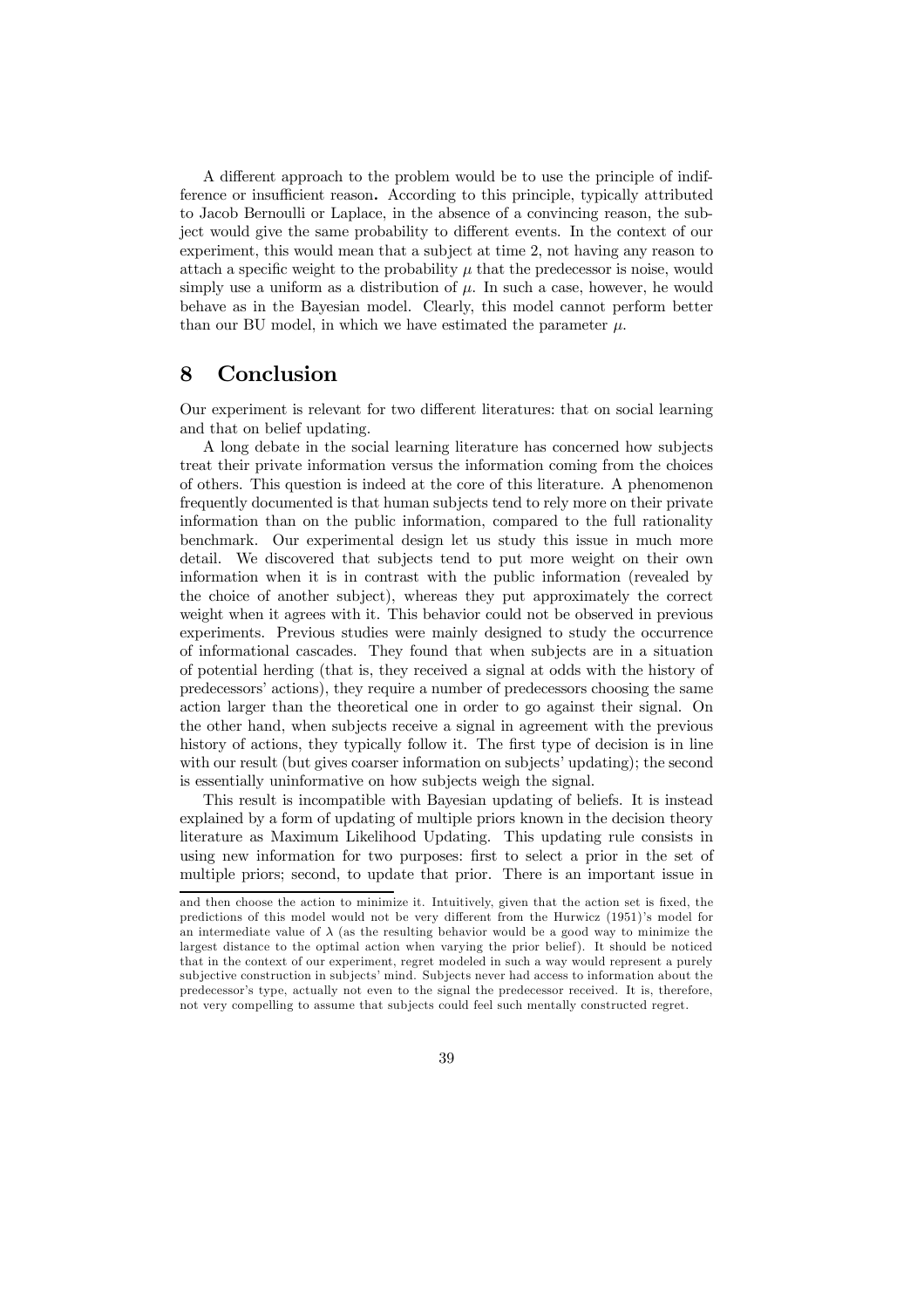this updating rule. In our experiment, a subject has to update twice, first after observing a predecessor's action and, second, after observing a private signal too. In this multistage updating problem, from a theory viewpoint it is somehow unclear whether a different prior can be selected after new information arrives or whether once the prior is selected, the agent should stick to it (as if ambiguity were resolved for ever). Our experimental data are explained by a model in which the prior is selected after each new piece of information. In the decision theory literature, it is somehow claimed (Gilboa and Marinacci, 2013; Pires, 2002) that the MLU rule (with the property that a prior is picked once and for ever) is an extreme form of updating, since it only relies on one prior. Our model, letting the agent change his prior after receiving new information, can be seen as an intermediate rule of updating between the standard MLU and the FBU in which all priors are updated. In our model, only one prior is selected, but after new information the selection can change. We hope that this and other future experiments will inform the debate in decision theory on how to update multiple priors.

### References

- [1] Anderson, L., Holt, C., 1997. Information Cascades in the Laboratory. *American Economic Review*, 87(5), 847-862.
- [2] Banerjee, A., 1992. A Simple Model of Herd Behavior. *Quarterly Journal of Economics*, 107(3), 797-817.
- [3] Bikhchandani, S., Hirshleifer, D., Welch, I., 1992. A Theory of Fads, Fashion, Custom, and Cultural Change as Informational Cascades. *Journal of Political Economy*, 110(5), 992-1026.
- [4] Becker, G., DeGroot, M., Marschak, J., 1964. Measuring Utility by a Single-Response Sequential Method. *Behavioral Science*, 9(3), 226-232.
- [5] Berger, J., 1985. Statistical Decision Theory and Bayesian Analysis. *Springer Series in Statistics*.
- [6] Cipriani, M., Guarino, A., 2005. Herd Behavior in a Laboratory Financial Market. *American Economic Review*, 95(5), 1427-1443.
- [7] Cipriani, M., Guarino, A., 2009. Herd Behavior in Financial Markets: An Experiment with Financial Market Professionals. *Journal of the European Economic Association*, 7(1), 206-233.
- [8] Çelen, B., Kariv, S., 2004. Distinguishing Informational Cascades from Herd Behaviour in the Laboratory. *American Economic Review,* 94(3), 484- 498.
- [9] Cohen, M., Gilboa, I., Jaffray, J., Schmeidler, D., 2000. An Experimental Study of Updating Ambiguous Beliefs. *Risk, Decision and Policy*, 5(02),123-133.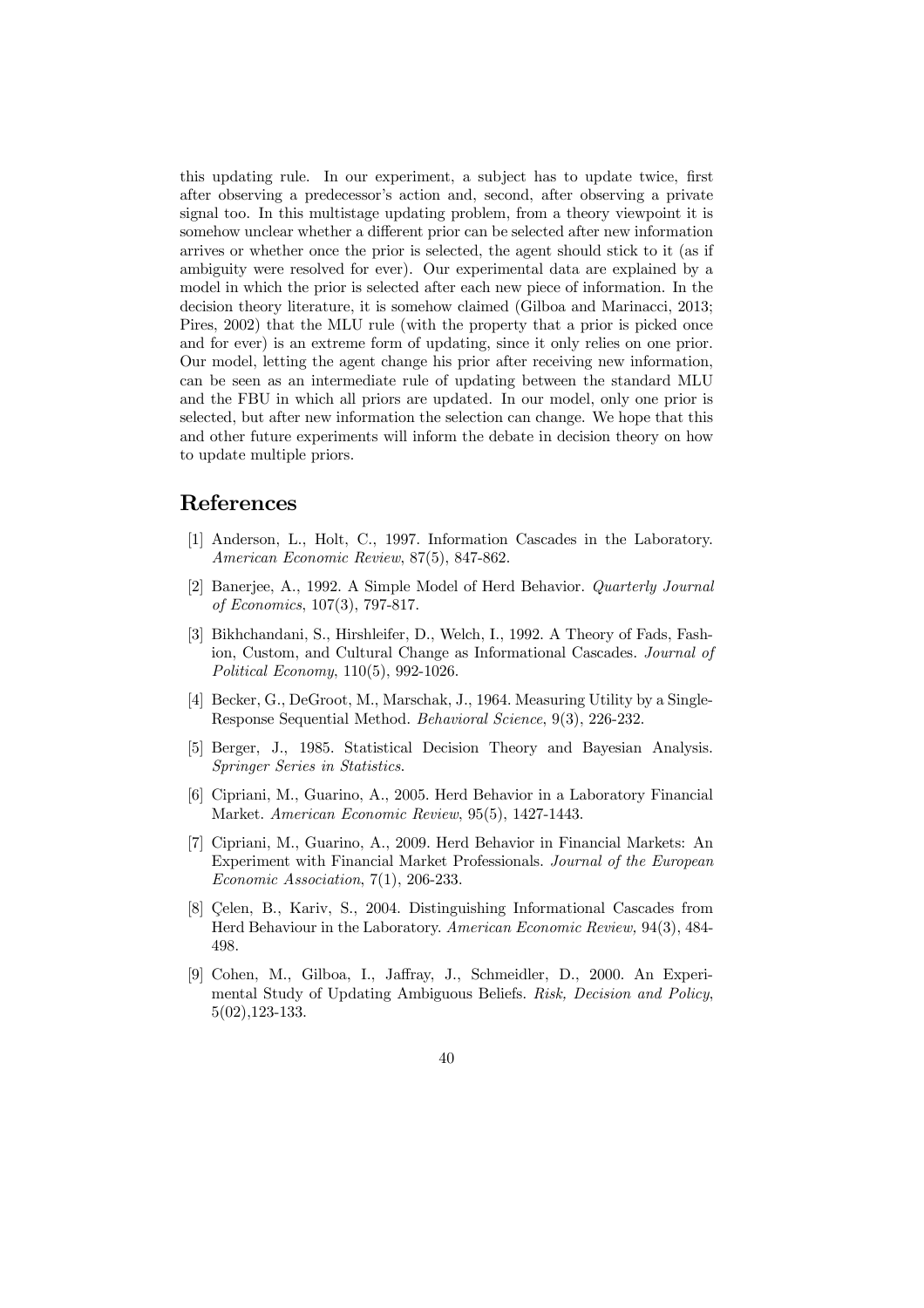- [10] Drehmann, M., Oechssler, J., Roider, A., 2005. Herding and Contrarian Behavior in Financial Markets: An Internet Experiment. *American Economic Review*, 95(5), 1403-1426.
- [11] Dominiak, A., Duersch, P., Lefort J., 2012. A Dynamic Ellsberg Urn Experiment. *Games and Economic Behavior*,75(2), 625-638.
- [12] Epstein, L., G., Schneider, M., 2007. Learning Under Ambiguity. *The Review of Economic Studies*, 74(4), 1275–1303.
- [13] Fischbacher, U. , 2007. Z-Tree: Zurich Toolbox for Ready-Made Economic Experiments. *Experimental Economics*, 10(2), 171-178.
- [14] Gilboa, I., Marinacci, M., 2013. Ambiguity and the Bayesian Paradigm. In: Acemoglu, D., Arellano, M., Dekel, E., (eds.) Advances in Economics and Econometrics.*Cambridge University Press*, 1,179-242.
- [15] Gilboa, I., Schmeidler, D.,1993. Updating Ambiguous Beliefs. *The Journal of Economic theory*, 59(1), 33-49.
- [16] Goeree, J., Palfrey, T., Rogers, B., McKelvey, R., 2007. Self-Correcting Information Cascades. *Review of Economic Studies*, 74(3), 733-762.
- [17] Good, I., 1965. The Estimation of Probabilities: An Essay on Modern Bayesian Methods. *The MIT Press*.
- [18] Guarino, A., Jehiel, P., 2013. Social Learning with Coarse Inference. *American Economic Journal: Microeconomics*, 5(1), 147-74.
- [19] Hanany, E., Klibanoff, P., 2007. Updating Preferences with Multiple Priors. *Theoretical Economics*, 2(3), 261–298.
- [20] Hurwicz, L., 1951. The Generalised Bayes Minimax Principle: A Criterion for Decision Making Under Uncertainty. *Cowles Commision Discussion Paper Statistics*, 355.
- [21] Lee, I., 1993. On the Convergence of Informational Cascades. *Journal of Economic Theory*, 61(2), 395-411.
- [22] Newey, W., McFadden, D., 1994. Large Sample Estimation and Hypothesis Testing. In: Engle, R., McFadden, D., (eds.) Handbook of Econometrics*. Elsevier*, 4, 2111–2245.
- [23] Noth, M., Weber, M., 2003. Information Aggregation with Random Ordering: Cascades and Overconfidence. *The Economic Journal*, 113(84), 166-189.
- [24] Nyarko, Y., Schotter, A., 2002. An Experimental Study of Belief Learning Using Elicited Beliefs. *Econometrica*, 70(3), 971–1005.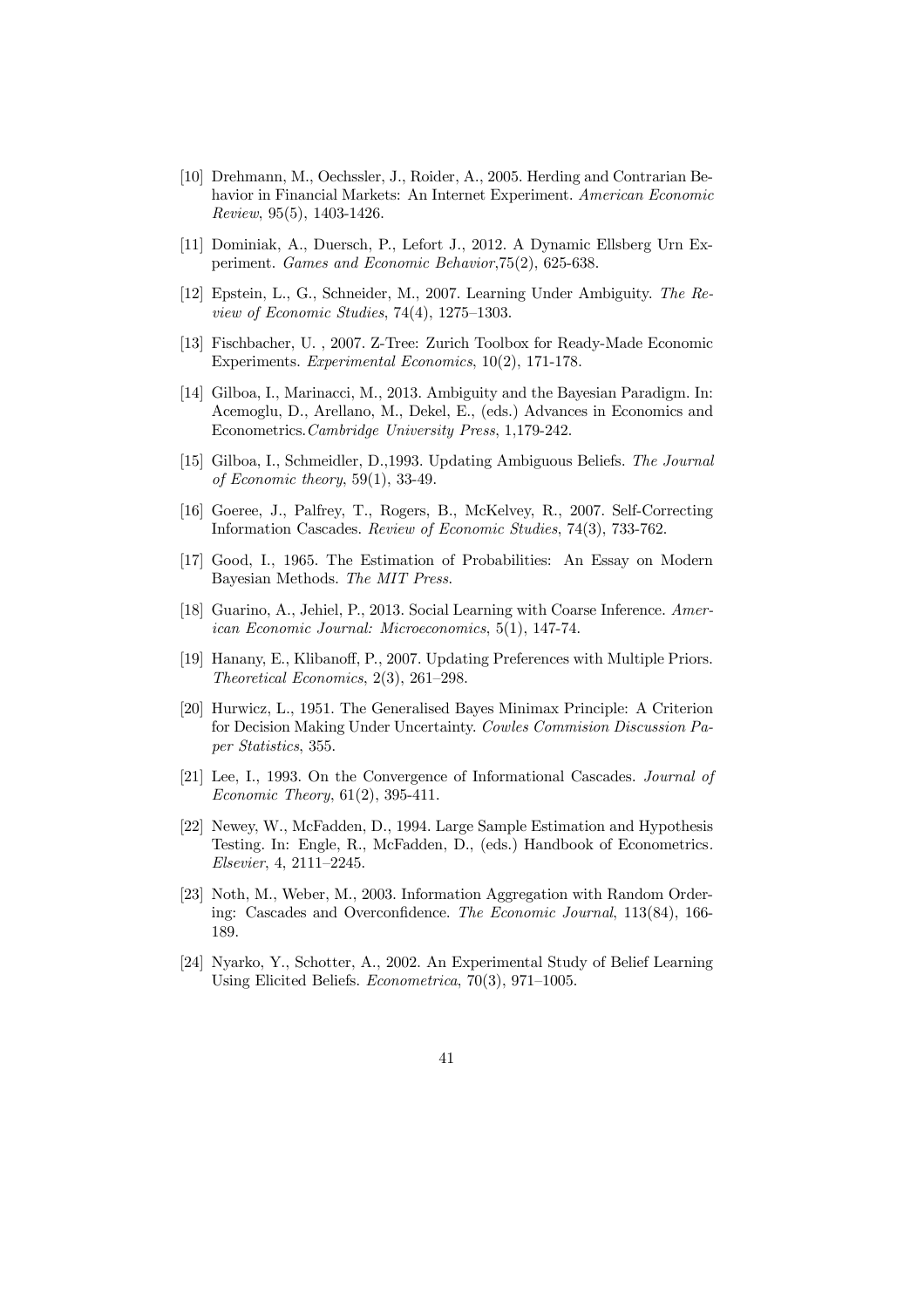- [25] Ortoleva, P.. Modelling the Change of Paradigme": Non-Bayesian Reactions to Unexpected News. *American Economic Review*, 102(6), 2410-2436.
- [26] Pires, C., 2002. A Rule for Updating Ambiguous Beliefs. *Theory and Decision*, 53(2), 137–152.
- [27] Savage, L., 1954. The Foundations of Statistics. *Wiley*, New York.
- [28] Schotter, A. 2003. Decision Making with Naive Advice. *American Economic Review PP*, 93(2), 196-201.
- [29] Schotter, A., Trevino, I., 2014. Belief Elicitation in the Lab. *Annual Review of Economics*, 6, 103-128.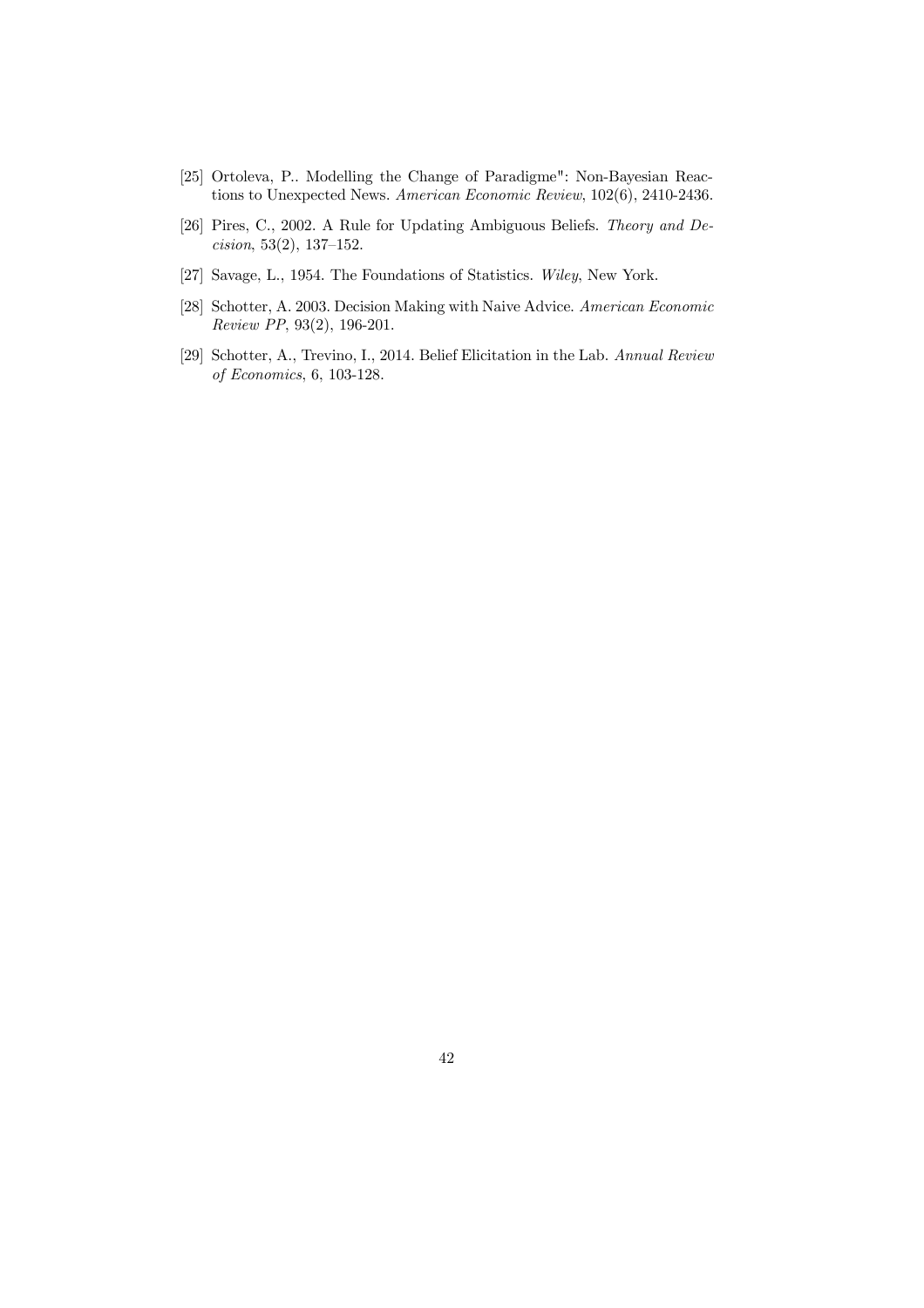## APPENDIX (FOR ONLINE PUBLICATION ONLY)

# 9 Appendix A

### 9.1 More descriptive statistics

One could observe that if a subject chose, e.g.,  $a_{2i}^1 = 84$  and then, after receiving a bad signal, chose  $a_{2i}^2 = 50$ , the corresponding  $\alpha_{2i}^2$  would be 2, which is compatible with the overweight we documented. It must be noticed, though, that if we exclude the cases in which  $a_{2i}^2 = 50$ , nevertheless the asymmetry remains, as one can appreciate by looking at the following table.

|                                                       | First Quartile | Median | Third Quartile |
|-------------------------------------------------------|----------------|--------|----------------|
| $\alpha$ <sub>2</sub>                                 | 0.72           | . . 16 | $2.1^{\circ}$  |
|                                                       |                |        |                |
| $\alpha_2^2$ (upon observing confirming signal)       | 0.55           | 0.96   | $1.36\,$       |
| (upon observing contradicting signal)<br>$\alpha_2^2$ | $1.30\,$       | 2.07   | 2.98           |

Table 11: Distribution of weights on the own signal in the SL treatment. The table shows the quartiles of the distribution of the weight on the own signal for the second action at time 2 in the SL treatment. The data refer to all cases in which the first action at time 2 was different from 50; moreover, cases in which the second action at time 2 was equal to 50 are excluded.

### 9.2 Social Learning Treatments

The social learning treatments SL1, SL2 and SL3 differ in some dimensions (lenght of the sequence, precision of the signal). Our results, however, are not significantly different across treatments. Specifically, we ran a Mann-Witney U test (Wilcoxon rank-sum test) on the medians of each session (the most conservative option to guarantee independence of observations) for time 1, as well as for the first decision at time 2 and the second decision at time 2 (for confirming and contradicting signals). The p-values are reported in Table  $A2$ .

|                            | Time 1 |          | Time $2.1$   Time $2.2$ - confirming | $\mid$ Time 2.2 - contradicting |
|----------------------------|--------|----------|--------------------------------------|---------------------------------|
| SL1 versus SL2 $\mid$ 0.50 |        | 0.09     | 0.84                                 | 0.10                            |
| $SL1$ versus $SL3$   0.08  |        | 0.008    | 0.30                                 | 0.14                            |
| $SL2$ versus $SL3$         | 0.22   | $0.69\,$ | 0.29                                 | 1.00                            |

Table 12: Tests for the SL treatments.

The table shows the results of Mann-Witney U test (Wilcoxon rank-sum test). The null hypothesis is that the medians come from the same distribution. In the table we report the p-values.

Ignoring the multiple hypothesis testing issue, we would reject the null hypothesis for one case (equivalence of  $SL1$  versus  $SL3$  at Time 2.1, i.e., for the first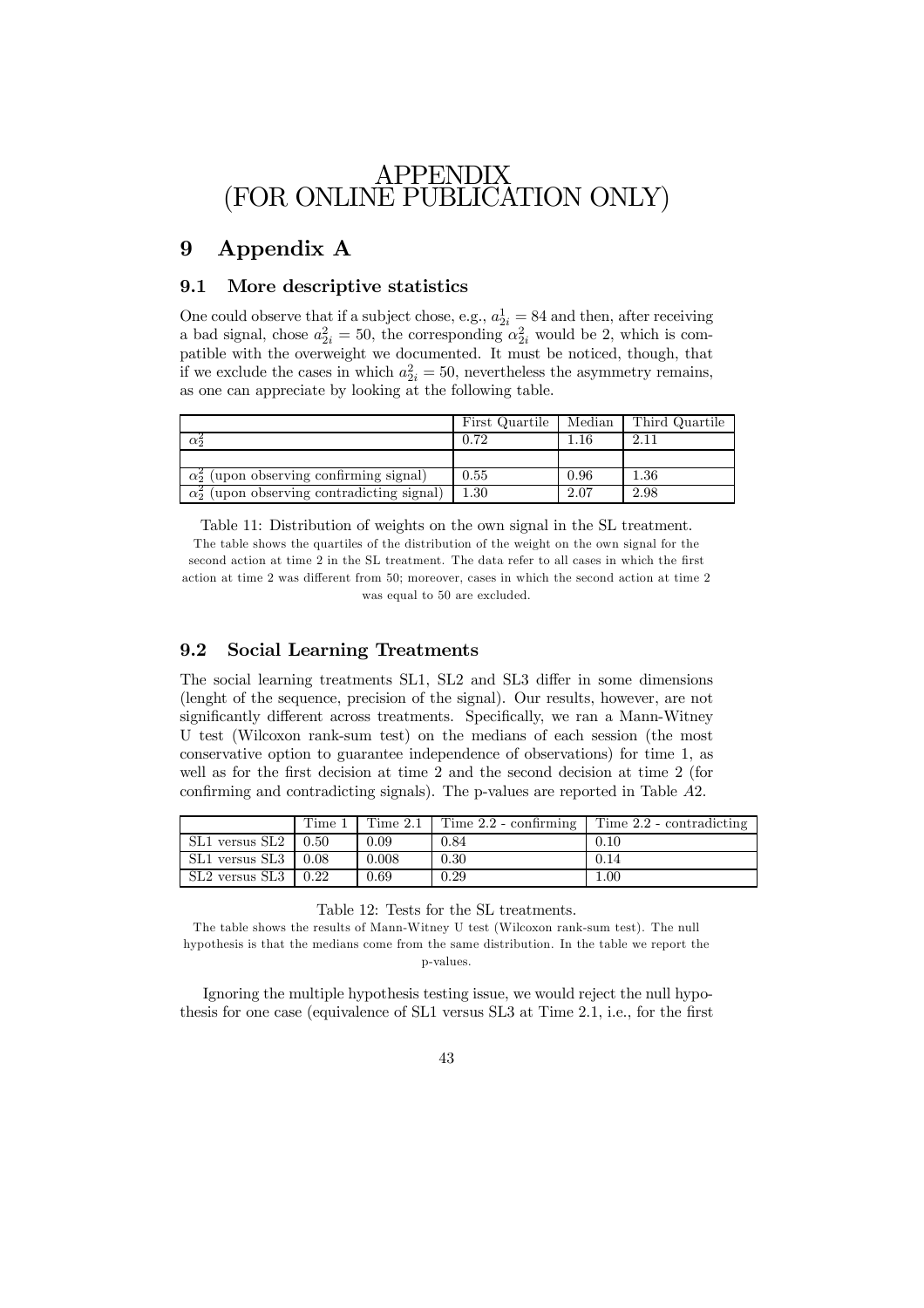action at time 2) at significance level  $5\%$ . The simple Bonferroni correction for multiple hypothesis tests controlling the family-wise error rate at 5%, however, lowers the critical p-value to 0.004, and we do not reject the joint null after this correction.

### 9.3 Estimation and test

Let us illustrate the details of the GMM estimation and of the model specification test.

#### 9.3.1 GMM estimation

Estimating the LRTU model

Let us consider first the estimation of the LRTU model. The parameters to be estimated are  $\theta \equiv (\mu_*, \mu^*, c), 0 \leq \mu_* \leq \mu^* \leq 1$ , and  $c \geq 0$ . To make the dependence on the parameters explicit, we express the LRTU model actions obtained in the main text as  $a_{2i}^1(\mu_{2i}^1, q_{1i}^S; \theta)$ ,  $a_{2i}^2(\mu_{2i,confirm}^2, q_{1i}^S, q_{2i}^S; \theta)$ , and  $a_{2i}^2\left(\mu_{2i,contract}^2, q_{1i}^S, q_{2i}^S; \theta\right)$ . For given  $\theta$ ,  $a_{1i}$ , and  $s_{2i} = 1$ , the heterogeneity in subjective signal precisions generates the joint distribution of the time 2 actions  $\left(a_{2i}^1\left(\mu_{2i}^1, q_{1i}^S; \theta\right), a_{2i}^2\left(\mu_{2i,confirm}^2, q_{1i}^S, q_{2i}^S; \theta\right)\right)$ . If the LRTU model were the true data generating process, then, at the true value of  $\theta$ , the conditional distribution of  $(a_{2i}^1 (\mu_{2i}^1, q_1^S; \theta), a_{2i}^2 (\mu_{2i, confirm}^2, q_1^S; \theta))$  given  $(a_{1i}, s_{2i} = 1)$ generated from heterogeneous  $(q_{1i}^S, q_{2i}^S)$  would coincide with the actual conditional distribution of  $(a_{2i}^1, a_{2i}^2)$ . This implies that, for any integrable function  $h(a_{2i}^1, a_{2i}^2),$ 

$$
E\left[h(a_{2i}^{1}, a_{2i}^{2}) - E_Q\left[h\left(a_{2i}^{1} \left(\mu_{2i}^{1}, q_1^{S}; \theta\right), a_{2i}^{2} \left(\mu_{2i, confirm}^{2}, q_1^{S}, q_2^{S}; \theta\right)\right)\right]|a_{1i}, s_{2i} = 1\right] = 0
$$

holds at the true  $\theta$  for every  $a_{1i}$ , where the inner expectation  $E_Q[\cdot]$  is the expectation with respect to the joint distribution  $Q$  of  $(q_1, q_2)$ , which we assume be independent of  $(a_{1i}, s_{2i})$ , and the outer expectation is with respect to the actual sampling distribution of  $(a_{2i}^1, a_{2i}^2)$  conditional on  $a_{1i}$  and  $s_{2i} = 1$ . Specifically, as we said, for  $Q$  we use the empirical distribution of precisions. Hence,

$$
E_Q\left[h\left(a_{2i}^1\left(\mu_{2i}^1, q_1^S; \theta\right), a_{2i}^2\left(\mu_{2i, confirm}^2, q_1^S; \theta\right)\right)\right] \\
\approx \frac{1}{J} \sum_j h\left(a_{2i}^1\left(\mu_{2i}^1, q_{1j}^S; \theta\right), a_{2i}^2\left(\mu_{2i, confirm}^2, q_{1j}^S; q_{2j}^S; \theta\right)\right),
$$

where the index j indicates an observation of  $(q_{1j}^S, q_{2j}^S)$  and J is the number of observations of  $(q_{1j}^S, q_{2j}^S)$  available in our dataset. Specifically, when  $h(\cdot, \cdot)$  involves only  $a_{2i}^1$ , the marginal distribution of  $q_1^S$  suffices to compute  $E_Q(n(a_{2i}^1))$ . Therefore, we construct the empirical distribution of  $q_1^S$  by pooling the rational actions at time 1  $(a_{1i} \geq 50)$  in the SL and IDM treatments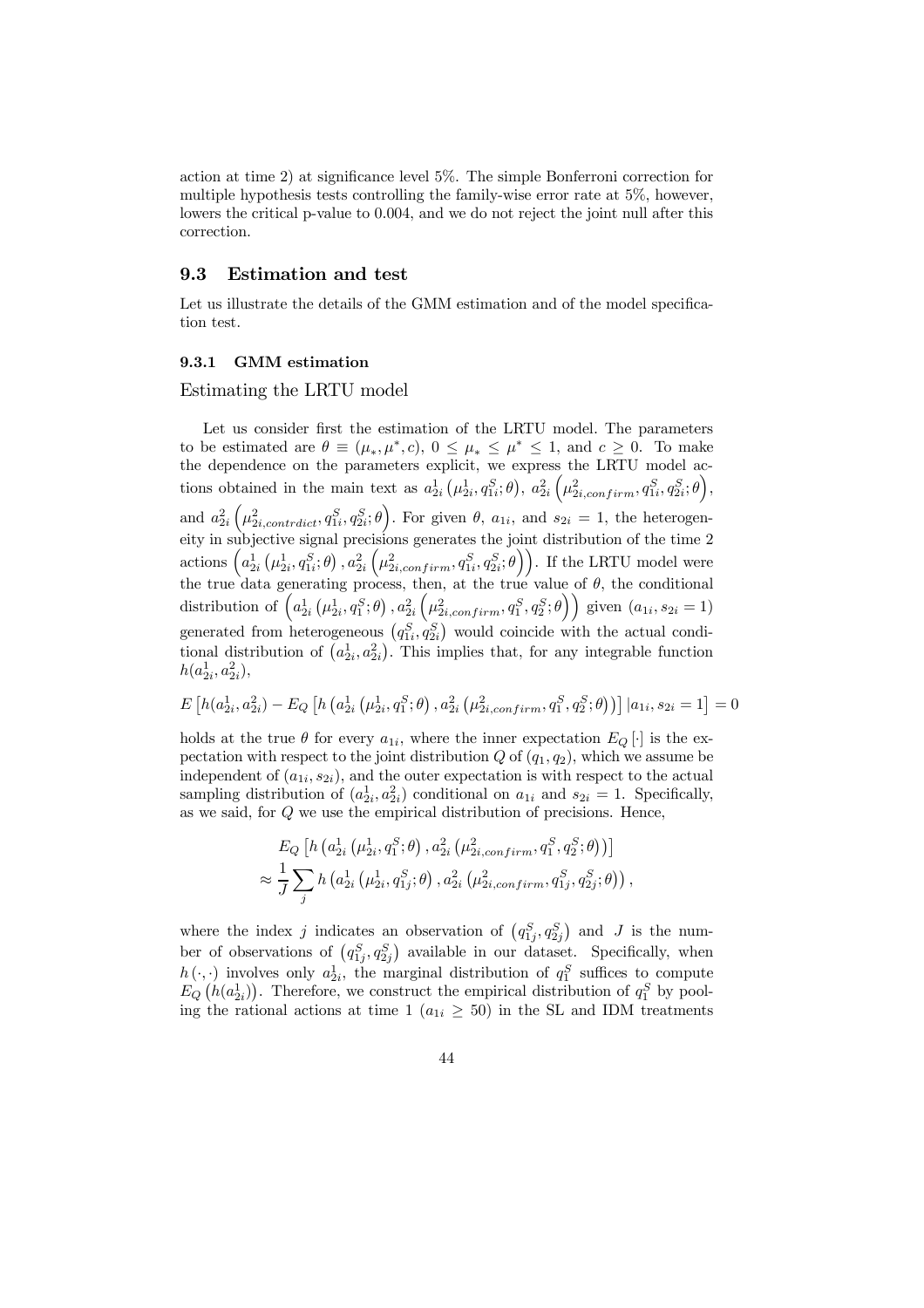$(J = 1331)$ . When  $h(\cdot, \cdot)$  involves both  $a_{2i}^1$  and  $a_{2i}^2$ , we construct the empirical distribution of  $(q_1^S, q_2^S)$  using the observations  $(a_{1i}, a_{2i})$  in the IDM treatment only, restricted to  $50 \le a_{1i} < 100$  and  $a_{2i} \ge 50^{41}$  The total number of observations used to construct the empirical distribution of  $(q_1^S, q_2^S)$  amounts to  $J = 440.$ 

Similarly, for the contradicting signal case we have that

 $E\left[h(a_{2i}^{1},a_{2i}^{2})-E_{Q}\left[h\left(a_{2i}^{1}\left(\mu_{2i}^{1},q_{1}^{S};\theta\right),a_{2i}^{2}\left(\mu_{2i,contract}^{2},q_{1}^{S},q_{2}^{S};\theta\right)\right)\right]|a_{1i},s_{2i}=0\right]=0$ holds for any  $a_{1i}$ .

These moment conditions imply the following unconditional moment conditions:

$$
E\left[s_{2i} \cdot \left(h(a_{2i}^1, a_{2i}^2) - E_Q\left[h\left(a_{2i}^1\left(\mu_{2i}^1, q_1^S; \theta\right), a_{2i}^2\left(\mu_{2i,confirm}^2, q_1^S; \theta\right)\right)\right]\right)\right] = 0,
$$
\n(29)  
\n
$$
E\left[\left(1 - s_{2i}\right) \cdot \left(h(a_{2i}^1, a_{2i}^2) - E_Q\left[h\left(a_{2i}^1\left(\mu_{2i}^1, q_1^S; \theta\right), a_{2i}^2\left(\mu_{2i,contract}^2, q_1^S; \theta\right)\right)\right]\right)\right] = 0.
$$
\n(30)

When  $h(a_{2i}^1, a_{2i}^2)$  only depends on  $a_{2i}^1$ ,  $s_{2i}$  plays no role and the moment conditions (29) and (30) reduce (with a slight abouse of notation) to

$$
E\left[h(a_{2i}^1) - E_Q\left[h\left(a_{2i}^1\left(\mu_{2i}^1, q_1^S; \theta\right)\right)\right]\right] = 0.
$$
\n(31)

Given a specification for  $h(\cdot)$ , we estimate  $\theta$  by applying GMM to the unconditional moment conditions (29) - (31).

Specifically, our approach is to match the cumulative distribution functions (cdfs) of  $\alpha$  predicted by the models with the empirical distributions. Recall that  $(\alpha_{2i}^1, \alpha_{2i}^2)$  can be written in terms of  $(a_{2i}^1, a_{2i}^2)$  as

time 2.1: 
$$
\alpha_{2i}^{1} = \frac{l(a_{2i}^{1}/100)}{l(0.7)},
$$
  
time 2.2-confirming: 
$$
\alpha_{2i}^{2} = \frac{l(a_{2i}^{2}/100) - l(a_{2i}^{1}/100)}{l(0.7)},
$$
  
time 2.2-contradicting: 
$$
\alpha_{2i}^{2} = \frac{l(a_{2i}^{2}/100) - l(a_{2i}^{1}/100)}{l(0.3)}.
$$

To match the cdfs of  $\alpha$ 's evaluated at  $t \in [0,\infty)$ , we specify  $h(\cdot, \cdot)$  as

$$
h(a_{2i}^1) = 1 \left\{ \frac{l(a_{2i}^1/100)}{l(0.7)} \le t \right\},\,
$$

when we match the cdf of  $\alpha_{2i}^1$ , and specify  $h(\cdot, \cdot)$  as

$$
h(a_{2i}^1, a_{2i}^2) = 1 \left\{ \frac{l\left(a_{2i}^2/100\right) - l(a_{2i}^1/100)}{l(0.7)} \le t \right\} \text{ and}
$$
  

$$
h(a_{2i}^1, a_{2i}^2) = 1 \left\{ \frac{l\left(a_{2i}^2/100\right) - l(a_{2i}^1/100)}{l(0.3)} \le t \right\},
$$

<sup>&</sup>lt;sup>41</sup>We drop observations  $a_{1i} = 100$  since we cannot impute a unique value of  $q_{2i}^S$  on the basis of the observed  $a_{2i}$ .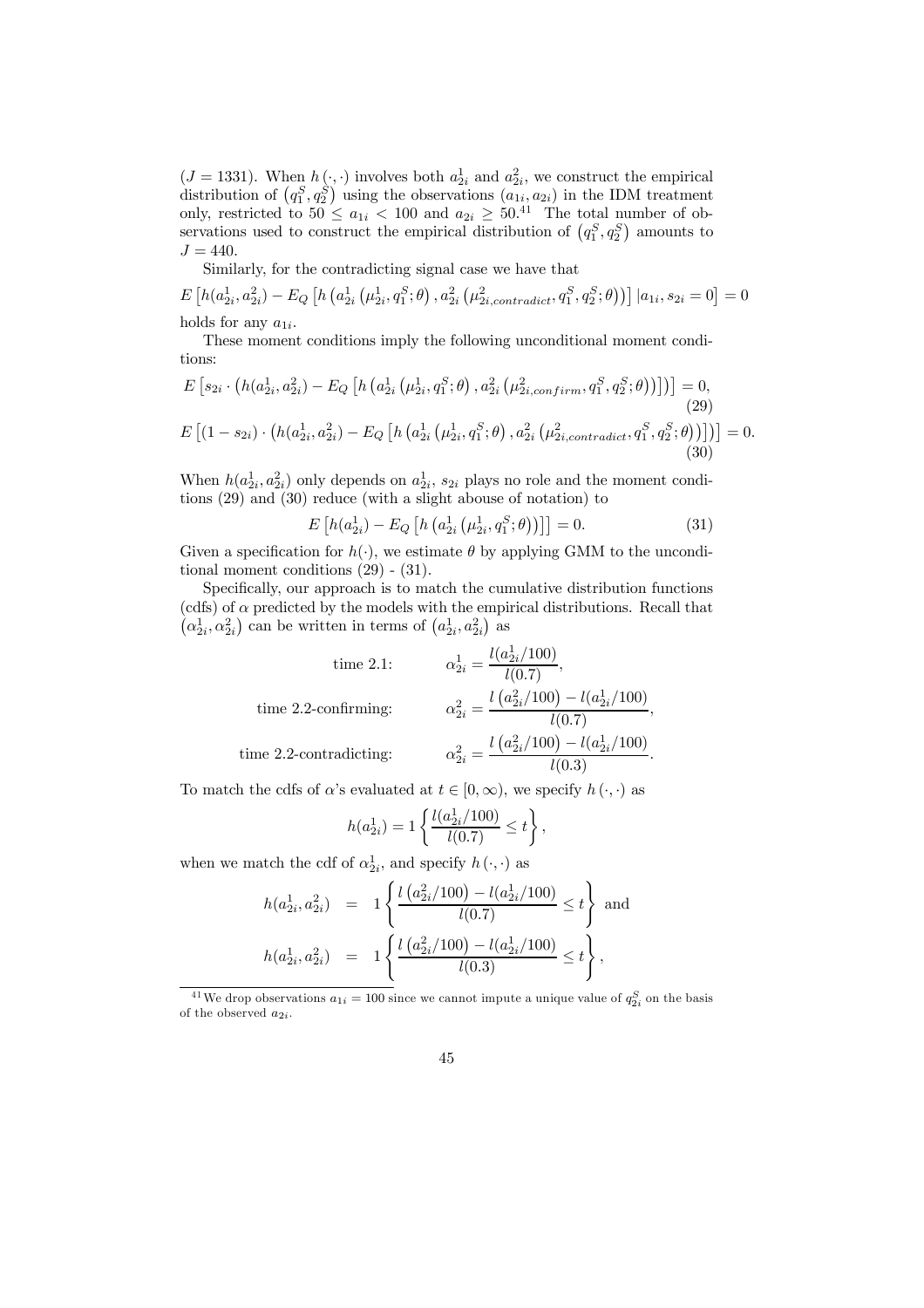when we match the cdf of  $\alpha_{2i}^2$  for the confirming and contradicting signal case, respectively.

Since we discretise the action space of  $a_{1i}$  into three intervals ("bins")  $B_1 = (50, 66.7], B_2 = (66.7, 83.4]$  and  $B_3 = (83.4, 1]$  and the theoretical predictive distribution of  $\alpha$  vary over  $a_{1i}$  only across these thee bins, we focus on the distributions of  $\alpha_{2i}^1$  and  $\alpha_{2i}^2$  conditional on  $a_{1i}$  being in each of these three bins. We compute the distributions of  $\alpha$  for time 2.1 as well as for time 2.2, distinguishing between the confirming and the contradicting signal case. Overall, we obtain nine empirical distributions of  $\alpha$  (three for each bin) to be matched with the corresponding distributions of  $\alpha$ 's predicted by the theoretical model.

We match the cdfs of  $\alpha$  at the three points of the support corresponding to the empirical quartiles of  $\alpha$  conditional on  $a_{1i} \in B$ , with  $B \in \{B_1, B_2, B_3\}$ . For  $p \in \{0.25, 0.5, 0.75\}$  and  $B \in \{B_1, B_2, B_3\}$ , we denote the *p*-th quartile of  $\alpha_{2i}^1$  conditional on action  $a_{1i} \in B$  by  $t_{2,p,B}^1$ , the *p*-th quartile of  $\alpha_{2i}^2$  conditional on action  $a_{1i} \in B$  and  $s_{2i} = 1$  by  $t_{2, conf,p,B}^2$ , and the *p*-th quartile of  $\alpha_{2i}^2$  conditional on action  $a_{1i} \in B$  and  $s_{2i} = 0$  by  $t_{2, cont, p, B}^2$ .

Given the underlying parameter vector  $\theta$  and the signal precisions  $(q_1^S, q_2^S)$ , the theoretical  $\alpha$ 's can be written as

time 2.1: 
$$
\alpha_{2i}^1(\theta, q_1^S) = \frac{l(a_{2i}^1(\mu_{2i}^1, q_1^S; \theta) / 100)}{l(0.7)},
$$

 $time 2.2$ -confirming :

$$
\alpha_{2i,conf}^{2}(\theta, q_{1}^{S}, q_{2}^{S}) = \frac{l\left(a_{2i}^{2}\left(\mu_{2i,confirm}^{2}, q_{1}^{S}, q_{2}^{S}; \theta\right)/100\right) - l(a_{2i}^{1}\left(\mu_{2i}^{1}, q_{1}^{S}; \theta\right)/100\right)}{l(0.7)}
$$
  
= 
$$
\frac{l(q_{2}^{S}) + l\left(a_{2i}^{1}\left(\mu_{2i, confirm}^{2}, q_{1}^{S}; \theta\right)/100\right) - l(a_{2i}^{1}\left(\mu_{2i}^{1}, q_{1}^{S}; \theta\right)/100\right)}{l(0.7)},
$$

time 2.2-contradicting :

$$
\alpha_{2i,cont}^{2}(\theta, q_{1}^{S}, q_{2}^{S}) = \frac{l\left(a_{2i}^{2}\left(\mu_{2i,contract}^{2}, q_{1}^{S}, q_{2}^{S}; \theta\right) / 100\right) - l(a_{2i}^{1}\left(\mu_{2i}^{1}, q_{1}^{S}; \theta\right) / 100)}{l(0.3)}
$$
  
= 
$$
\frac{l(1 - q_{2}^{S}) + l\left(a_{2i}^{1}\left(\mu_{2i,contract}^{2}, q_{1}^{S}; \theta\right) / 100\right) - l(a_{2i}^{1}\left(\mu_{2i}^{1}, q_{1}^{S}; \theta\right) / 100)}{l(0.3)}.
$$

The predicted distributions of  $\alpha$  given  $a_{1i} \in B$  (and  $s_{2i}$  for the second action at time 2) is obtained by viewing  $\alpha_{2i}^1(\theta, q_1^S)$  and  $\alpha_{2i}^1(\theta, q_1^S, q_2^S)$  as random variables with their probability distributions generated from the empirical distribution of the heterogeneous signal precisions  $(q_1^S, q_2^S) \sim Q$ .

Since we match the 9 distributions of  $\alpha$  at three points of the support, we have in total the following 27 moment conditions:

$$
\underbrace{\mathbf{m}_i^L(\theta)}_{27\times 1} = \begin{pmatrix} \mathbf{m}_{1i}^L(\theta) \\ \mathbf{m}_{2i,conf}^L(\theta) \\ \mathbf{m}_{2i,cont}^L(\theta) \end{pmatrix},
$$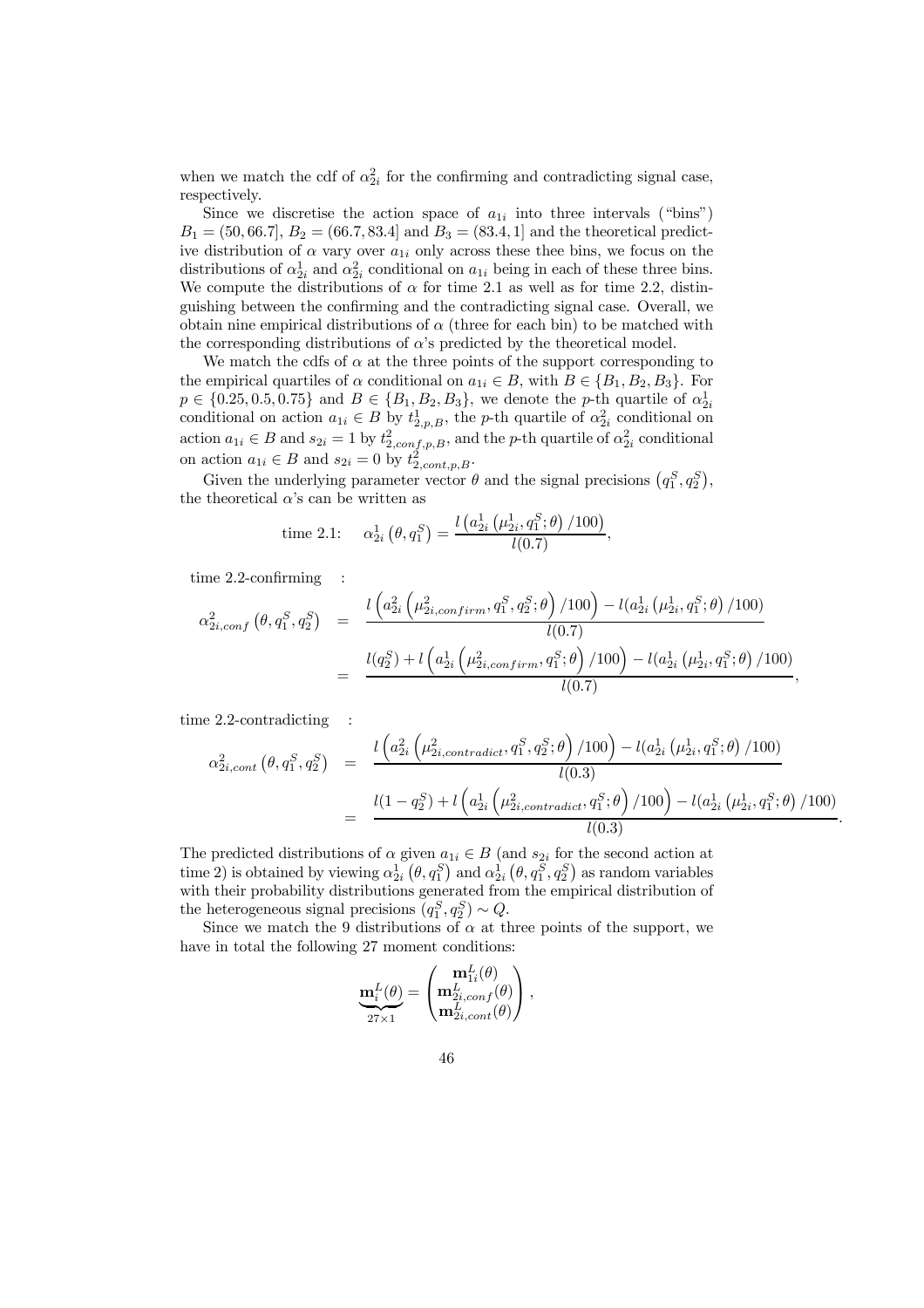where  $\mathbf{m}_{1i}^{LRT}(\theta)$  is a  $9 \times 1$  vector of moment conditions concerning the cdfs of  $\alpha_{2i}^1$ :

$$
\mathbf{m}_{1i}^{L}(\theta) = \begin{pmatrix} 1\left\{a_{1i} \in B_{1}\right\} \cdot \begin{pmatrix} 1\left\{a_{2i}^{1} \leq t_{2,0.25,B_{1}}^{1}\right\} - E_{Q} \left(1\left\{a_{2i}^{1} \left(\theta, q_{1}^{S}\right) \leq t_{2,0.25,B_{1}}^{1}\right\}\right) \\ 1\left\{a_{2i}^{1} \leq t_{2,0.5,B_{1}}^{1}\right\} - E_{Q} \left(1\left\{a_{2i}^{1} \left(\theta, q_{1}^{S}\right) \leq t_{2,0.5,B_{1}}^{1}\right\}\right) \\ 1\left\{a_{2i}^{1} \leq t_{2,0.75,B_{1}}^{1}\right\} - E_{Q} \left(1\left\{a_{2i}^{1} \left(\theta, q_{1}^{S}\right) \leq t_{2,0.75,B_{1}}^{1}\right\}\right)\right) \\ \vdots \\ \mathbf{m}_{1i}^{L}(\theta) = \begin{pmatrix} 1\left\{a_{1i}^{1} \in B_{3}\right\} \cdot \begin{pmatrix} 1\left\{a_{2i}^{1} \leq t_{2,0.25,B_{3}}^{1}\right\} - E_{Q} \left(1\left\{a_{2i}^{1} \left(\theta, q_{1}^{S}\right) \leq t_{2,0.75,B_{1}}^{1}\right\}\right) \end{pmatrix} \\ \vdots \\ 1\left\{a_{1i} \in B_{3}\right\} \cdot \begin{pmatrix} 1\left\{a_{2i}^{1} \leq t_{2,0.25,B_{3}}^{1}\right\} - E_{Q} \left(1\left\{a_{2i}^{1} \left(\theta, q_{1}^{S}\right) \leq t_{2,0.25,B_{3}}^{1}\right\}\right) \\ 1\left\{a_{2i}^{1} \leq t_{2,0.75,B_{3}}^{1}\right\} - E_{Q} \left(1\left\{a_{2i}^{1} \left(\theta, q_{1}^{S}\right) \leq t_{2,0.5,B_{3}}^{1}\right\}\right) \end{pmatrix} \end{pmatrix} \end{pmatrix} \tag{32}
$$

and  $\mathbf{m}_{2i,conf}^{L}(\theta)$  and  $\mathbf{m}_{2i,cont}^{L}(\theta)$  are  $9\times1$  vectors of moment conditions concerning the cdfs of  $\alpha_{2i}^2$  for confirming and contradicting signal cases, respectively:

$$
\underbrace{\mathbf{m}_{2i,conf}^{LRTU}(\theta)}_{9\times 1}
$$
\n
$$
= s_{2i} \cdot \left(\begin{array}{c} 1 \left\{\alpha_{2i}^{2} \leq t_{2,conf,0.25,B_{1}}^{2}\right\} - E_{Q} \left(1 \left\{\alpha_{2i,conf}^{2}, \theta_{1}^{S}\right\} \leq t_{2,conf,0.25,B_{1}}^{2}\right\} \right) \\ 1 \left\{\alpha_{1i} \in B_{1}\right\} \cdot \left(\begin{array}{c} 1 \left\{\alpha_{2i}^{2} \leq t_{2,conf,0.5,B_{1}}^{2}\right\} - E_{Q} \left(1 \left\{\alpha_{2i,conf}^{2}, \theta_{1}^{S}\right\} \leq t_{2,conf,0.5,B_{1}}^{2}\right\} \right) \\ 1 \left\{\alpha_{2i}^{2} \leq t_{2,conf,0.75,B_{1}}^{2}\right\} - E_{Q} \left(1 \left\{\alpha_{2i,conf}^{2}, \theta_{1}^{S}\right\} \leq t_{2,conf,0.75,B_{1}}^{2}\right\} \right) \right) \\ \vdots \\ 1 \left\{\alpha_{1i} \in B_{3}\right\} \cdot \left(\begin{array}{c} 1 \left\{\alpha_{2i}^{2} \leq t_{2,conf,0.25,B_{3}}^{2}\right\} - E_{Q} \left(1 \left\{\alpha_{2i,conf}^{2}, \theta_{1}^{S}\right\} \leq t_{2,conf,0.25,B_{3}}^{2}\right\} \right) \\ 1 \left\{\alpha_{1i} \in B_{3}\right\} \cdot \left(\begin{array}{c} 1 \left\{\alpha_{2i}^{2} \leq t_{2,conf,0.25,B_{3}}^{2}\right\} - E_{Q} \left(1 \left\{\alpha_{2i,conf}^{2}, \theta_{1}^{S}\right\} \leq t_{2,conf,0.25,B_{3}}^{2}\right\} \right) \\ 1 \left\{\alpha_{2i}^{2} \leq t_{2,conf,0.5,B_{3}}^{2}\right\} - E_{Q} \left(1 \left\{\alpha_{2i,conf}^{2}, \theta_{1}^{S}\right\} \leq t_{2,conf,0.75,B_{3}}^{2}\right\} \right) \right) \\ \underbrace{\mathbf{m}_{2i,conf}^{LRT
$$

,

$$
= (1 - s_{2i}) \cdot \begin{pmatrix} 1\left\{\alpha_{1i} \in B_{1}\right\} \cdot \begin{pmatrix} 1\left\{\alpha_{2i}^{2} \leq t_{2,cont,0.25,B_{1}}^{2}\right\} - E_{Q} \left(1\left\{\alpha_{2i,cont}^{2}\left(\theta, q_{1}^{S}, q_{2}^{S}\right) \leq t_{2,cont,0.25,B_{1}}^{2}\right\} \\ 1\left\{\alpha_{2i}^{2} \leq t_{2,cont,0.5,B_{1}}^{2}\right\} - E_{Q} \left(1\left\{\alpha_{2i,cont}^{2}\left(\theta, q_{1}^{S}, q_{2}^{S}\right) \leq t_{2,cont,0.5,B_{1}}^{2}\right\} \right) \\ 1\left\{\alpha_{2i}^{2} \leq t_{2,cont,0.75,B_{1}}^{2}\right\} - E_{Q} \left(1\left\{\alpha_{2i,cont}^{2}\left(\theta, q_{1}^{S}, q_{2}^{S}\right) \leq t_{2,cont,0.5,B_{1}}^{2}\right\} \right) \\ \vdots \\ \frac{1}{2} \cdot \begin{pmatrix} 1\left\{\alpha_{2i}^{2} \leq t_{2,cont,0.25,B_{3}}^{2}\right\} - E_{Q} \left(1\left\{\alpha_{2i,cont}^{2}\left(\theta, q_{1}^{S}, q_{2}^{S}\right) \leq t_{2,cont,0.75,B_{1}}^{2}\right\} \\ \vdots \\ 1\left\{\alpha_{1i} \in B_{3}\right\} \cdot \begin{pmatrix} 1\left\{\alpha_{2i}^{2} \leq t_{2,cont,0.25,B_{3}}^{2}\right\} - E_{Q} \left(1\left\{\alpha_{2i,cont}^{2}\left(\theta, q_{1}^{S}, q_{2}^{S}\right) \leq t_{2,cont,0.25,B_{3}}^{2}\right\} \\ 1\left\{\alpha_{2i}^{2} \leq t_{2,cont,0.5,B_{3}}^{2}\right\} - E_{Q} \left(1\left\{\alpha_{2i,cont}^{2}\left(\theta, q_{1}^{S}, q_{2}^{S}\right) \leq t_{2,cont,0.5,B_{3}}^{2}\right\} \right) \end{pmatrix} \end{pmatrix}
$$

Since the number of moment conditions is greater than the number of unknown parameters, we obtain a point estimator of  $\theta$  by minimizing the overidentified GMM objective function in two steps. In the first step, we solve

$$
\hat{\theta} = \arg\min_{\theta} \left( \sum_{i=1}^{n} \mathbf{m}_i^L(\theta) \right)' \left( \sum_{i=1}^{n} \mathbf{m}_i^L(\theta) \right),
$$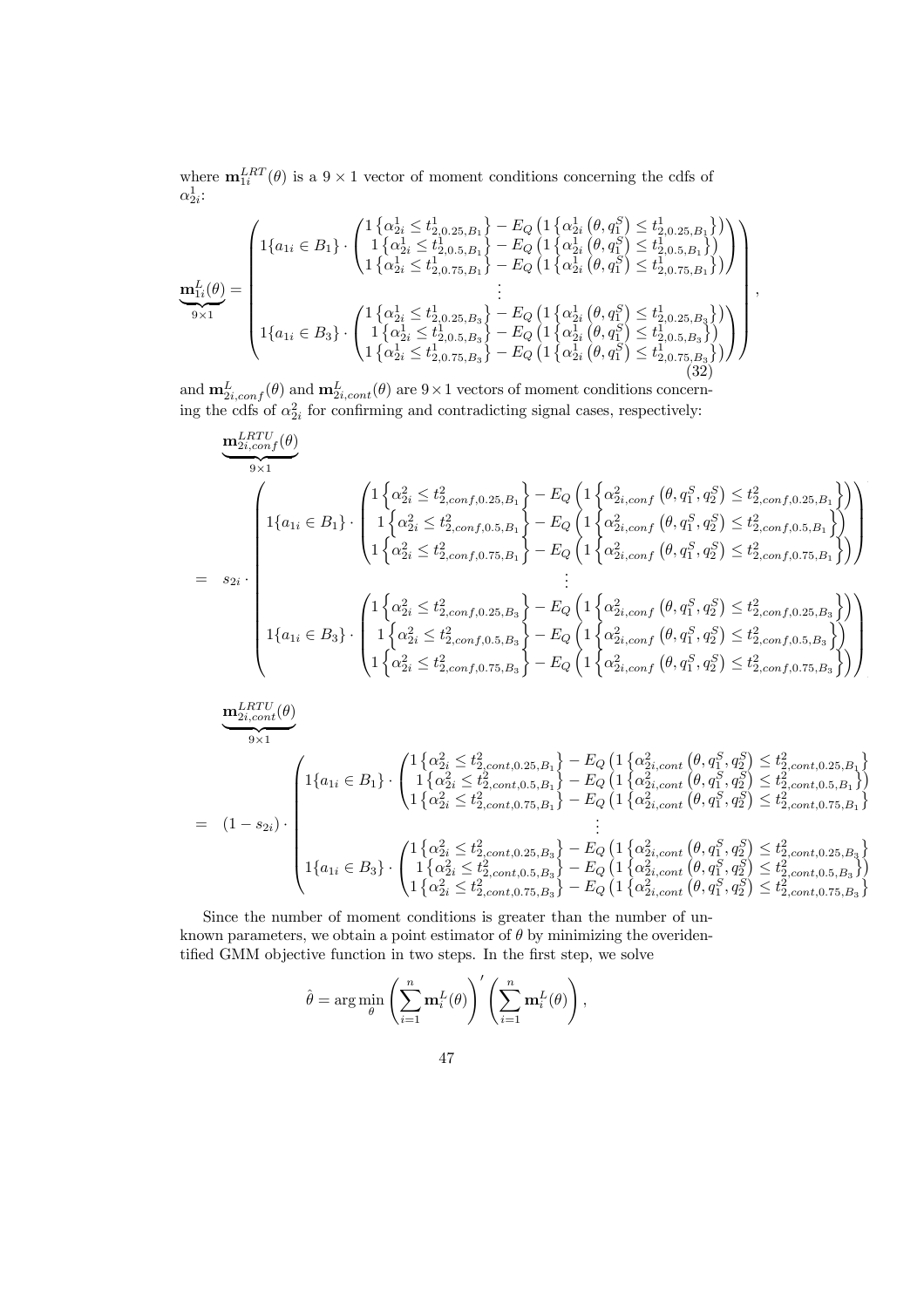and, in the second step, we solve

$$
\hat{\theta}_{GMM} = \arg\min_{\theta} \left( \frac{1}{n} \sum_{i=1}^{n} \mathbf{m}_i^L(\theta) \right)' \hat{W}^{-1} \left( \frac{1}{n} \sum_{i=1}^{n} \mathbf{m}_i^L(\theta) \right),
$$

where

$$
\hat{W} = \frac{1}{n} \sum_{i=1}^{n} \mathbf{m}_i^L(\hat{\theta}) \mathbf{m}_i^L(\hat{\theta})'.
$$

The optimization for  $\hat{\theta}$  and  $\hat{\theta}_{GMM}$  is carried out by grid search with grid size  $0.01.$ 

### Estimating the BU model

The BU model is a special case of the LRTU model in which  $\mu_* = \mu^* = \mu$ . In this case  $c$  becomes an irrelevant parameter, and the only parameter to estimate is  $\theta = \mu \in [0, 1]$ . Furthermore, note that the theoretical  $\alpha_{2i}^2$  is given by  $s_{2i}l(q_2^S) + (1 - s_{2i})l(1 - q_2^S)$  (which is independent of the parameters) when  $\mu_* = \mu^* = \mu$ . Hence, the identifying information for  $\mu$  only comes from the cdf of  $\alpha_{2i}^1$ . Nevertheless, in the two-step GMM procedure, we make use of the full set of moment conditions  $(27 \times 1)$ , since the first-stage estimate does not necessarily equal to the second-stage estimate due to the non-block-diagonal weighting matrix. The set of moment conditions is given by

$$
\underbrace{\mathbf{m}^B_i(\theta)}_{27\times 1} = \begin{pmatrix} \mathbf{m}^B_{1i}(\theta) \\ \mathbf{m}^B_{2i,conf} \\ \mathbf{m}^B_{2i,cont} \end{pmatrix},
$$

where these moment conditions are the moment conditions of the LRTU model constrained to  $\mu_* = \mu^* = \mu$ . Since only the first set of moment conditions  $\mathbf{m}_{1i}^{B}(\theta)$  depends on  $\mu$ , an initial GMM estimator minimizes

$$
\hat{\mu} = \arg\min_{\mu} \left( \sum_{i=1}^{n} \mathbf{m}_{1i}^{B}(\theta) \right)' \left( \sum_{i=1}^{n} \mathbf{m}_{i}^{B}(\theta) \right). \tag{33}
$$

The optimal 2-step GMM estimator then minimizes the variance weighted GMM objective functions with the *full* set of moment conditions,

$$
\hat{\mu}_{GMM} = \arg \min_{\mu} \left( \frac{1}{n} \sum_{i=1}^{n} \mathbf{m}_{i}^{B}(\theta) \right)' \hat{W}^{-1} \left( \frac{1}{n} \sum_{i=1}^{n} \mathbf{m}_{i}^{B}(\theta) \right), \quad (34)
$$
\n
$$
\hat{W} = \frac{1}{n} \sum_{i=1}^{n} \mathbf{m}_{i}^{B}(\hat{\theta}) \mathbf{m}_{i}^{B}(\hat{\theta})' \text{ with } \hat{\theta} = \hat{\mu}.
$$

Again, a grid search with grid size 0.01 is used to find  $\hat{\mu}$  and  $\hat{\mu}_{GMM}$ .

Estimating the FBU model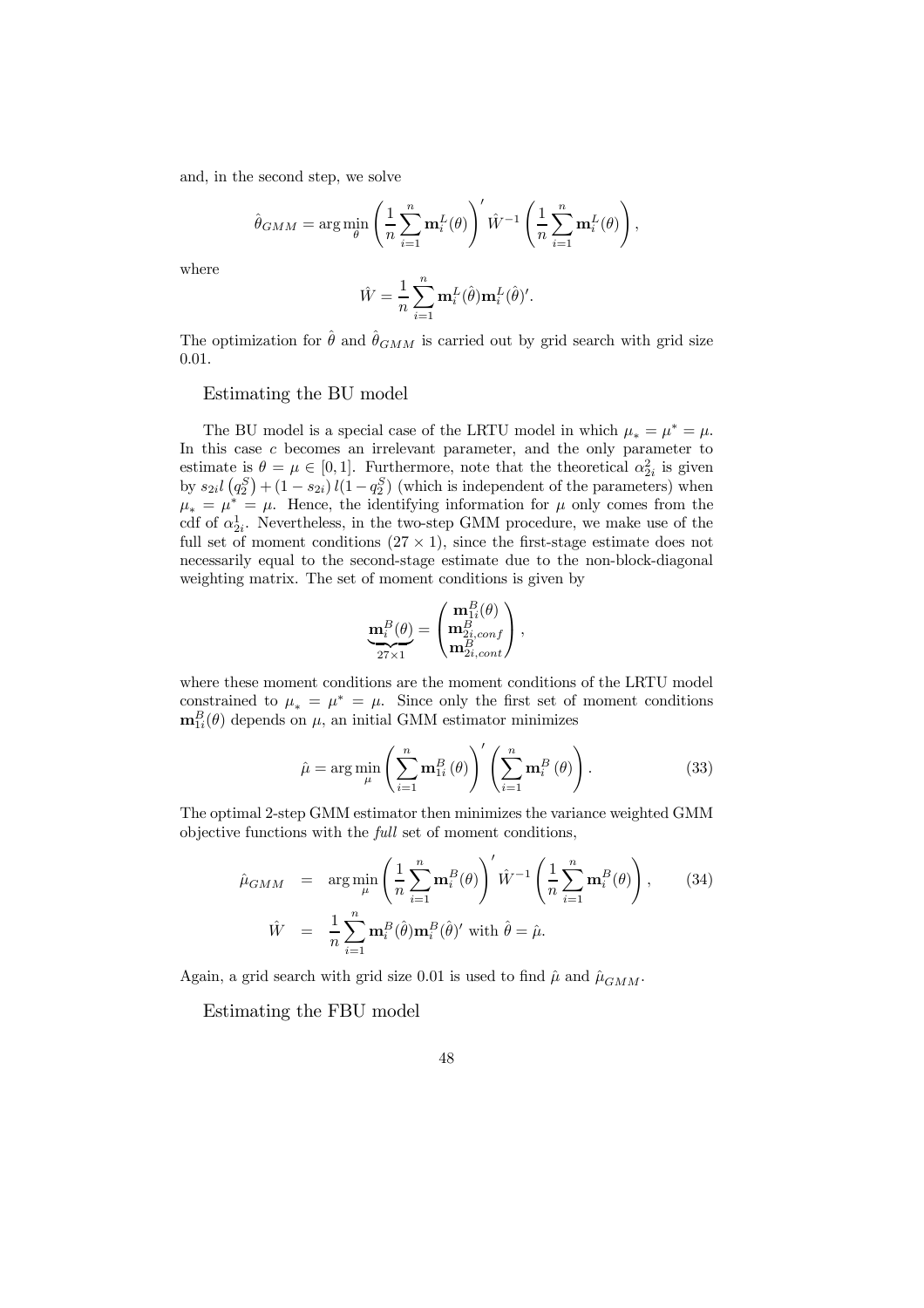In the FBU model, the unknown parameters are  $\theta = (\mu_*, \mu^*), 0 \le \mu_* \le$  $\mu^* \leq 1$ . Since we only consider the realization of  $q_{1i}^S$  greater than 0.5, the range of beliefs for the first action at time 2 is a subset of  $\left[\frac{1}{2},1\right]$  (see expression (??)), and the maximin action  $a_{2i,\text{max min}}^1$  is the Bayes's action with the implied prior  $\mu^*$ . Hence, the moment conditions for the FBU model concerning the cdf of  $\alpha_2^1$ are obtained by replacing  $\alpha_2^1(\theta, q_1^S)$  in (32) with

$$
\alpha_{2i,F}^1(\theta, q_1^S) = \frac{l\left(a_{2i}^1(\mu^*, q_1^S)/100\right)}{l(0.7)}.
$$

We then denote the resulting 9 moment conditions by  $\mathbf{m}_{1i}^F(\theta)$ .

As for the moment conditions for the cdfs of  $\alpha_2^2$ , we cannot fix the implied prior as it depends on the individual's  $(q_{1i}, q_{2i})$ . Nevertheless, given  $(\theta, q_{1i}^S, q_{2i}^S)$ , the maxmin action can be pinned down according to the formula  $a_{2i,F}^2(\theta, q_{1i}^S, q_{2i}^S)$  given in Section 6. Accordingly, we can obtain the moment conditions concerning the cdfs of  $\alpha_2^2$  by

$$
\frac{\mathbf{m}_{2,conf,i}^{F}(\theta)}{9 \times 1}
$$
\n
$$
= s_{2i} \cdot \begin{pmatrix}\n1\left\{\alpha_{2i}^{2} \leq t_{2,conf,0.25,B_{1}}^{2}\right\} - E_{Q} \left(1\left\{\alpha_{2i,conf}^{2,\max \min}(\theta, q_{1}^{S}, q_{2}^{S}) \leq t_{2,conf,0.25,B_{1}}^{2}\right\}\right) \\
1\left\{\alpha_{1i} \in B_{1}\right\} \cdot \begin{pmatrix}\n1\left\{\alpha_{2i}^{2} \leq t_{2,conf,0.5,B_{1}}^{2}\right\} - E_{Q} \left(1\left\{\alpha_{2i,conf}^{2,\max \min}(\theta, q_{1}^{S}, q_{2}^{S}) \leq t_{2,conf,0.5,B_{1}}^{2}\right\}\right) \\
1\left\{\alpha_{2i}^{2} \leq t_{2,conf,0.75,B_{1}}^{2}\right\} - E_{Q} \left(1\left\{\alpha_{2i,conf}^{2,\max \min}(\theta, q_{1}^{S}, q_{2}^{S}) \leq t_{2,conf,0.5,B_{1}}^{2}\right\}\right) \\
\vdots \\
1\left\{\alpha_{1i} \in B_{3}\right\} \cdot \begin{pmatrix}\n1\left\{\alpha_{2i}^{2} \leq t_{2,conf,0.25,B_{3}}^{2}\right\} - E_{Q} \left(1\left\{\alpha_{2i,conf}^{2,\max \min}(\theta, q_{1}^{S}, q_{2}^{S}) \leq t_{2,conf,0.75,B_{3}}^{2}\right\}\right) \\
1\left\{\alpha_{1i} \in B_{3}\right\} \cdot \begin{pmatrix}\n1\left\{\alpha_{2i}^{2} \leq t_{2,conf,0.25,B_{3}}^{2}\right\} - E_{Q} \left(1\left\{\alpha_{2i,conf}^{2,\max \min}(\theta, q_{1}^{S}, q_{2}^{S}) \leq t_{2,conf,0.25,B_{3}}^{2}\right\}\right) \\
1\left\{\alpha_{2i}^{2} \leq t_{2,conf,0.5,B_{3}}^{2}\right\} - E_{Q} \left(1\left\{\alpha_{2i,conf}^{2,\max \min}(\theta, q_{1}^{S}, q_{2}^{S}) \leq t_{2,conf,0.5,B_{3}}
$$

$$
\underbrace{\mathbf{m}_{2i,cont}^{\max \min}(\theta)}_{9 \times 1}
$$
\n
$$
= (1 - s_{2i}) \cdot \begin{pmatrix} 1 \{ \alpha_{1i} \in B_1 \} \cdot \begin{pmatrix} 1 \{ \alpha_{2i}^2 \le t_{2,cont, 0.25, B_1}^2 \} - E_Q \left( 1 \{ \alpha_{2i, cont}^{2, \max \min}(\theta, q_1, q_2) \le t_{2,cont, 0.25, B_1}^2 \right) \\ 1 \{ \alpha_{1i} \in B_1 \} \cdot \begin{pmatrix} 1 \{ \alpha_{2i}^2 \le t_{2,cont, 0.5, B_1}^2 \} - E_Q \left( 1 \{ \alpha_{2i, cont}^{2, \max \min}(\theta, q_1, q_2) \le t_{2,cont, 0.5, B_1}^2 \right) \\ 1 \{ \alpha_{2i}^2 \le t_{2, cont, 0.75, B_1}^2 \} - E_Q \left( 1 \{ \alpha_{2i, cont}^{2, \max \min}(\theta, q_1, q_2) \le t_{2, cont, 0.75, B_1}^2 \right) \\ \vdots \\ \frac{1}{2} \cdot \begin{pmatrix} 1 \{ \alpha_{2i}^2 \le t_{2, cont, 0.25, B_3}^2 \} - E_Q \left( 1 \{ \alpha_{2i, cont}^{2, \max \min}(\theta, q_1, q_2) \le t_{2, cont, 0.25, B_1}^2 \right) \\ 1 \{ \alpha_{1i} \in B_3 \} \cdot \begin{pmatrix} 1 \{ \alpha_{2i}^2 \le t_{2, cont, 0.5, B_3}^2 \} - E_Q \left( 1 \{ \alpha_{2i, cont}^{2, \max \min}(\theta, q_1, q_2) \le t_{2, cont, 0.25, B_3}^2 \right) \\ 1 \{ \alpha_{2i}^2 \le t_{2, cont, 0.75, B_3}^2 \} - E_Q \left( 1 \{ \alpha_{2i, cont}^{2, \max \min}(\theta, q_1, q_2) \le t_{2, cont, 0.5, B_3}^2 \right) \end{pmatrix} \end{pmatrix}
$$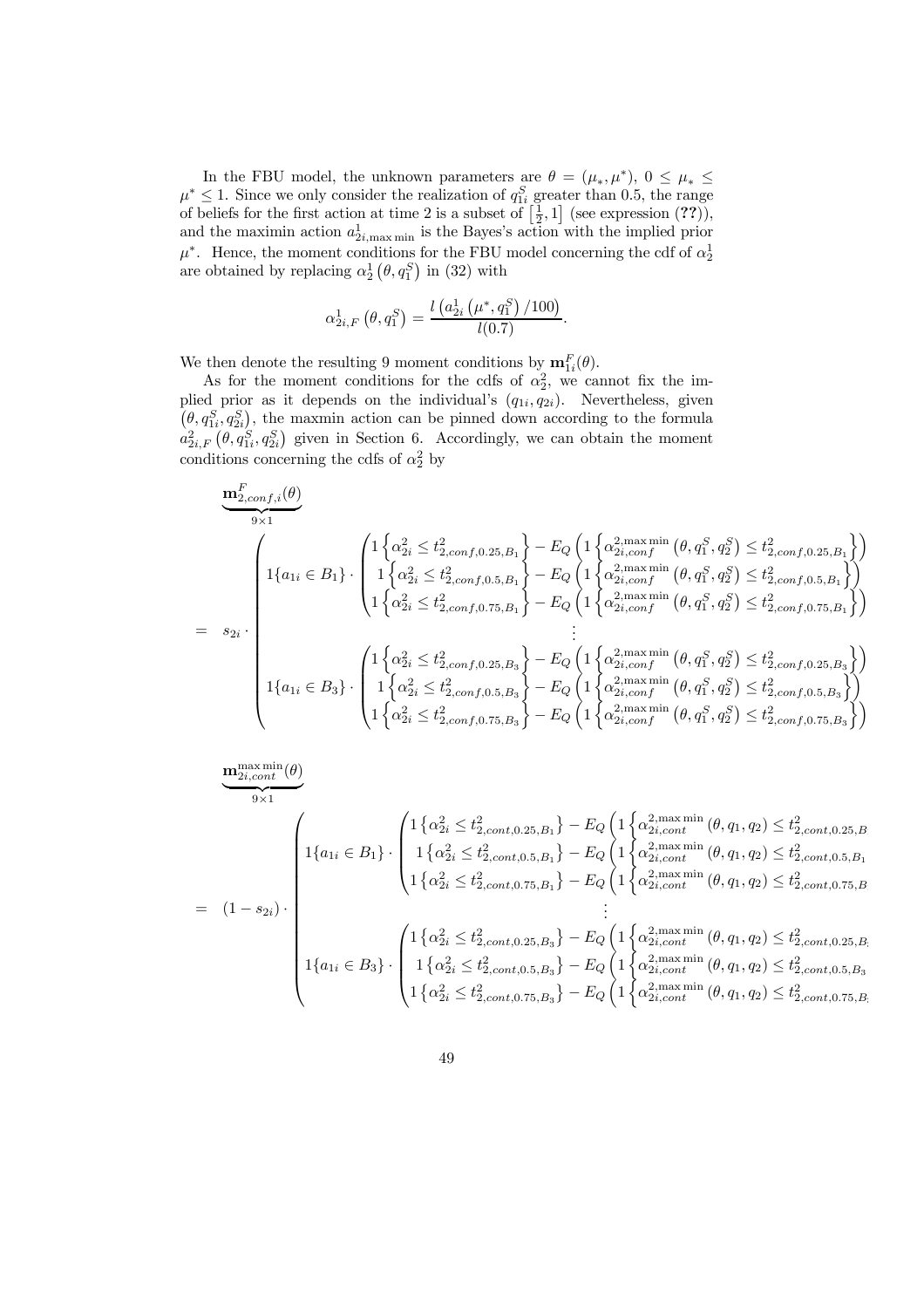where

for time  $2.2$ -confirming

$$
\alpha_{2i,conf}^{2,\max \min}(\theta, q_1^S, q_2^S) = \frac{l\left(a_{2i,F}^2\left(\theta, q_1^S, q_2^S\right)/100\right) - l\left(a_{2i}^1\left(\mu^*, q_1^S\right)/100\right)}{l(0.7)},
$$

for time 2.2-contradicing

$$
\alpha_{2i,cont}^{2\max \min}(\theta, q_1^S, q_2^S) = \frac{l\left(a_{2i, F}^2\left(\theta, q_1^S, q_2^S\right)/100\right) - l\left(a_{2i}^1\left(\mu^*, q_1^S\right)/100\right)}{l(0.3)}.
$$

The estimation of  $\theta = (\mu_*, \mu^*)$  then proceeds by forming the moment vector

$$
\mathbf{m}_i^F(\theta) = \begin{pmatrix} \mathbf{m}_{1i}^F(\theta) \\ \mathbf{m}_{2i,conf}^F(\theta) \\ \mathbf{m}_{2i,cont}^F(\theta) \end{pmatrix}
$$

and running the same estimation procedure as in the LRTU model.

#### 9.3.2 Resampling-based model comparison

We now turn to presenting the details of the implementation of the model comparison procedure shown in Section 6.

We consider as the null model the BU model with parameter value  $\hat{\mu}_{GMM}$ (as reported in Table 10). As usual, we sample  $(q_{1i}^S, q_{2i}^S)$  randomly and with replacement from the empirical distribution. We then plug them into the formulae of the theoretical  $\alpha$ 's, with  $(a_{1i}, s_{2i})$  set at the values observed in the actual dataset. Having a random draw of  $(q_{1i}^S, q_{2i}^S)$  for each observation and computing the  $\alpha_{2i}^1$  and  $\alpha_{2i}^2$  for each i, we obtain a simulated sample from the null BU model with the same size as the actual data. We generate 1000 such samples and index them by  $j = 1, 2, \ldots, 1000$ .

For each simulated dataset, we minimize the GMM objective functions in the BU model and the LRTU model. The minimized values of the objective functions are denoted by  $\hat{L}_{B}^{j}$  and  $\hat{L}_{L}^{j}$ ,  $j = 1, ..., 1000$ , respectively. To keep the weights on the moment conditions identical in the estimation of the BU and the LRTU models, we construct the GMM objective functions by choosing the weighting matrix used to obtain  $\hat{\mu}_{GMM}$  for the actual data. We keep this weighting matrix fixed across samples.

We then approximate the null distribution of the difference of the GMM objective functions by the empirical distribution of  $\Delta \hat{L}^j = \hat{L}^j_L - \hat{L}^j_B$ , for  $j =$  $1, \ldots, 1000$ . To obtain the *p*-value for the null model (the BU model) against the LRTU model, we compute  $\Delta L$ , the difference of the GMM objective functions for our actual data. Of course, we use the same weighting matrix as the one used to compute  $\Delta \hat{L}^j$ ,  $j = 1, \ldots, 1000$ . The *p*-value is then obtained by the proportion of  $\Delta \hat{L}^j$ 's that are greater than  $\Delta \hat{L}$ . A small p-value (e.g., less than  $5\%$ ) indicates that the LRTU model fits the actual data significantly better than the BU model, even taking into account the fitness gain only due to the over-parametrization of the LRTU model.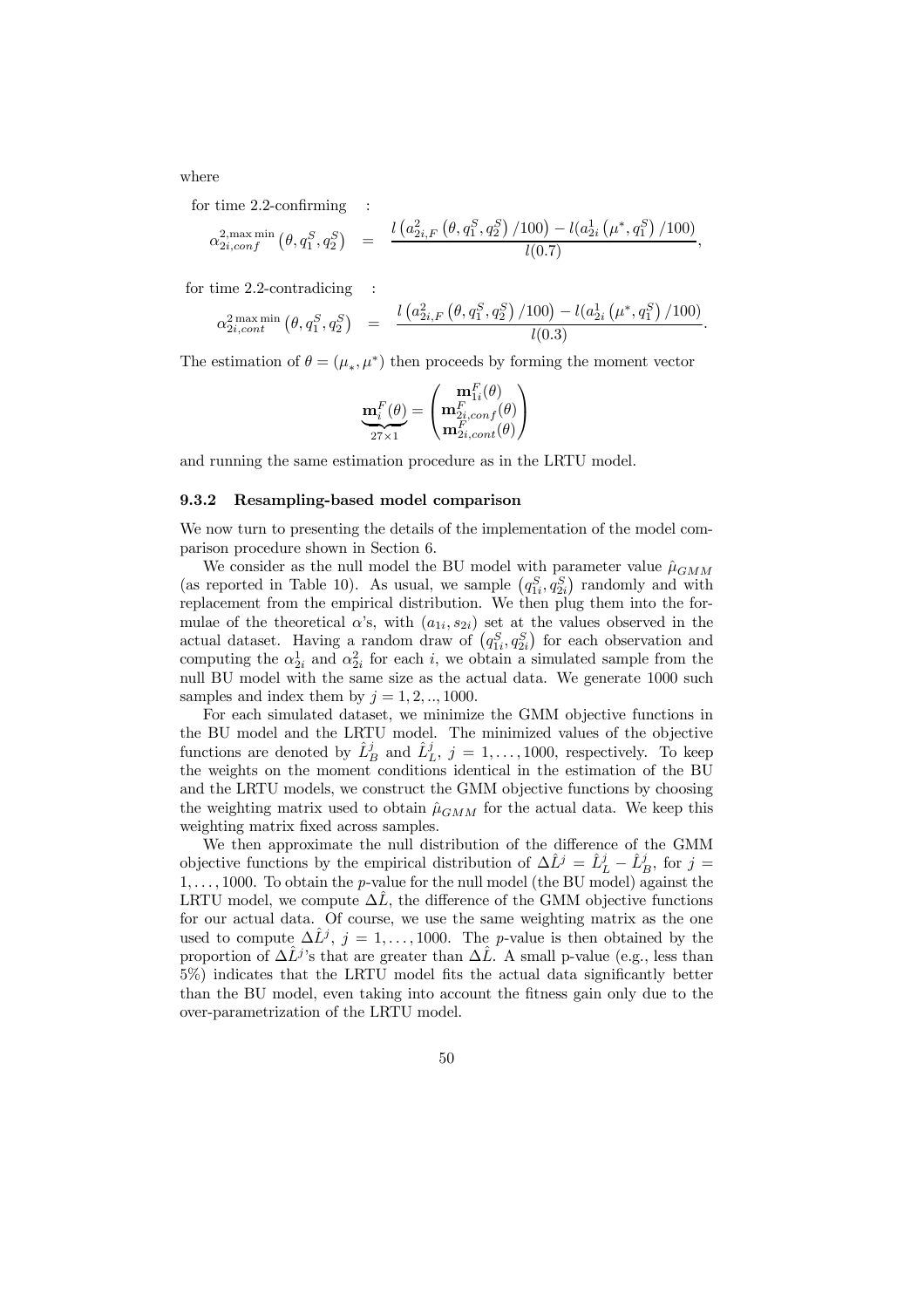### 10 Appendix B: Instructions

Welcome to our experiment! We hope you will enjoy it.

You are about to take part in a study on decision making with 9 other participants. Everyone in the experiment has the same instructions. If something in the instructions is not clear and you have questions, please, do not hesitate to ask for clarification. We will be happy to answer your questions privately.

Depending on your choices, the other participants' choices and some luck you will earn some money. You will receive the money immediately after the experiment.

### 10.1 The Experiment

The experiment consists of 15 rounds of decision making. In each round you will make two consecutive decisions. All of you will participate in each round.

#### *What you have to do*

In each round, you have simply to choose a number between 0 and 100. You will make this choice twice, before and after receiving some information. The reason for these choices is the following. There is a good whose value can be either  $0$  or  $100$  units of a fictitious currency called "lira." You will not be told whether the good is worth 0 or 100 liras, but will receive some information about which value is more likely to have been chosen by a computer. We will ask you to predict the value of the good, that is, to indicate the chance that the value is 100 liras.

#### *The value of the good*

Whether the good will be worth 0 or 100 liras will be determined randomly at the beginning of each round: there will be a probability of 50% that the value is 0 and a probability of 50% that it is 100 liras, like in the toss of a coin. The computer chooses the value of the good in each round afresh. The value of the good in one round never depends on the value of the good in one of the previous rounds.

#### *What you will know about the value*

Although you will not be told the value of the good, you will, however, receive some information about which value is more likely to have been chosen. For each of you, the computer will use two "virtual urns" both containing green and red balls. The proportion of the two types of balls in each urn, however, is different. One urn contains more red than green balls, whereas the other urn contains more green than red balls. If the value of the good is 0, you will observe a ball drawn from an urn containing more red balls. If the value is 100, instead, you will observe a ball drawn from an urn containing more green balls. To recap:

• If the value is 100, then there are more GREEN balls in the urn.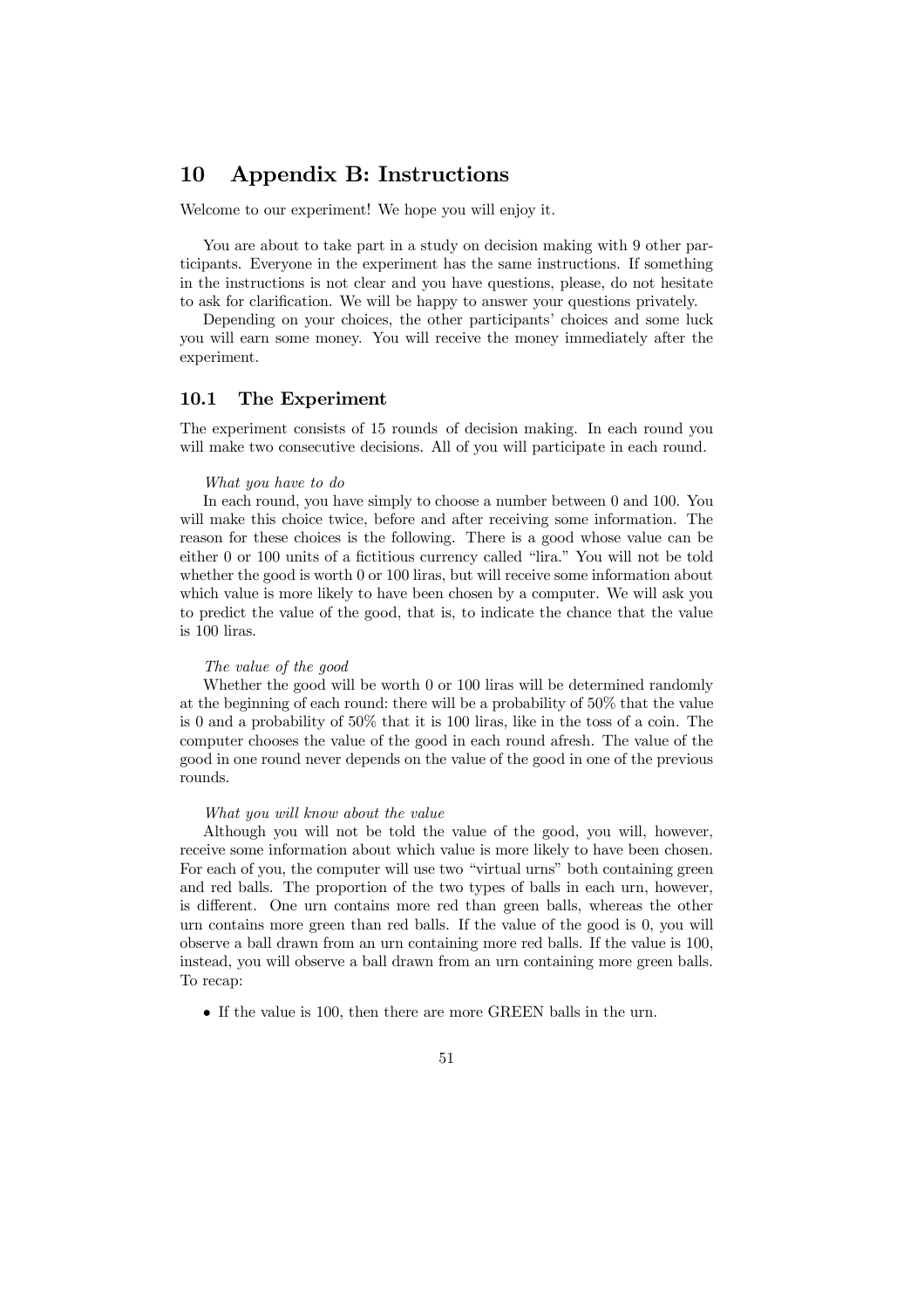• If the value is 0, then there are more RED balls in the urn.

Therefore, the ball color will give you some information about the value of the good. Below we will tell you more about how many balls there are in the urns. First, though, let us see more precisely what will happen in each round.

### 10.2 Procedures for each round

In each of the 15 rounds you will make decisions in sequence, one after the other. There will be 10 periods. Each of you will make her/his two choices only in one period, randomly chosen. Since there are 10 participants, this means that all of you will participate in each round.

The precise sequence of events is the following:

First: the computer program will decide randomly if the good for that round is worth 0 or 100 liras. You will not be told this value. On your screen you will read "Round 1 of 15. The computer is deciding the value of the good by flipping a coin."

Second: the computer program will randomly select who is the first person who has to make a choice. Each of you has the same  $(1/10th)$  chance of being selected.

Third: the computer will draw a ball from the "virtual urn" and inform the first person (only the first person) of the drawn ball color. The first person will see this information on the screen. No one else will see it. The other participants will be waiting.

Fourth: after the person sees this information, (s) he has to choose a number between 0 and 100. This can be done by moving a slider on the screen (to select a precise number, please, use the arrows on your keyboard). The decision made will be visible to all participants.

Fifth: the computer will now randomly choose another person. Again, all the remaining 9 people have the same  $(1/9th)$  chance of being chosen.

Sixth: this second person, having observed the first person's prediction, will be asked to make her/his prediction, choosing a number between 0 and 100. This decision will not be visible to other participants.

Seventh: after the decision, the computer will draw a ball from the "virtual urn" and inform (only) the second person of its color.

Eighth: the second person, after observing the ball color, will now make a new prediction, choosing again a number between 0 and 100. This choice is visible to all participants.

Ninth: the computer will choose a third person. This person will have to make two predictions, before and after receiving information, exactly as the second person. The first decision is after having observed the first two persons' predictions. The second prediction is after having observed the ball color too. The decision made after seeing the ball color will be visible to everyone. Then the computer will choose the fourth person and so on, until all ten people have had the opportunity to participate.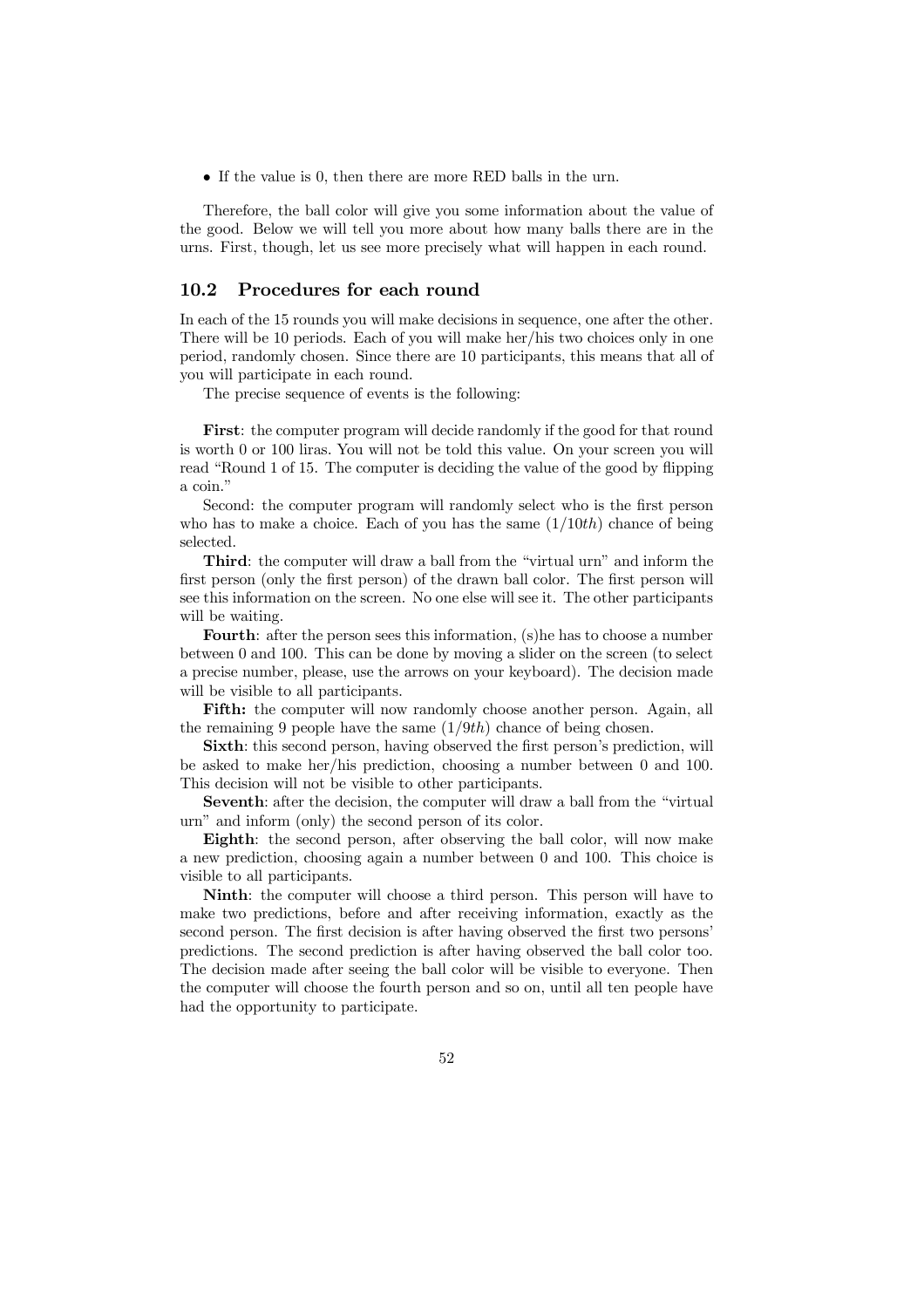Tenth: the computer will reveal the value of the good for the round and the payoff you earned in the round.

*Observation 1:* All 10 participants have to make the same type of decision, predicting the value of the good. However, the first person in the sequence is asked to make only one prediction, while the others will make two. The reason is simple. Since the first person knows nothing, the only sensible prediction is 50, given that there is a  $50 - 50$  chance that the value is 0 or 100 liras. Therefore, if you are the first, we do not ask you to make the prediction before seeing the ball color. Instead, if you are a subsequent person, we will ask you to make a prediction even before seeing the ball color, just after observing the predecessors' predictions. Always recall that the predecessors' predictions that you will observe are the second predictions that they made, that is, the predictions they made after receiving information about the ball color.

*Observation 2:* As we said, when it is your turn, the computer will draw a ball from one of two virtual urns: the urn containing more red than green balls if the value is zero; and the urn containing more green than red balls if the value is 100. But, exactly how many red and green balls are there in the urns? If the value is 0, then there are 70 red balls and 30 green balls. If the value is 100, then there are 70 green balls and 30 red balls.

### 10.3 Your per-round payoff

Your earnings depend on how well you predict the value of the good. If you are the first person in the sequence, your payoff will depend on the only prediction that you are asked to make. If you are a subsequent decision maker, your payoff will depend on the first or the second prediction you make, with the same chance (like in the toss of a coin).

If you predict the value exactly, you will earn 100 liras. If your prediction differs from the true value by an amount x, you will earn  $100 - 0.01x^2$ . This means that the further your prediction is from the true value, the less you will earn. Moreover, if your mistake is small, you will be penalized only a small amount; if your mistake is big, you will be penalized more than proportionally.

To make this rule clear, let us see some examples.

Example 1: Suppose the true value is 100. Suppose you predict 80. In this case you made a mistake of 20. We will give you  $100 - 0.01 * 20^2 = 96.0$  liras.

Example 2: Suppose the true value is 0. Suppose you predict 10. In this case you made a mistake of 10. We will give you  $100 - 0.01 * 10^2 = 99$  liras.

Example 3: Suppose the true value is 100. Suppose you predict 25. In this case you made a mistake of 75. We will give you  $100 - 0.01 * 75^2 = 43.75$  liras.